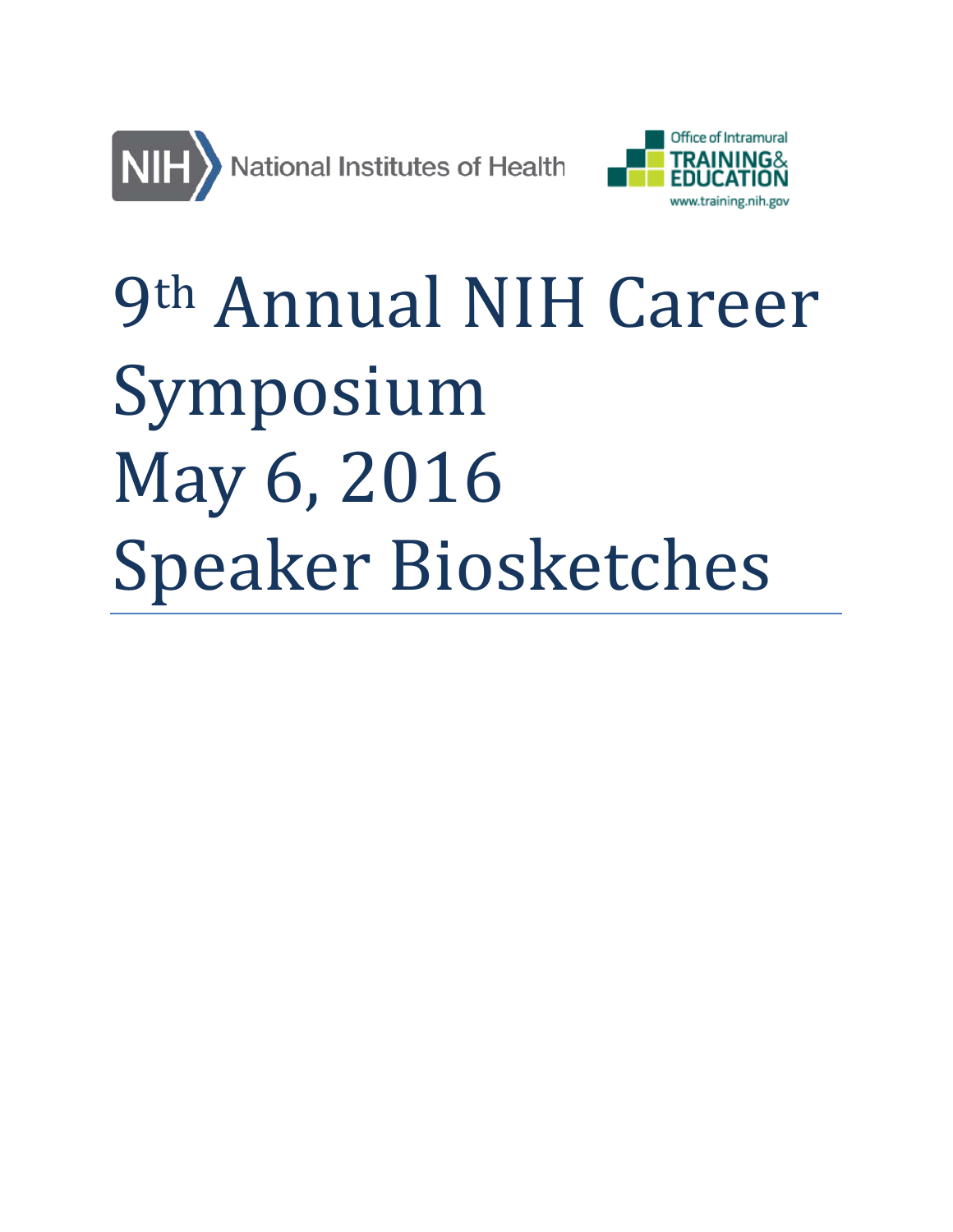## *Darrell Abernethy*

Associate Director for Drug Safety Food and Drug Administration darrell.abernethy@fda.hhs.gov

**Where is your highest degree from?** Univ. of Kansas School of Medicine, Medicine/Pharmacology, 1976

## **What is your current role/responsibility?**

Development of a pilot project to evaluate the use of systems pharmacology networks for predictive safety evaluation of currently used drugs and drug candidates in development. Lead the Clinical Pharmacology program for the regulatory evaluation of Biosimilar Biological Drug Products

**What skills make you successful in this job?** 

Frankly, the accumulated skills in medicine, pharmacological research, chemistry, and mathematics are all necessary. In addition, the ability to develop research collaborations among very diverse scientific and personality backgrounds is essential.

## **How did you get your current position?**

Network/job list. The predictive safety project sounded like an interesting challenge.

**How long was your job search?** 1 week

**What is a typical salary for someone in your position?** \$175,000 (for a physician scientist with 20 years in academic medicine and 10 years in intramural NIH research)

**What advice would you give to someone who was interested in your career path?** Involvement in national and international scientific groups

#### *Nigamnarayan Acharya*

Shareholder Baker Donelson nacharya@bakerdonelson.com

**Where is your highest degree from?** Emory University, Law, 2001

**Other degrees:** University of Wisconsin-Madison and Georgia Tech

#### **What is your current role/responsibility?**

My role includes (1) generating business for the law firm, (2) supporting associates/non-equity partners/counsels, and (3) counseling clients.

**What skills make you successful in this job?**  Communication skills

**How did you get your current position?**  Networking and then recruiters

**What is a typical salary for someone in your position?** \$100,000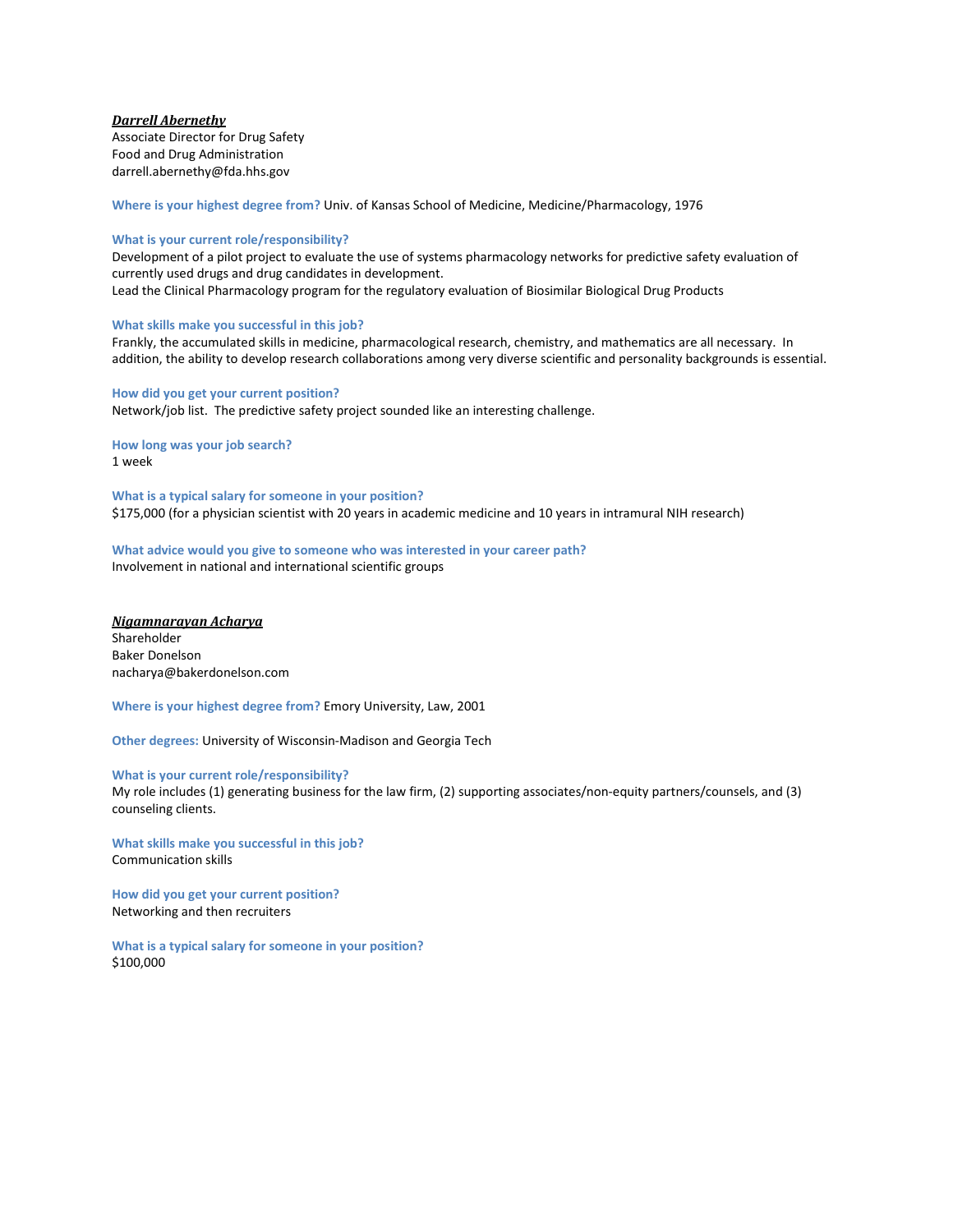## *Nancy Adleman*

Assistant Professor of Psychology The Catholic University of America adleman@cua.edu

**Where is your highest degree from?** Stanford University, Neurosciences, 2008

## **What is your current role/responsibility?**

I teach two courses a semester, run a lab, mentor graduate students (PhD and MA), advise undergraduate students, and serve in several service capacities for the university.

## **What skills make you successful in this job?**

There are many skills that are important. Right now, however, I think the biggest ones I am trying to work on involve ways to get everything done (since there is way more to do than there is time in which to do it).

#### **How did you get your current position?**

A friend from my lab forwarded me the job announcement. She had received it from someone who was faculty at CUA at the time, but who had previously worked with her in a lab. So, it always pays to tap into your networks!

**How long was your job search?** Approximately 6 months

**What is a typical salary for someone in your position?** ~\$70,000

#### **What advice would you give to someone who was interested in your career path?**

My teaching experience from graduate school was very helpful as it made me an attractive candidate to a school that values teaching.

## *Anastasia Aksyuk*

Scientist Meso Scale Diagnostics aaksyuk@gmail.com

**Where is your highest degree from?** Purdue University, Biophysics

**What is your current role/responsibility?**  Develop immuno-assays for external customers

**What skills make you successful in this job?**  Analytical thinking, problem solving, flexibility, ability to adjust to fast-paced environment and take on multiple responsibilities.

**How did you get your current position?**  Networking

#### **What advice would you give to someone who was interested in your career path?**

I took an internship that made it very clear that consulting or policy was not what I wanted to do. I was involved in organizing the 2014 Career Symposium at the NIH, which was a great experience. I was never good at small talk, but I always enjoyed scientific conferences and I started talking more at meetings, including asking questions. That helped me build confidence when discussing my skills and abilities.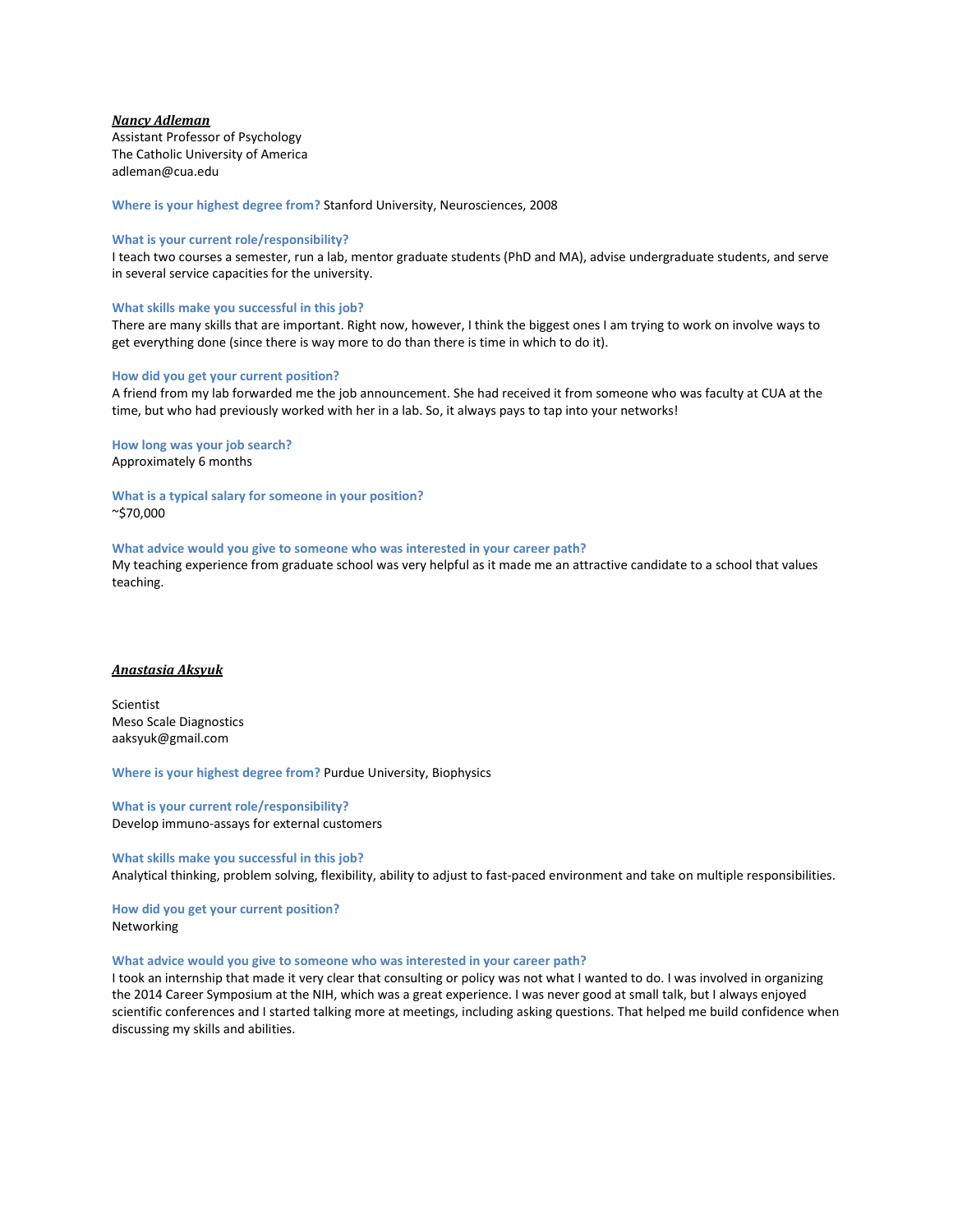*Sue Ano* Director NINDS/Technology Transfer Office susan.ano@nih.gov

**Where is your highest degree from?** Emory University, Bioinorganic Chemistry, 1997

**Other degrees:** BS, Chemistry, University of Delaware

#### **What is your current role/responsibility?**

In my current technology transfer role, I am responsible for helping move science forward by entering into agreements to transfer materials into and out of the NINDS intramural laboratories, to establish collaborations and to partner with outside entities to advance development, translation and potential commercialization of NINDS research. I work with researchers, companies, non-profits, universities, and law firms.

#### **What skills make you successful in this job?**

The skills necessary to complete my job include a strong science background, an interest in problem solving, excellent communication, understandings of legal contract language, patent law, and policies, the ability to work with groups of people with different technical backgrounds and sometimes competing interests to reach a common desired outcome

#### **How did you get your current position?**

I transitioned out of the lab by going to a training conference and networking there as well as upon my return.

**How long was your job search?** 1 year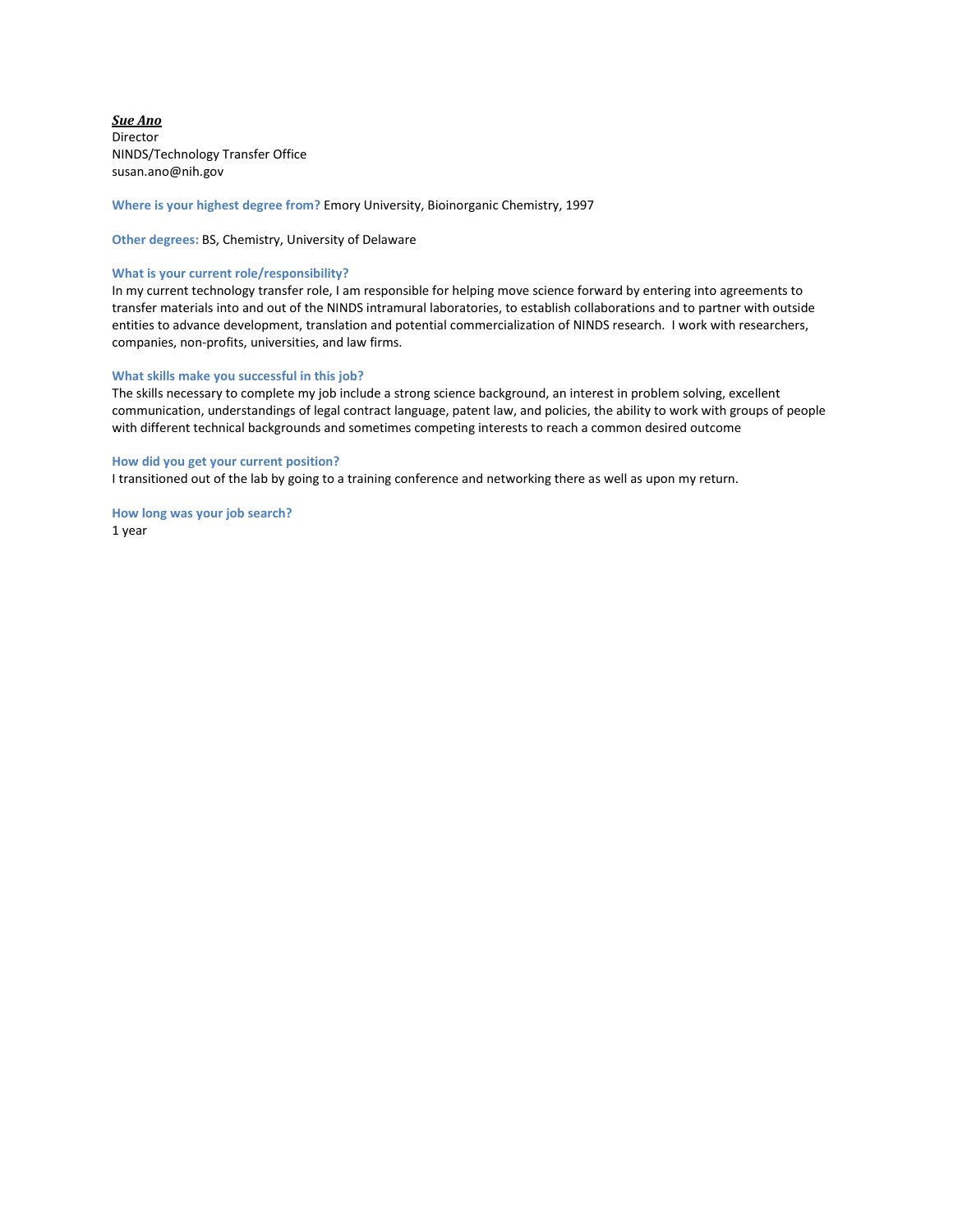## *Elizabeth (Libby) Barksdale*

Science Policy Analyst Federation of American Societies for Experimental Biology (FASEB) ebarksdale@faseb.org

**Where is your highest degree from?** The George Washington University, Neuroscience, 2011

## **What is your current role/responsibility?**

In my capacity as a Science Policy Analyst at FASEB, I serve as the staff liaison to two of our science policy subcommittees: Clinical and Translational Research and Training and Career Opportunities. This involves staying on top of current and proposed policies and regulations related to human subjects research, translational research, training of biomedical science grad students and postdocs, and career progression (i.e. promotion, tenure, and workforce issues). I spend a lot of time reading the Federal Register and the NIH Guide, and attending meetings and planning sessions that could affect or direct policy. I keep my subcommittees abreast of any noteworthy developments, and if something requires a response I work with them to develop comments.

Last spring, I organized a discussion group for education/professional development staff from FASEB member societies to talk about what services and benefits they offer to postdocs. Our quarterly meetings have been a great way for the societies to highlight what they're doing and planning, and for us to talk about how FASEB could better promote their efforts. One project currently underway is a central listing of all postdoc offerings/activities from all FASEB societies on one webpage. In addition, all FASEB policy analysts help out with spontaneous and/or "un-owned" projects. For example, last year the 21st Century Cures bill emerged from the House Energy and Commerce Committee at a time when everyone else was really busy but I didn't have a lot going on. I took it upon myself to read and digest all 400 pages, becoming FASEB's de facto Cures expert, and ended up writing the three letters we submitted to E&C on the legislation.

#### **What skills make you successful in this job?**

By far the most important skill for my job is being able to write clearly and effectively for your target audience. The FDA isn't going to be impressed by flowery prose, nor will the average Congressional staffer understand scientific jargon. You need to be able to communicate your point(s) firmly and succinctly.

Having good time management and organizational skills is also important. There are times when you'll just have one project going on, but more often you'll be juggling three or more. Prioritizing is key.

#### **How did you get your current position?**

I am the rare bird who got my job by applying to a job posting without first knowing anyone in the organization. I saw the listing on the OITE jobs board, knew I was qualified, and applied. However, I shared a number of professional connections with the people I interviewed with; I think this helped me in that potential supervisors and co-workers could see that I was moving in the "correct" circles for the job I wanted.

#### **How long was your job search?**

In total about a year, but probably half of that was just half-hearted attempts at applying for jobs I knew I couldn't or wouldn't take.

#### **What is a typical salary for someone in your position?**

\$55-60,000, but that will vary a lot based on a number of factors.

#### **What advice would you give to someone who was interested in your career path?**

Since I knew I wanted to get into policy, I started looking for relevant "extracurriculars." For instance, I joined the NIH Science Policy Discussion Group, as well as a number of FelCom subcommittees. I also did a detail in a policy office- if you're at NIH, I highly recommend looking into this. Also, I took advantage of opportunities to write for my institute's newsletter (NICHD Connection), which afforded me great experience writing for a lay audience.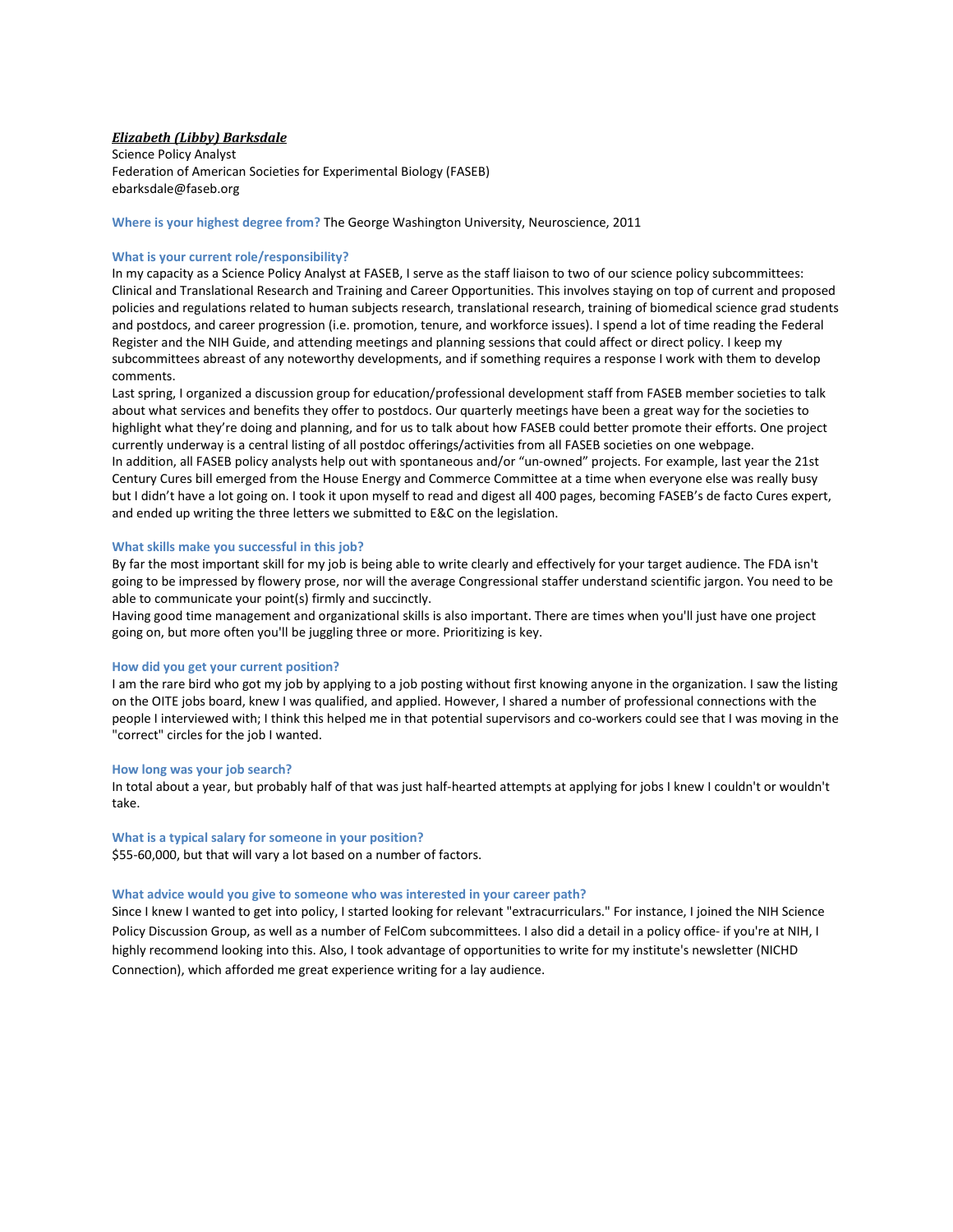## *Tamara Baynham*

Principal Consultant (Independent) Ingenuity Medical Device Research, LLC tbaynham@ingenuitymedicaldeviceresearch.com

**Where is your highest degree from?** University of Alabama at Birmingham, Biomedical Engineering

**Other degrees:** Vanderbilt University, BS Biomedical and Electrical Engineering

#### **What is your current role/responsibility?**

Independent consultant partnering with medical device start-up companies to develop intellectual property, provide clinical and preclinical development and strategy consulting, and provide medical writing services.

# **What skills make you successful in this job?**

Medical device subject matter expertise, problem solving, oral and written communication.

## **How did you get your current position?**  Referrals from previous employers and previous co-workers, also website.

# **What advice would you give to someone who was interested in your career path?**

Became a registered patent agent.

## *Michelle Beaucher*

Technical Sales Associate Thermo Fisher Scientific michelle.beaucher@thermofisher.com

**Where is your highest degree from?** Johns Hopkins University, Molecular Biology, 2006

#### **What is your current role/responsibility?**

I am a technical expert in microscopy and responsible for sales of imaging equipment in my territory. I work with the more general sales representatives within my company as an expert in the microscopy equipment and reagents that we offer. This involves meeting with customers, negotiating sales, and promoting the product. I am also responsible for developing strategies to meet company goals as well as manage my territory.

#### **What skills make you successful in this job?**

Communication skills are #1, you need to have confidence in yourself and the products you are promoting. Networking and relationship building are also vital to open doors to opportunities and to keep aware of competition. A general scientific background is also very helpful for discussions with customers and identifying their needs. Long-term planning as well as strong decision making abilities are vital.

**How did you get your current position?** 

I got this job via networking on social media.

**What advice would you give to someone who was interested in your career path?** I had training in teaching undergraduates and this was a skill that made my resume stand out.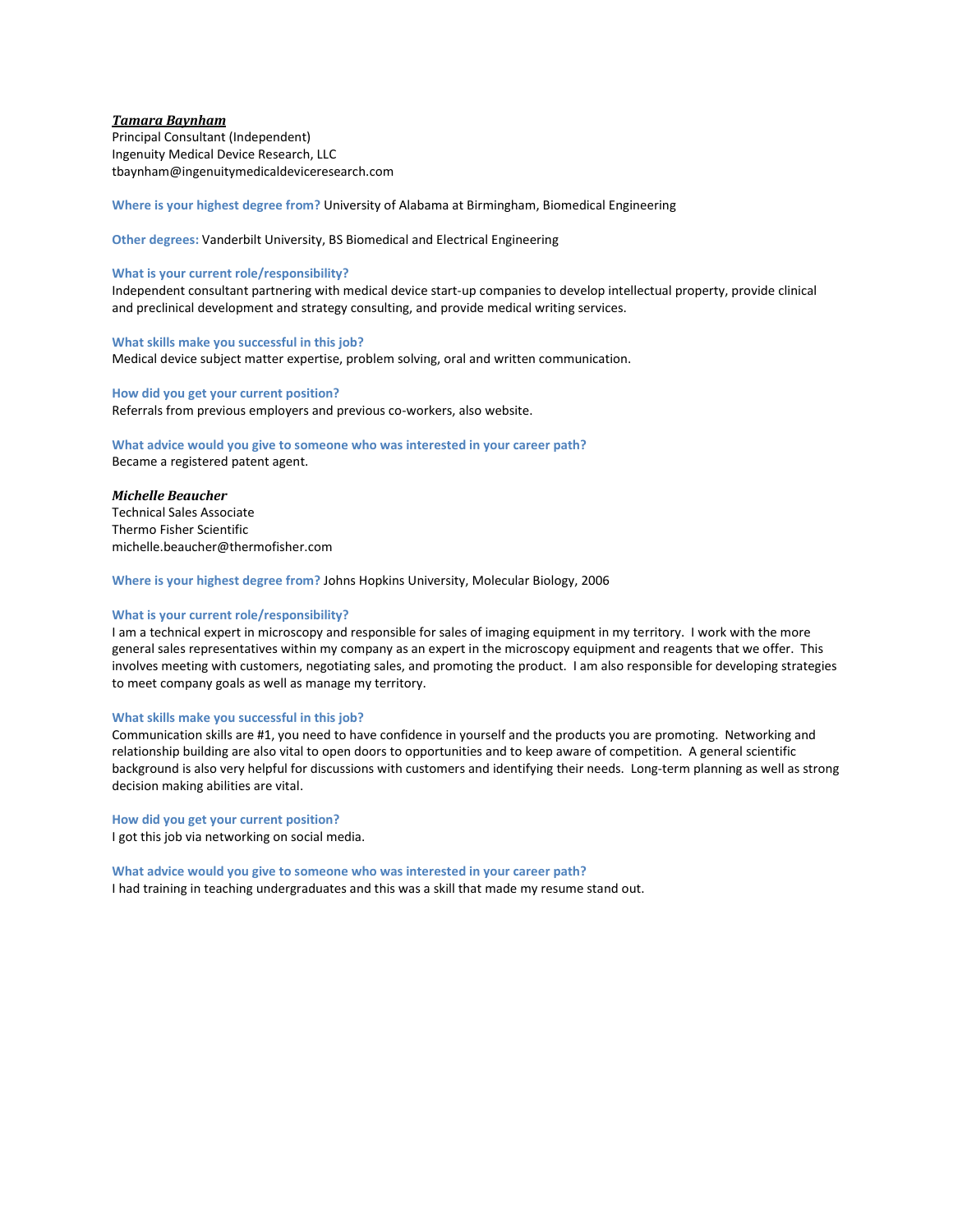## *David Bernstein*

Director of Program Management and Strategic Initiatives Stand Up To Cancer dbernstein@su2c.org

**Where is your highest degree from?** University of Wisconsin-Madison, Biochemistry, 2004

## **What is your current role/responsibility?**

I manage SU2C grant programs and translate scientific work into lay language.

## **What skills make you successful in this job?**

A focus on detail, an interest in process, a desire to measure and analyze when possible, and most importantly the ability to keep things in perspective.

#### **How did you get your current position?**

I had worked with the CEO in a previous job. I got that previous job through a recommendation from my boss on Capital Hill. I have never had much success with a traditional job search.

**How long was your job search?**

6 months

**What is a typical salary for someone in your position?** \$65,000

## **What advice would you give to someone who was interested in your career path?**

Receiving a AAAS Congressional Fellowship after grad school was a big help in changing my career path. After that, working beyond the job description and making an effort to be collaborative have been extremely important.

## *Ravikiran Bhairavabhotla*

HIV/AIDS Specialist UNICEF rbhairavabhotla@unicef.org

**Where is your highest degree from?** Mumbai, Immunology, 2008

#### **What is your current role/responsibility?**

Advisor for diagnostics on global health and emergencies support for Programme Division, Supply Division, Regional Office and Country offices to enable innovations in testing to influence programmes for children and pregnant women. Global Project Manager at UNICEF headquarters for the HIV Point-of-Care (POC) diagnostics project across 7 sub Saharan African countries (Ethiopia, Kenya, Malawi, Mozambique, Tanzania, Uganda and Zimbabwe) expanding to 3 new countries (Cameroon, DRC and Senegal) in the next Phase. To overcome barriers (quality, accessibility, affordability and delivery) in diagnostics, the project is engaged in both supply and demand sides of the market, to accelerate access to innovative POC diagnostics (CD4, EID, VL). As a result of this project, we actively support sustenance of the POC market and have developed a framework for country specific activities.

**What skills make you successful in this job?**  Project Management, networking, consulting; Interpersonal and outreach skills surprised me

**How did you get your current position?**  Job-listing and networking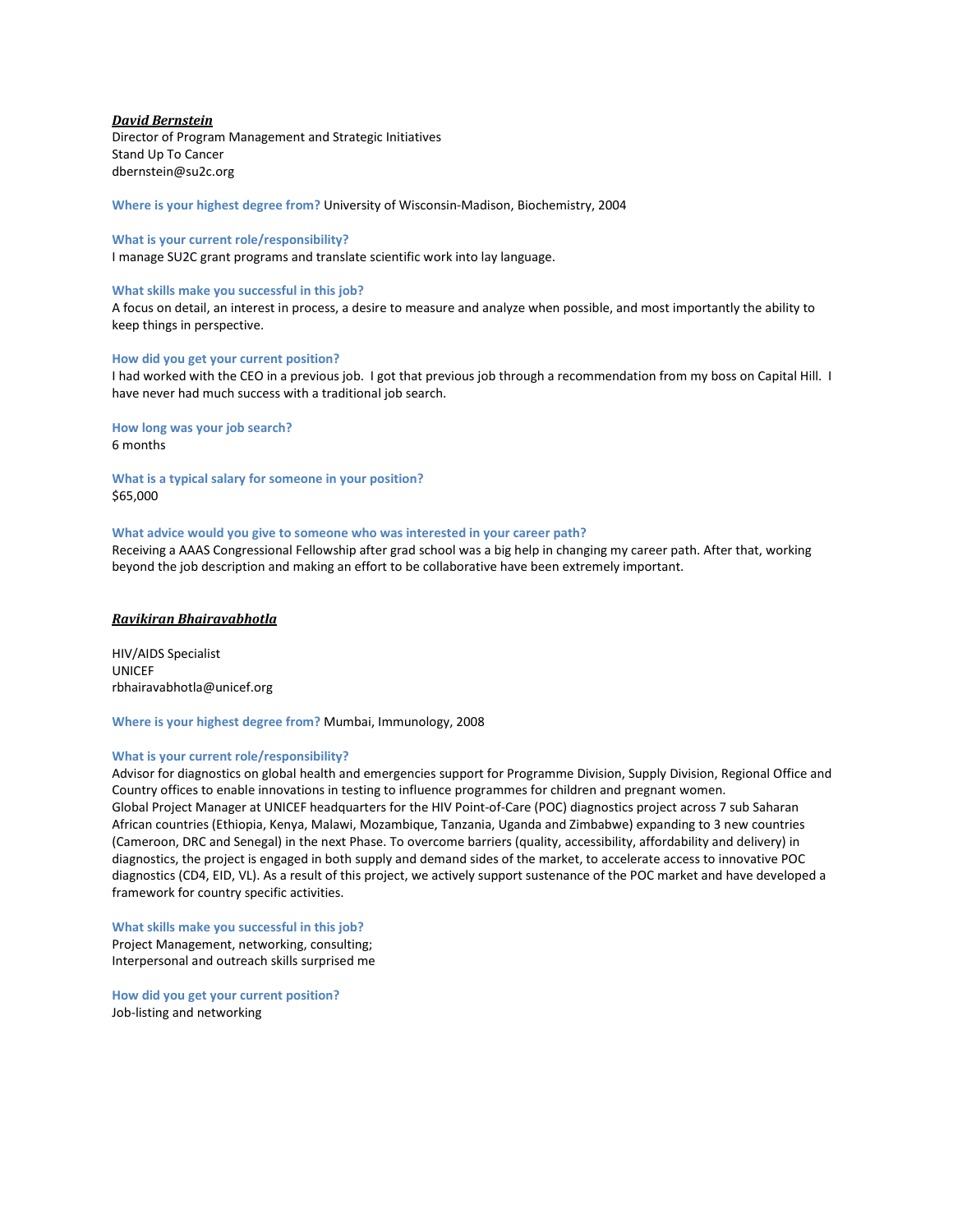## *Catherine Bollard*

Professor of Pediatrics and Microbiology, Immunology and Tropical Medicine Children's National/The George Washington University cbollard@cnmc.org

**Where is your highest degree from?** Otago University, Dunedin, New Zealand, Immunology, 2004

#### **Other degrees:** MBChB and MD

### **What is your current role/responsibility?**

I am Chief of the Division of Allergy and Immunology at Children's National Health System and Professor of Pediatrics and Immunology at George Washington University. As a distinguished hematologist and immunotherapist, I am the Chair of the Non Hodgkin Lymphoma Committee for the Children's Oncology Group (COG), a member of the American Society for Clinical Investigation (ASCI) and am on the BMT CTN Steering Committee for the NCI and the NHLBI. I am President Elect of the International Society of Cellular Therapy (ISCT), and serve on the Board of Directors for both the American Society of Blood and Marrow Transplantation (ASBMT) and for the Foundation for the Accreditation of Cellular Therapy (FACT). I co-Chair the ASBMT Clinical Research Training Course and Chair the FACT Professional Relations committee. I was co-Editor in Chief for the Journal Pediatric Hematology-Oncology from 2010-2013 and am currently an Associate Editor for the journals Blood and Cytotherapy. In addition, I am on the Editorial Boards of the journals BBMT and BMT and am a member of the Clinical Oncology (CONC) Study Section, NCI, NIH and am a member of the Cellular, Tissues and Gene Therapies Advisory Committee for the Food and Drug Administration (FDA). My bench and translational research focuses on improving outcomes for patients after hematopoietic stem cell transplantation as well as the development of novel cell therapies for viral diseases (including HIV) and hematologic malignancies.

#### **What skills make you successful in this job?**

Laboratory skills required are cell culture, characterization and immune analysis. The laboratory focuses on good laboratory practice and good manufacturing practice. For translation from bench to bedside a working knowledge of GCP as well as the regulations required for cell and gene therapies are required.

**How did you get your current position?**  Networking.

**What is a typical salary for someone in your position?** Physician Scientist - \$130K

#### **What advice would you give to someone who was interested in your career path?**

Being a member of the IRB and being a part of societies that are leading one's field of research are important. For example, I have served as a member (or vice chair) of IRBs and DSMBs for the past 15+ years. I play an active role in committees for the American Society of Blood and Marrow Transplant, Foundation for the Accreditation of Cellular Therapies and the International Society of Cellular Therapy (currently President Elect).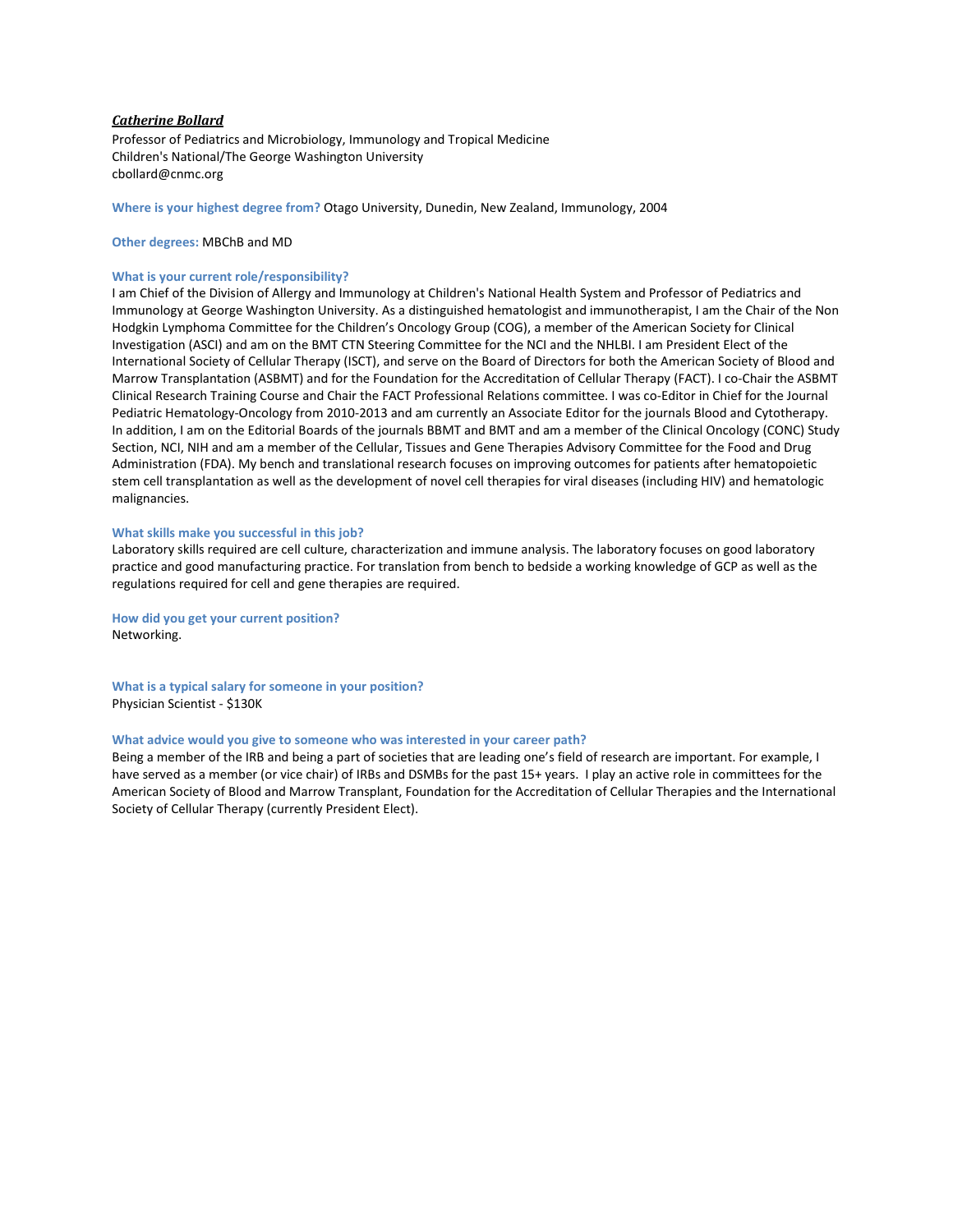## *Rose Brannon*

Investigator Novartis Institutes of BioMedical Research brannonar@gmail.com

**Where is your highest degree from?** University of North Carolina, Molecular Biology and Genetics, 2010

## **What is your current role/responsibility?**

I work on the analysis of next generation sequencing (NGS) data from oncology clinical trial patients to identify potential markers of response/resistance as well as NGS pipeline improvement, and overall project management.

## **What skills make you successful in this job?**

Communication – be able to communicate bioinformatics/sequencing/statistics with a biologist or clinician and biology with a computational person

Collaboration Programming in R and/or python Basic statistics for clinical analyses Knowledge of signaling pathways Communication

## **How did you get your current position?**

Networking - I was asked to apply by someone I knew from graduate school and had kept in contact with afterwards.

## **What is a typical salary for someone in your position?** \$75-120k

## **What advice would you give to someone who was interested in your career path?**

I was heavily involved in collaborations starting in graduate school and even more so during my postdoc. Over half of what I do is collaborative with people coming from a variety of backgrounds – clinicians, project managers, biologists, bioinformaticians, or software engineers. Having the experience to understand how to best communicate and collaborate with each different personality has been key to succeeding in my current position.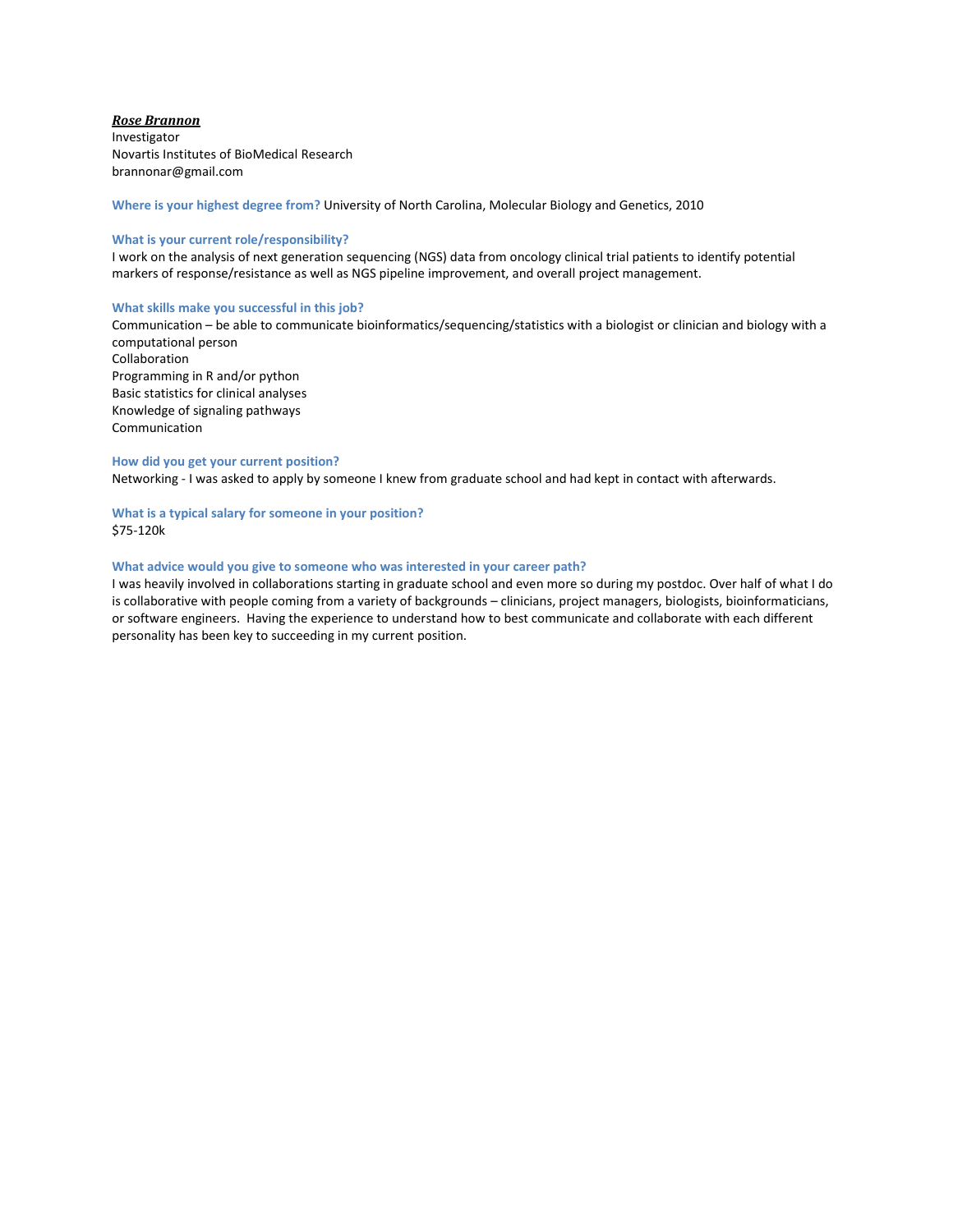## *Gregory Buchold*

Freelance Science Editor/Writer Freelance greg.buchold@gmail.com

**Where is your highest degree from?** University of North Carolina at Chapel Hill, Genetics & Molecular Biology, 2004

## **Other degrees:** UNC School of Medicine, MS1-2

#### **What is your current role/responsibility?**

I spend the majority of my time editing manuscripts, grants, and cover letters for up to five small scientific editing companies. I also have some private clients. I anticipate spending increasing time on marketing, networking, and improving my business website to increase my private client base.

#### **What skills make you successful in this job?**

Freelancers have all the challenges that any remote work position has (time management/distractions, working alone, etc.). Feedback is rare and skills improvement depends on self-motivated study. I'm still learning how to price my personal service rates/provide discounts, how to file paperwork to be paid by university grants, the advantages of incorporating, and how to manage client expectations.

#### **How did you get your current position?**

I started editing as a way to make money to support myself while job searching for other opportunities because I had heard about the career path through the NIH Career Symposium and knew a fellow trainee that edited part-time while she was having her children. I also was asked by my first postdoctoral PI to help several of my international colleagues edit and submit papers and book chapters, which was good practice. I found a list of recommended science editing companies on some top tier journals and then searched for related companies on LinkedIn. I generated a list of ~40 companies and applied to all the ones based in western countries who I had been told could pay at a higher rate. I have been contacted by some companies through LinkedIn after I had 1-2 years of experience.

#### **How long was your job search?**

I continue to look for full-time positions.

## **What is a typical salary for someone in your position?**

Institutionally affiliated editors/writers typically earn \$60-80,000.

#### **What advice would you give to someone who was interested in your career path?**

I volunteered to write "news & views"-type articles for the NIEHS Environmental Factor and I blog for ScienceDocs and Biocareers to enhance my visibility. I found that joining the American Medical Writers Association (AMWA) was helpful for networking and I hope to take the coursework they provide to complete the ELS certification. Having an ELS helps to give clients an impression of an editor's skill.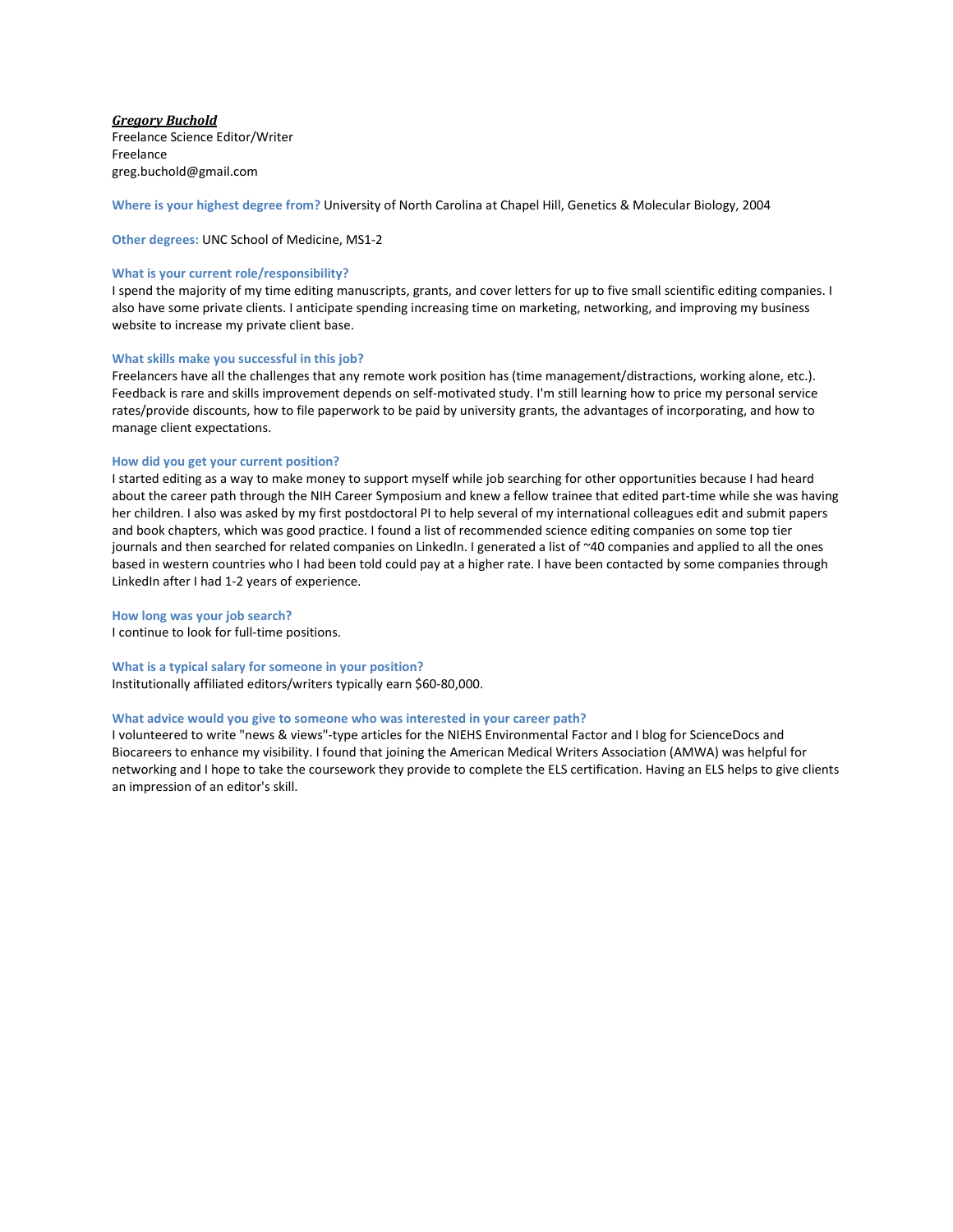*Rebecca Cerio* Health Science Policy Analyst NIDDK cerior@mail.nih.gov

**Where is your highest degree from?** University of Wisconsin, Microbiology, 2007

## **What is your current role/responsibility?**

I analyze the science our Institute supports and communicate that information to federal and non-federal audiences in a layfriendly way. This communication can take many forms, such as progress reports, briefing materials, or responses to requests from outside organizations or other parts of the federal government. I also stay informed on new initiatives and the science in my area by attending working group and progress meetings, and by reading the primary literature.

## **What skills make you successful in this job?**

Being able to write clearly and concisely for a variety of audiences is the most important skill for my job. I am constantly writing, whether it be an email to answer a colleague's question, text for a Congressional report, a summary of a new research advance, or slides for a presentation. Project management is also incredibly important to my job. I'll often have several projects ongoing at once, each at their own stage in the drafting/revision/review/approval process.

#### **How did you get your current position?**

I learned about the position through USAJobs.gov. I didn't have any contacts in the office or in NIDDK, but that didn't seem to slow me down.

#### **How long was your job search?**

About a year, from my first serious application to getting the offer letter for my current job.

#### **What is a typical salary for someone in your position?**

Most federal science policy positions seem to start at GS-12 or GS-13 on the federal pay scale. Right now a GS-12 in the Washington area starts at  $\sim$ \$77,000, and pay increases with years on the job.

#### **What advice would you give to someone who was interested in your career path?**

I joined the NCI's Fellows Editorial Board (a free scientific document-editing service) and the NIH's Science Policy Discussion Group while a fellow at NCI. I think that both were very important to preparing me for my current job. The FEB gave me the opportunity to help others, to learn and practice my editorial skills, and to demonstrate leadership as I worked my way up to the Senior Editor position. In the SPDG I learned a great deal about science policy issues and helped to bring in science policy speakers to present to the group. I served as the leader of the SPDG's web team and wrote pieces for its science policy-focused blog, which was wonderful practice at writing for a lay audience. These activities let me demonstrate on my resume that I was a talented writer/editor as well as being genuinely interested in and dedicated to a writing-focused career in science policy.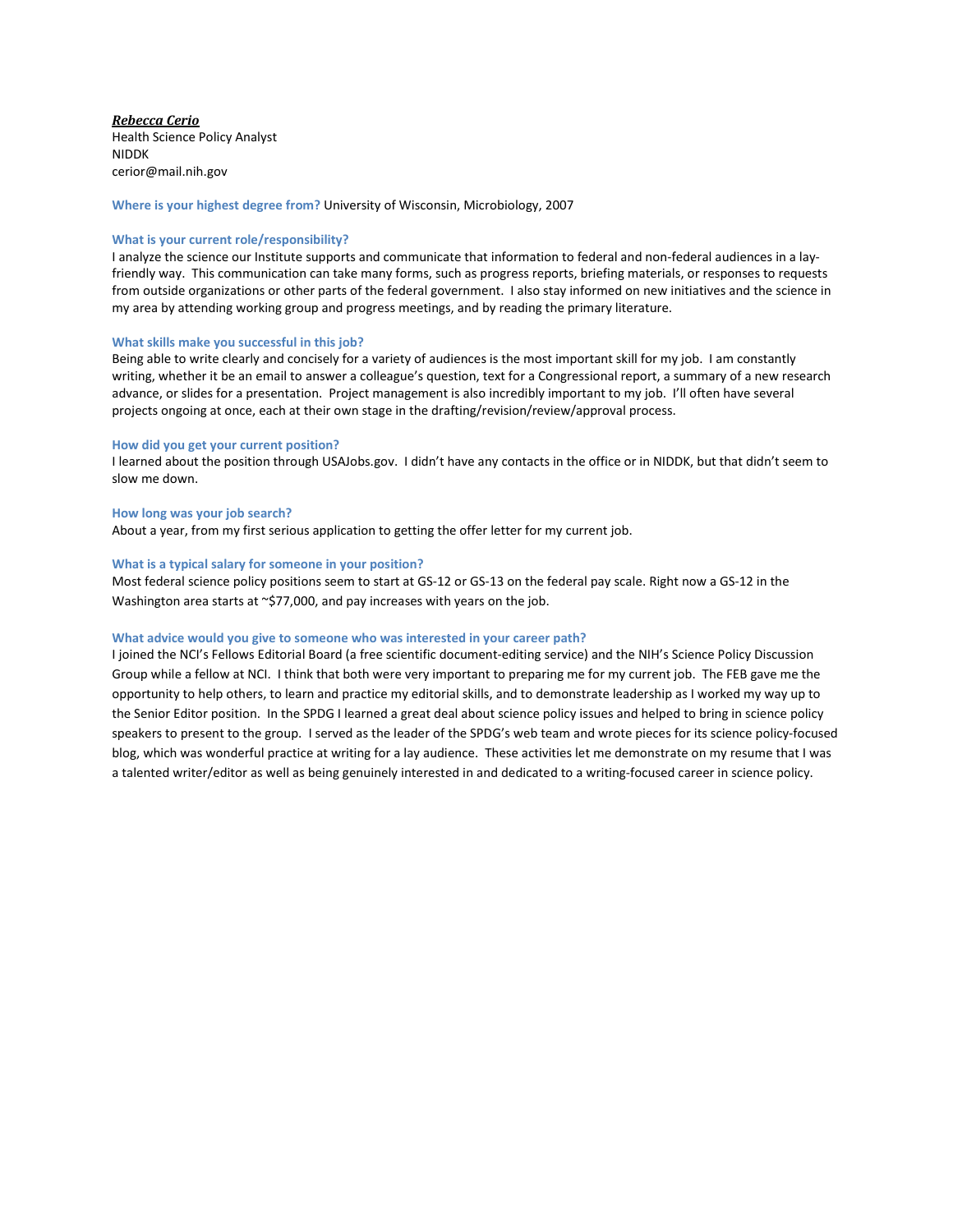## *Stacey Cromer Berman*

Regulatory Project Manager MedImmune/AstraZeneca cromerbermans@medimmune.com

**Where is your highest degree from?** Johns Hopkins University School of Medicine, PhD Interdisciplinary BCMB Program, 2011

## **Other degrees:** BS Chemistry, Lafayette College

#### **What is your current role/responsibility?**

I am a Regulatory Project Manager in the Global Regulatory Project Management group at MedImmune/AstraZeneca. I manage the regulatory strategy and execution of regulatory filings for products in development phases 1-3. I work in a global setting, which is one of my favorite aspects of my job. I directly submit to FDA and I manage contract research organizations (CROs), who perform submissions to rest of world regulatory authorities on our behalf. I work on different project teams to move forward the development of products in the therapeutic areas of oncology, autoimmune, and infectious diseases.

#### **What skills make you successful in this job?**

I think that regulatory affairs professionals must have a strong attention to detail, work well in cross-functional teams, and be ready to handle a fast-paced, changing environment. I also find that good project management skills and an ability to effectively prioritize workload across several projects while meeting milestones on time is a key to success. Any job in biopharmaceutical development necessities learning to work well with people in a professional environment and this is especially true for regulatory, a function which works with all stages of development from early nonclinical development of a product through clinical trials and after marketing authorization through product lifecycle.

#### **How did you get your current position?**

In graduate school I attended as many career related events as possible to learn about different potential options. It can be helpful throughout training to let people know that you are interested in learning about other careers and seek out opportunities to informally discuss or shadow. I heard about my first job in regulatory affairs through a friend. The hiring manager also had a biomedical doctorate and was willing to train me in regulatory. Networking with colleagues, former colleagues, and through professional societies is also helpful.

## **What advice would you give to someone who was interested in your career path?**

In my current position, I pull on my regulatory knowledge from previous projects as well as I continue to receive training from internal and external sources. I also enjoy teaching regulatory to new employees in the regulatory project management group as a way of furthering my understanding.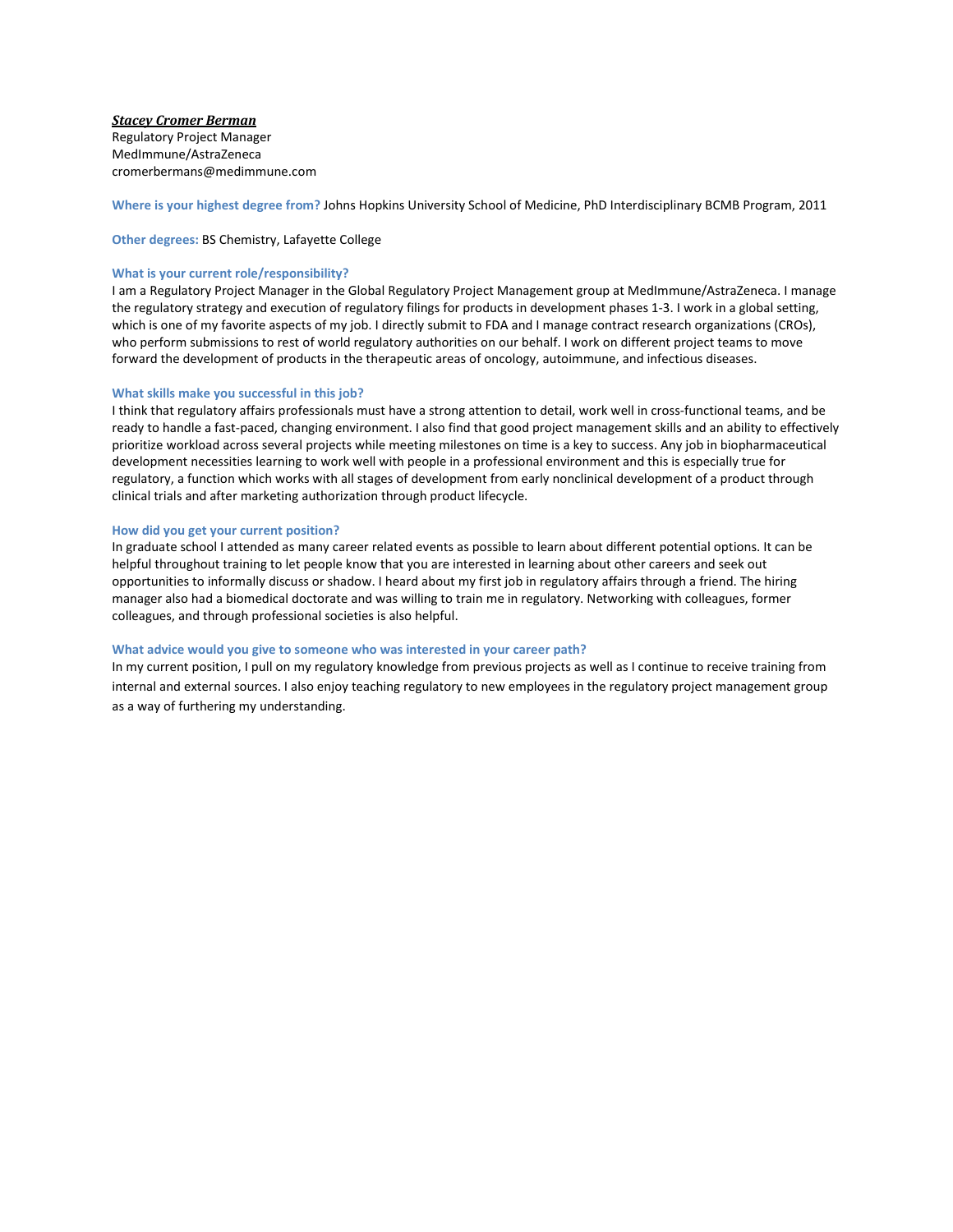## *David Crotty* Editorial Director, Journals Policy Oxford University Press david.crotty@oup.com

## **Where is your highest degree from?** PhD from Columbia University, Genetics & Development, 1994

## **Other degrees:** Postdoctoral research at Caltech

## **What is your current role/responsibility?**

I oversee journal policy and contribute to strategy across OUP's journals program. I also am involved in driving technological innovation and I serve as an information officer, both to my colleagues within OUP and to our research society publishing partners and journal editors. I manage a suite of research society-owned journals. Previously I was a Senior Editor at OUP, managing journals and doing journal acquisitions (bringing in society journals to OUP and starting new journals). Before that, I was an Executive Editor at Cold Spring Harbor Laboratory Press where I commissioned new science books and served as the Editor in Chief for the journal "Cold Spring Harbor Protocols".

## **What skills make you successful in this job?**

Jobs on the editorial side of publishing are very social--to succeed, you need to be outgoing and willing to approach prestigious strangers. It is important to be able to pick up a new field quickly and at least be conversant on it on a basic level. Being detail oriented helps because one always has a large number of projects happening at the same time. One thing that has surprised me is the complexity of the business world. Like most scientists, I looked down on business, how hard can it be, right? Turns out it is in fact pretty hard, and in many ways it took me as long to feel comfortable in my knowledge of the publishing business as it did for me to feel comfortable at the bench.

## **How did you get your current position?**

All of my jobs have come from answering listing, and then progressing within the company after being hired.

## **What advice would you give to someone who was interested in your career path?**

As a graduate student and a postdoc I did a lot of peer reviewing of papers, sometimes in tandem with my advisor, and often by myself. This was really helpful preparation for a role as a journal editor. I worked a lot with others in my lab, editing their paper submissions, working with them on their talks to improve them. I did some freelance copy-editing on the side as a postdoc as well.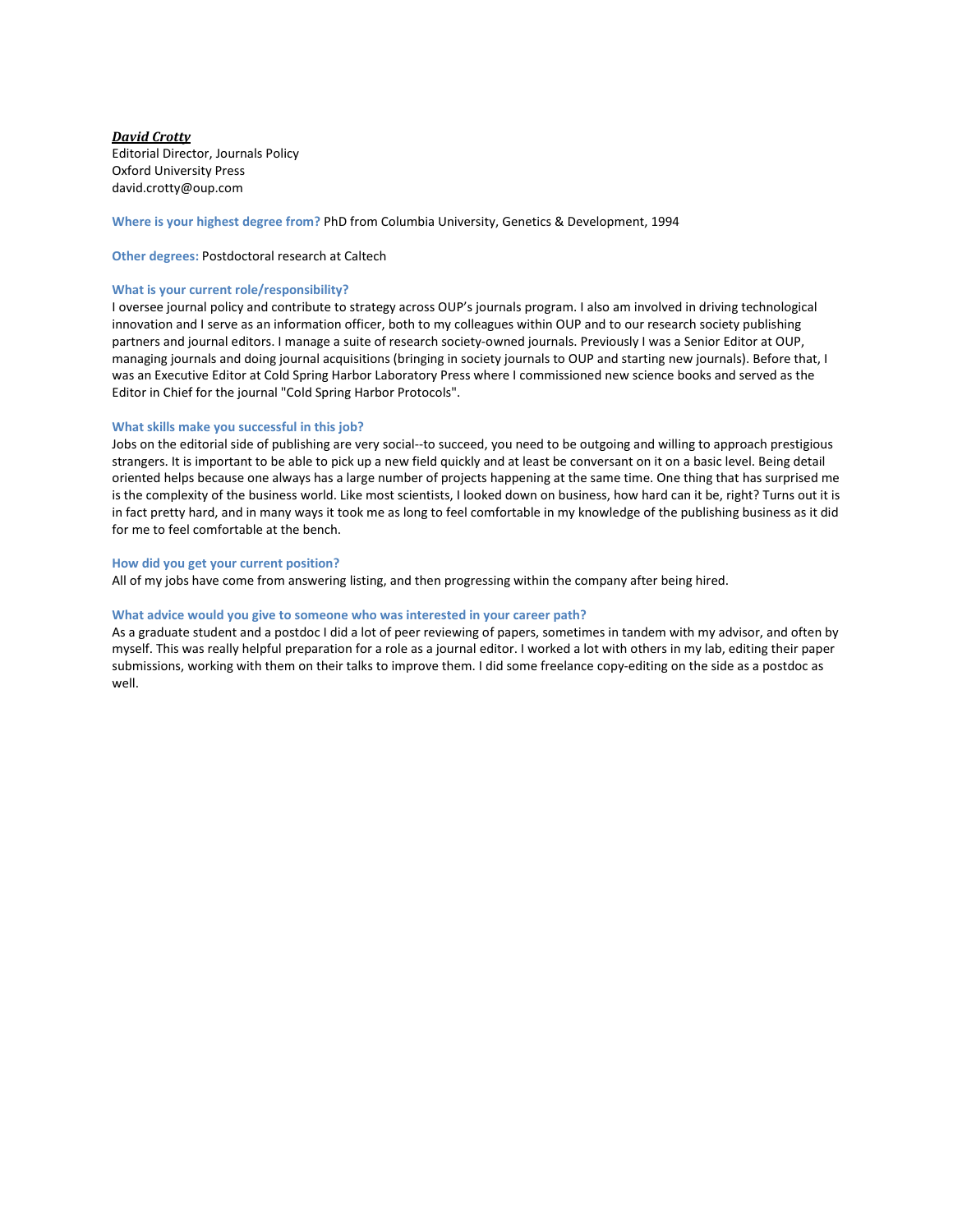## *Jessica Deckman*

Senior Medical Writer InScience Communications/Springer Healthcare jessicabreslowdeckman@gmail.com

**Where is your highest degree from?** Temple University School of Medicine, Microbiology/Immunology, 2010

**Other degrees:** B.S., University of the Sciences in Philadelphia, Microbiology

#### **What is your current role/responsibility?**

As medical writer, I work in a team across several therapeutic areas to support pharmaceutical companies in the publication of their clinical trials. I spend ~30% of my time doing project management and communicating with global clients/authors and ~70% writing abstracts, posters, manuscripts, and other types of publications. I currently mentor junior writers in my company and have recently worked on the research and publication of abstract/poster at International Society for Medical Publication Professionals (ISMPP).

#### **What skills make you successful in this job?**

Time management and exceptional organization skills are critical in additional to great communication skills.

## **How did you get your current position?**

I networked through the Association for Women in Science and was forwarded a job opening through a LinkedIn invitation.

**How long was your job search?** ~9 months

**What is a typical salary for someone in your position?** \$60,000

**What advice would you give to someone who was interested in your career path?** Leadership roles in my graduate school and post-doctoral organizations.

#### *John Delaney*

Teacher Northwestern High School duncandelaney@gmail.com

**Where is your highest degree from?** University of Connecticut Health Center, Cell Biology, 2006

**Other degrees:** University of Maine, BS

**What is your current role/responsibility?** I teach Advanced Placement Biology and Chemistry in a local high school.

**What skills make you successful in this job?** Time management, organization, public speaking, public relations, councilor.

**How did you get your current position?** Job-Listing.

**How long was your job search?** When I decided to move into teaching; 3 months.

**What is a typical salary for someone in your position?** BS (\$46,844), MS (\$51,646) , PhD (\$59,787)

#### **What advice would you give to someone who was interested in your career path?**

I worked in Biomedical Research for 3 years before I began my PhD. After my doctorate I did an 18 month postdoc at University of Maryland School of Medicine and a 5 year postdoc at the National Institute on Aging. In December 2013 I applied and was accepted to the Prince George's County Resident Teacher Program (http://www.residentteacherprogram.org/). In June 2013 I started my formal training through the program and in August 2013 I started teaching in Prince George's County.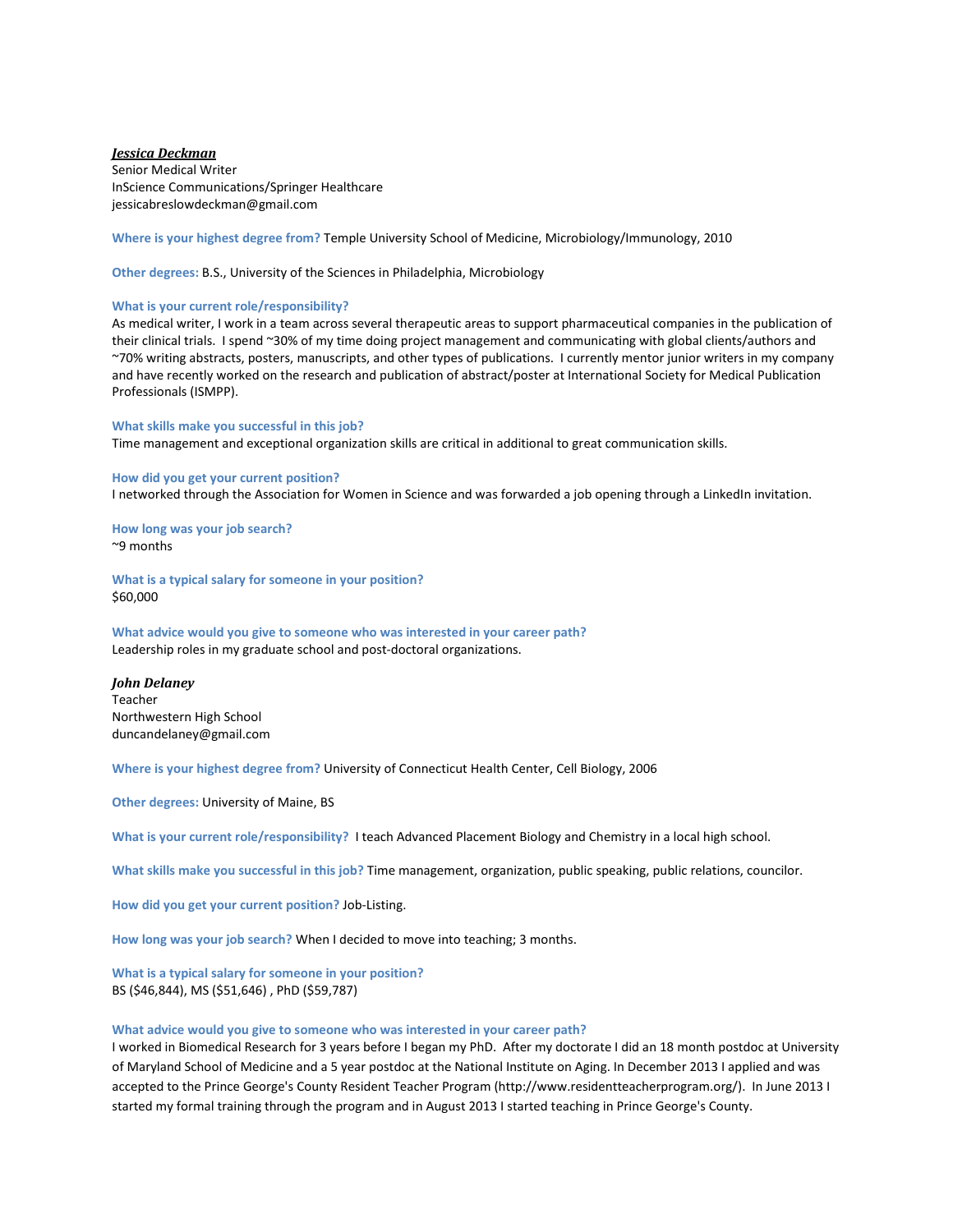## *Eric Dixon*

Sr. R&D Manager BD Technologies - Genomic Sciences Eric.Dixon@BD.com

**Where is your highest degree from?** North Carolina Central University, Molecular Biology, 1992

**Other degrees:** B.S., Southern Illinois University

## **What is your current role/responsibility?**

I am currently a Senior R&D Manager within the BD Technologies organization and responsibilities involve managing a multidisciplinary team of scientists focusing on the development of oncology IVD products. I play a key role in fostering capabilities to drive research in early-stage technology development programs, execute pre-clinical analytical studies, and liaison with both internal and external key opinion leaders to evaluate new technologies. I spend a significant portion of my time writing scientific proposals, manuscripts, patent applications, and grants. I have the fortunate opportunity to mentor junior scientists and actively participate in a special Technology Leadership Development Program for recent Ph.D. graduates.

## **What skills make you successful in this job?**

This job requires exceptional skills to multitask, handle technical challenges, and communicate effectively across businesses. A surprising amount of time is spent writing proposals (internal budget requests as well as external grants for research funding) and providing technical updates to senior management. The ability to juggle limited resources (budget, associate scientists, etc.) and meet aggressive timelines is an absolute requirement for successfully completing scientific projects. Team dynamics are also important and in this capacity, the ability to wisely judge when to intercede or delegate responsibilities is critical to the success of my job.

#### **How did you get your current position?**

Networking (and in my opinion critical for finding and successfully landing unique job opportunities).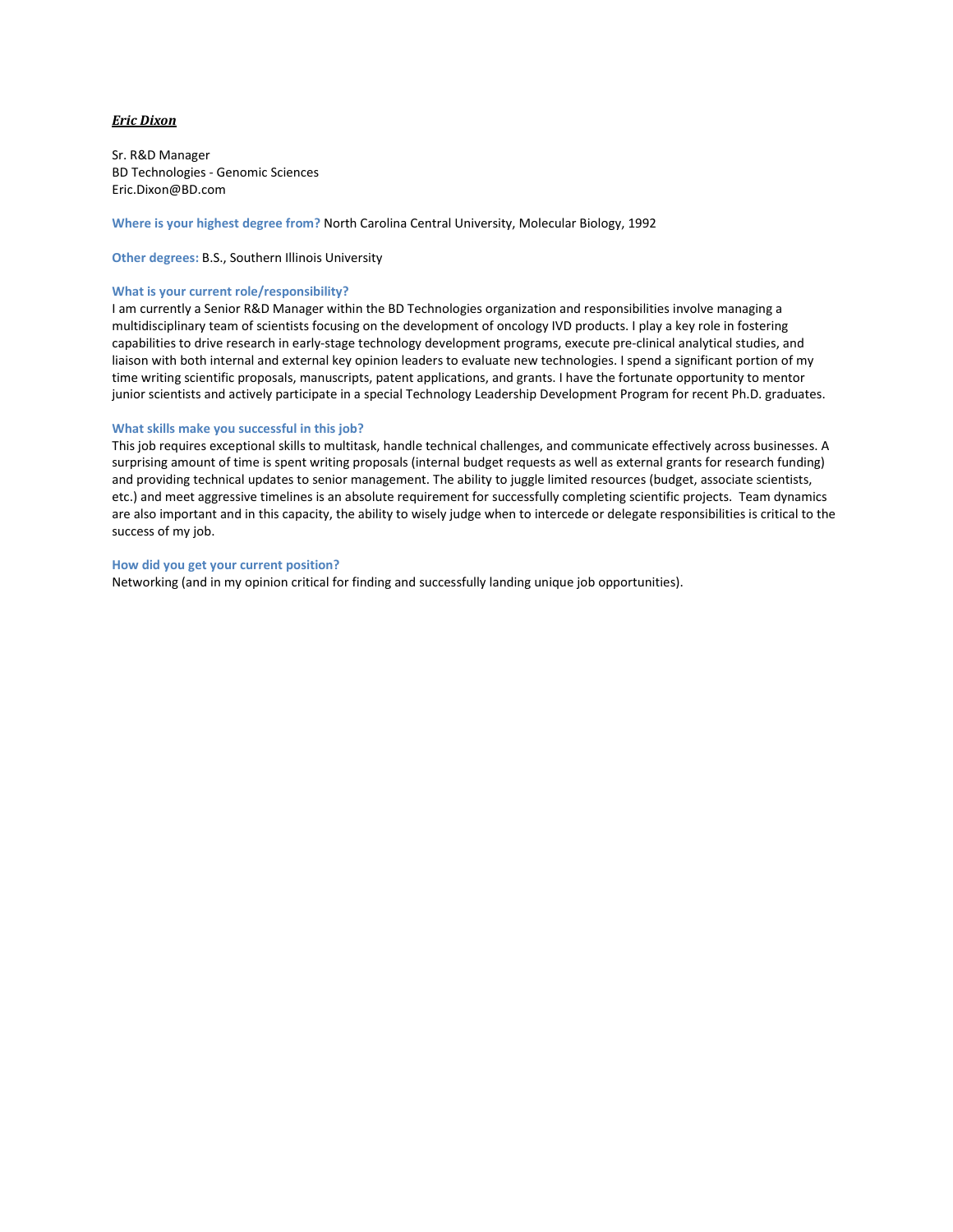## *Alicia Evangelista*

Innovation Services Manager Yet2 a.m.evangelista@gmail.com

## **Where is your highest degree from?** Boston University, Molecular Medicine, 2006

## **Other degrees:** BS University of Virginia

#### **What is your current role/responsibility?**

My job category can best be described as an innovation consultant. Specifically as an Innovation Services Manager, I am responsible for developing Open Innovation services for clients as well as delivering on technical searches. On any given day, I might spend half my time speaking to company founders, CEOs, academics and engineers and the other half searching for new technologies and intellectual property to solve specific problems or needs as defined by our clients.

#### **What skills make you successful in this job?**

For this field of work, the most important skills are interpersonal and organizational, with an emphasis on independent thinking, confident presentation and self-motivation. Skills acquired from getting an advanced degree, such as familiarity with technical concepts and comfort with interpreting data are also critical.

#### **How did you get your current position?**

I found an opening in my current company through a job posting on Indeed.com, but I got my current position through a promotion. Having several different keyword searches across multiple job sites was a big help during the job search, since not all jobs showed up on all sites.

#### **How long was your job search?**

I started looking at openings about a year before I wanted to move, but the application and interview process began in earnest about 5 months before my ideal start date.

#### **What is a typical salary for someone in your position?**

There is a large range in the consulting field. For a position in a smaller firm with minimal travel, salaries start around \$60K. For positions in larger firms with a more intense travel schedule, starting salaries are around \$120K.

#### **What advice would you give to someone who was interested in your career path?**

At my current company, we do not consider PhD candidates without demonstrated interest in business or technology transfer. My relevant experience in this area came from volunteering at the NIH with BioHealth Innovation and taking FAES Tech Transfer courses. Those two activities helped me get a tech transfer fellowship at the NIAID, which gave me the additional business skills and work experience I needed to get my next position.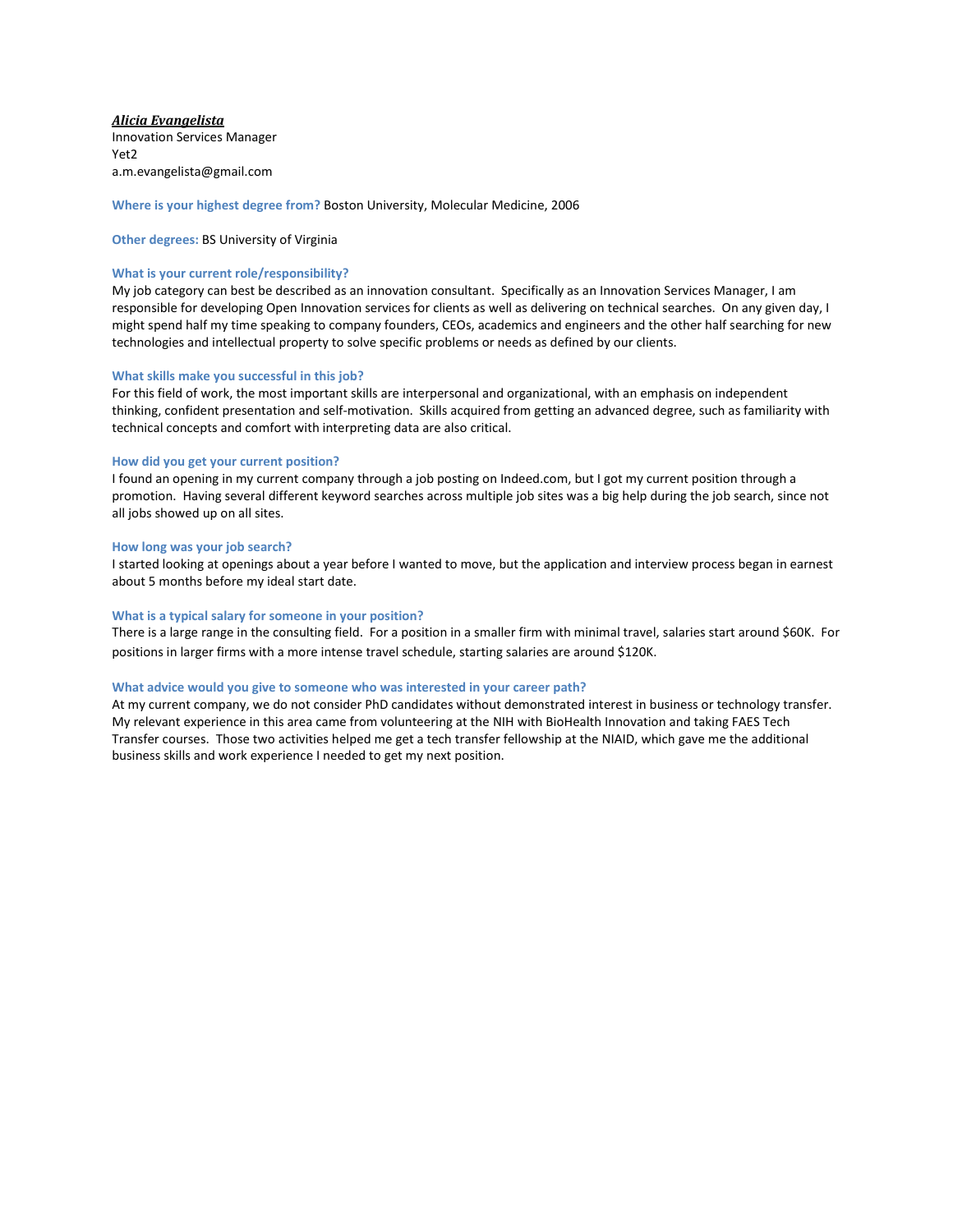## *Michael Ferenczy*

Associate McKinsey and Company michael.ferenczy@gmail.co

**Where is your highest degree from?** University of Pittsburgh School of Medicine, Molecular virology and microbiology, 2010

**Other degrees:** Tufts University

## **What is your current role/responsibility?**

I serve as a member of a team, helping clients solve difficult problems. This can range from business unit reorganization, to factory operations, to due diligence during mergers and acquisitions. Generally, you synthesize large amounts of information, decide what it means, and use that to help the client make decisions about strategy or operations or staff reorganization. Projects can be very different, and you generally change projects every several months. My company is built on an apprenticeship model, so all members of a team help to create the products and final recommendations. Your responsibilities grow over time.

## **What skills make you successful in this job?**

Ability to break down problems to their component parts/logical thinking; Rapid synthesis of large amounts of information; Effective communication; Excel and powerpoint skills

## **How did you get your current position?**

I applied online to a summer program for Ph.D.s. I was invited to interview instead of joining the summer program. There was a written test on skills in business, math and English, then several case study-based interviews. I used networking to find people to practice with for the case study interviews.

**How long was your job search?** A bit more than 1 year

**What is a typical salary for someone in your position?** >\$100K

## **What advice would you give to someone who was interested in your career path?**

I had a lot of teaching experience, which helped me learn to communicate complex topics in a way people can understand. I spent a lot of time learning how to do case study interviews, which comes in handy because it teaches you the very basic fundamentals of what the job is like (although the cases in reality are much more difficult - and more interesting).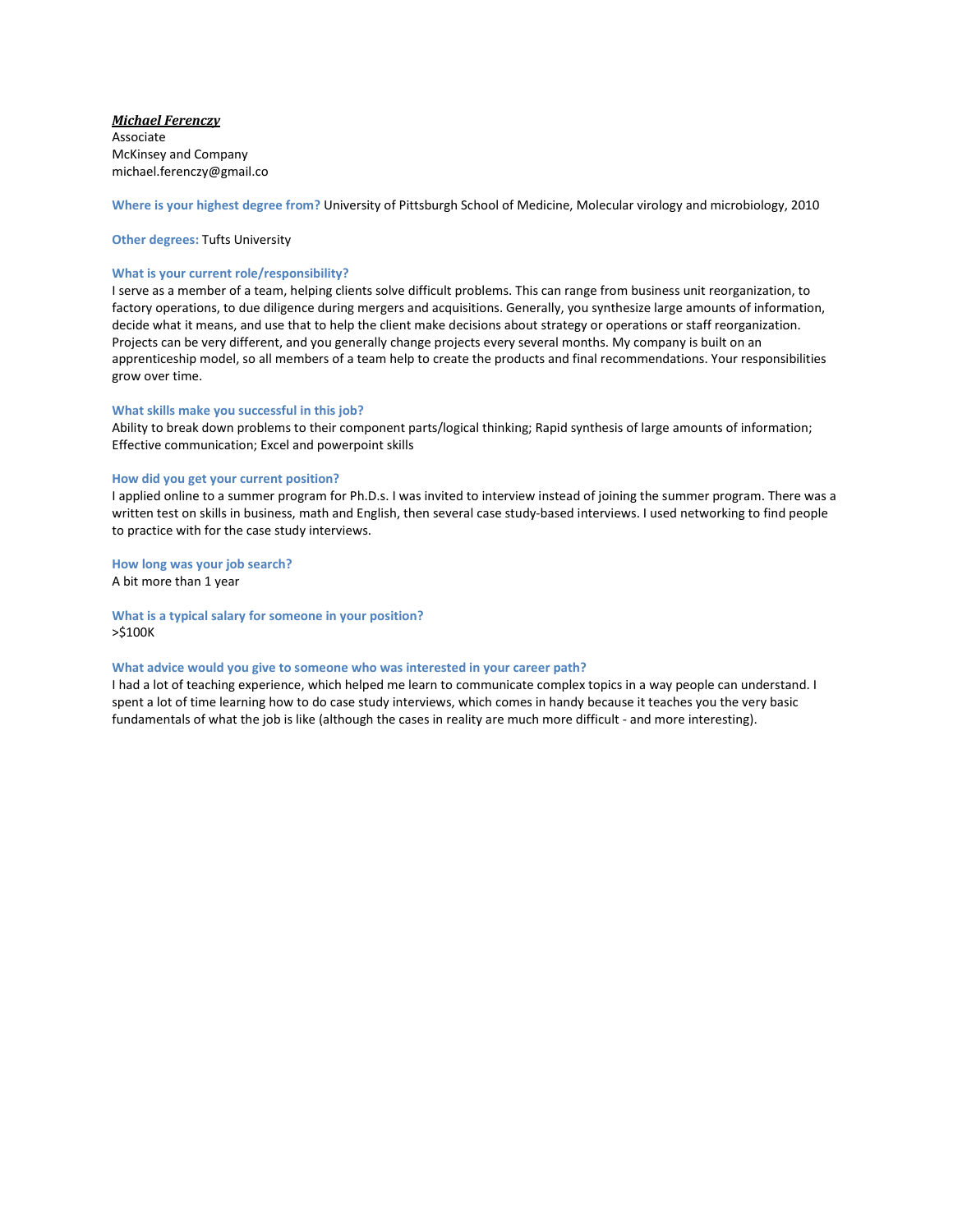## *Yaihara Fortis Santiago*

Director of Science Alliance The New York Academy of Sciences yfortiss@gmail.com

**Where is your highest degree from?** Brandeis University, Neuroscience, 2012

## **What is your current role/responsibility?**

As the Science Alliance program manager, I develop and implement innovative workshops and courses that provide early career scientists with a range of soft and business skills that will be essential for all careers. I also give seminars on career development and exploration at many of the partner institutions of Science Alliance; and work closely with career development offices and student and postdoc organizations to consolidate resources and implement new ideas for professional development programming.

## **What skills make you successful in this job?**

Essential skills for my position are communication skills, both written and presentation skills, public speaking, and the ability to work in a team setting. Other valuable skills for my position are program administration, time management, organization, event coordination, and social media management. Finally, it's important to incorporate creativity, passion and innovation into your work and have a clear strategic direction for the program.

**How did you get your current position?**  Networking.

**How long was your job search?** 8 months

#### **What advice would you give to someone who was interested in your career path?**

Other important opportunities that leading me to success were: volunteering experiencing, informational interviews, leadership training and participating of the AAAS S&T Policy fellowship.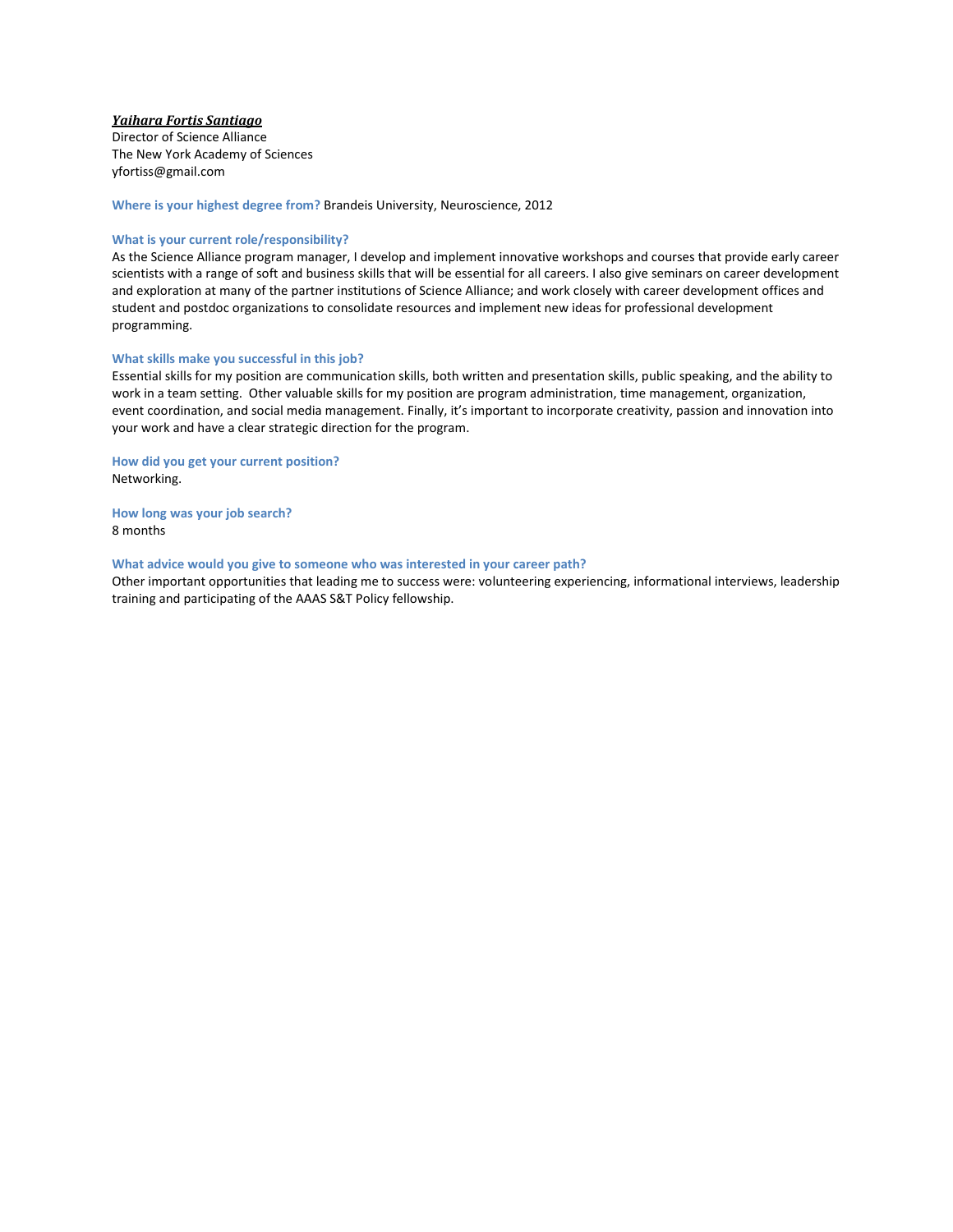## *Katia Garcia-Crespo*

Scientific Review Manger **CSRA** katia.garcia-crespo@csra.com

**Where is your highest degree from?** University of Puerto Rico

#### **What is your current role/responsibility?**

I am currently the Scientific Review Manager for the Cancer Prevention and Research Institute of Texas (CPRIT). The company I work for, CSRA, has a contract with CPRIT to mange it's grants application receipt and peer review process. In my role I am responsible for managing the review process of scientific grant applications submitted to CPRIT. For my main duties I serve as primary client liaison for all scientific issues and with respect to the review process. I manage communications with scientific review panel chairs and reviewers and coordinate the organization of in-person and teleconference peer review meetings. I also do a lot of small tasks every day to ensure that the whole process from application receipt to funding notification runs smoothly. I don't have direct reports but I do assign tasks to several employees.

#### **What skills make you successful in this job?**

Organization, attention to detail, and people skills. Communicating effectively is very important for my job.

## **How did you get your current position?**

Applied online at company website to job posted on Indeed.

**What advice would you give to someone who was interested in your career path?** My committee work at NIH and a detail at the Office of Extramural Programs were helpful.

*Stacey Gilk* Assistant Professor Indiana University sgilk@iupui.edu

**Where is your highest degree from?** University of Vermont, Microbiology, 2004**:** 

#### **What is your current role/responsibility?**

I am an Assistant Professor in the Department of Microbiology and Immunology. My primary role is running my research lab, which currently consists of one PhD graduate student and two postdoctoral fellows. My primary daily activities include mentoring my lab members, writing grants and manuscripts, and doing my own experiments. I have a light teaching load, but I do give a few lectures to the medical and graduate students. I also serve on several committees at both the department and school level, review manuscripts for peer reviewed journals, and serve on study sections.

#### **What skills make you successful in this job?**

Communication, both written and oral Grantsmanship Time management Personnel management (mentoring, motivating, conflict management) Project management Critical thinking **Creativity** Leadership Networking Being mentorable (in other words, listening and taking the advice of more experienced faculty)

**How did you get your current position?** Job listing

**How long was your job search?** 2 years

## **What is a typical salary for someone in your position?** \$85,000

**What advice would you give to someone who was interested in your career path?** As a postdoc, I took every opportunity that came my way to improve my skills in writing, presenting, leadership, and mentoring.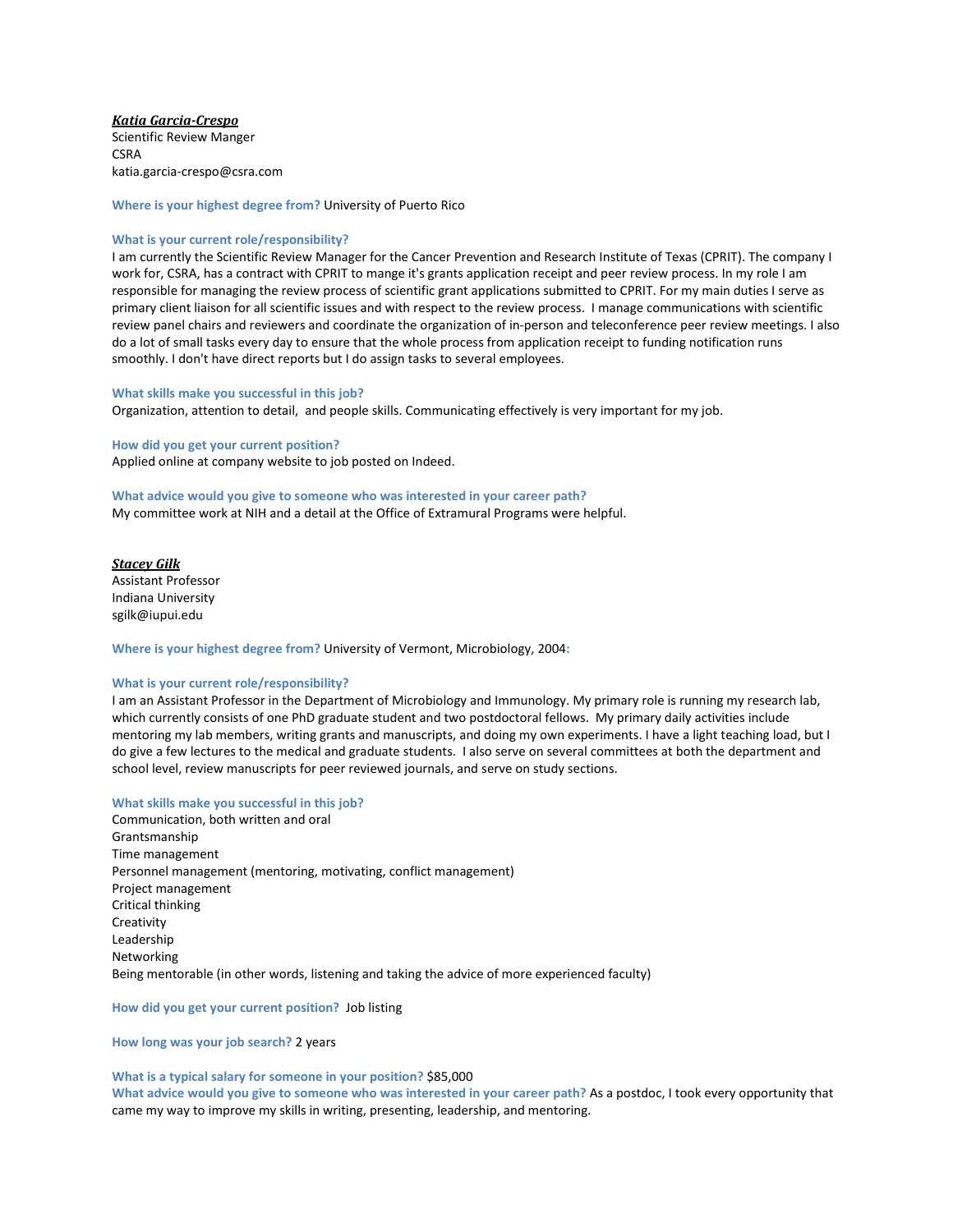*Erica Goldman* Director of Policy Engagement COMPASS egoldman@compassonline.org

**Where is your highest degree from?** I have a Ph.D from the University of Washington, Biology, 2002

**Other degrees:** I have a Bachelor's of Science from Yale University

#### **What is your current role/responsibility?**

As Director of Policy Engagement for COMPASS, I help train scientists to be more effective communicators and help them connect their science to the policy dialogue at transformative decision points. I help develop the overall strategy for COMPASS' policy engagement, supervise staff, and contribute to fundraising.

## **What skills make you successful in this job?**

It is hard to pin down a discrete set of skill sets for my job. I think the attributes that are most important include the ability to think strategically and see the big picture, communicate verbally and through strong writing and framing, and the ability to grow and sustain relationships as a valued and trusted resource.

## **How did you get your current position?**

I got my job through a combination of networking and a job listing. I had relationships with staff at COMPASS for several years before a job position opened that was a fit for me to apply to.

## **What advice would you give to someone who was interested in your career path?**

I attribute a lot of my success to the fact that I have had a lot of diverse experiences within and outside of academic science that have given me a broad perspective on a lot of fields.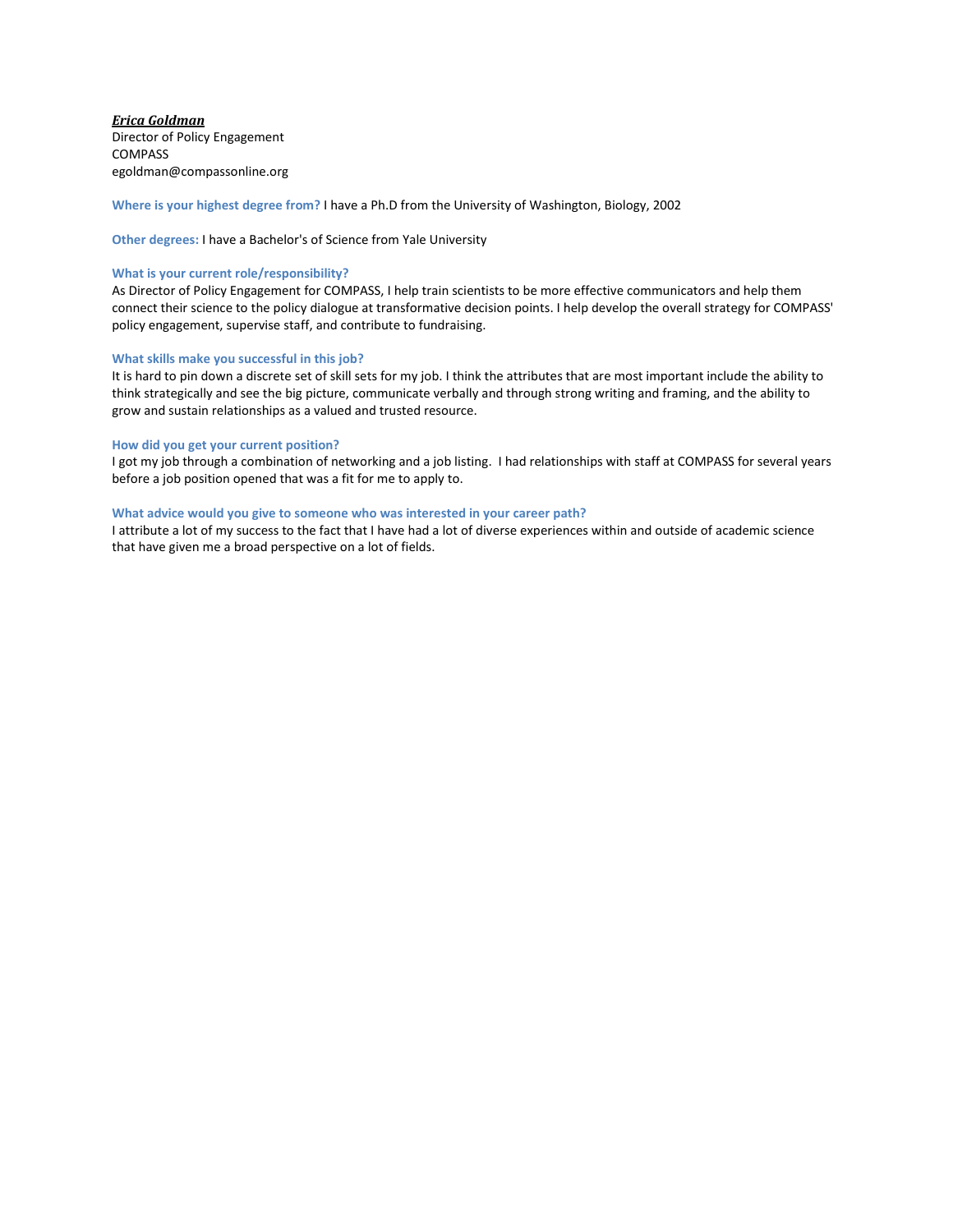## *Neil Hanchard* Assistant Professor of Molecular and Human Genetics Baylor College of Medicine hanchard@bcm.edu

## **Where is your highest degree from?** University of Oxford, Human Genetics/Clinical Medicine, 2004

**Other degrees:** University of the West Indies - MD; Pediatric Residency - Mayo Clinic; Clinical Genetics Fellowship - BCM

#### **What is your current role/responsibility?**

I am a physician-scientist in Human Genetics; as a consequence my responsibilities extend from research to clinical care to education. I run a translational lab that uses genomics to study complex childhood diseases and includes 3 graduate students, 1 technician and a postdoctoral fellow; I also see patients in both the in-patient and out-patient setting, and I teach (and mentor) medical students, residents, fellows, as well as graduate students. Thus, my activities vary widely from day-to-day, but I generally try to keep my eye on the lab activities, whilst trying to keep up with patient responsibilities and teaching/mentorship commitments.

## **What skills make you successful in this job?**

The most challenging skills are time management and the ability to say "no"; both are interrelated, and are difficult to master (for me). Those aside, there are probably more skills required than I fully possess (!) - the research requires me to "think, do, and write", whilst mentoring trainees requires me to be an administrator/ manager (e.g. budgeting, hiring, motivating). The clinical aspects require organization and time management (again), and education requires thinking "outside the box" (graduate students are easily bored). The biggest surprise is how much managerial skills come into play (I have no formal managerial training) to manage money, time, and people.

#### **How did you get your current position?**

After I completed my fellowship I went on the job hunt. I scoured job adverts, spoke to others on the job trail, and did a lot of responding to adverts, but I also did a lot of 'cold emails' to chairs/directors where I thought there would be mutual benefit to my joining. Ultimately (and somewhat surprisingly), my home institution chose to match the offers I received outside.

#### **How long was your job search?**

approximately 1 year (between multiple interviews and visits)

#### **What is a typical salary for someone in your position?**

A recent survey put the median salary for MD/PhDs in my field at ~\$135K/year.

#### **What advice would you give to someone who was interested in your career path?**

The verdict on 'success' is still out, but thus far, an open-mindedness to new and sometimes unanticipated opportunities, a genuine curiosity, and a commitment to figuring out the "why?" or "how?" of patients' afflictions or presentations, have kept me going. Nothing else specific or additional as far as being competitive in the job market.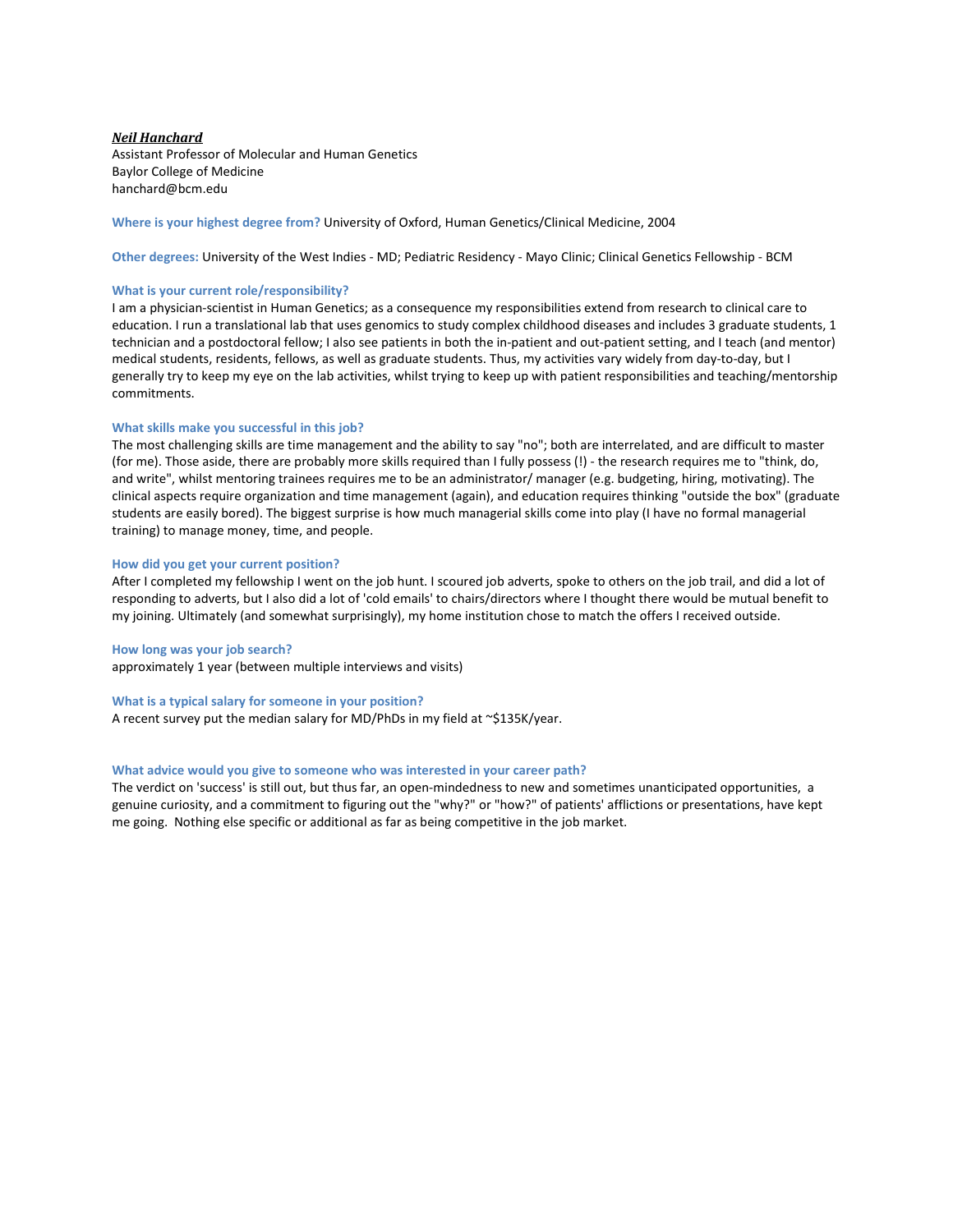## *Joe Hanson* Host/creator of It's Okay To Be Smart PBS Digital Studios itsokaytobesmart@gmail.com

## **Where is your highest degree from?** The University of Texas at Austin, Cell and Molecular Biology, 2013

## **What is your current role/responsibility?**

I am currently the host, writer, co-producer, and (insert half a dozen other roles from social media manager to fact-checker) of It's Okay To Be Smart, an educational science video series from PBS Digital Studios. We publish weekly videos for an audience of 730,000+ subscribers on YouTube, and the channel gets around 3 million views per month overall. My primary work is planning, researching and writing 30 minutes of educational video content every month in subjects ranging from biology to physics to chemistry to history. In addition to teaching, it also has to be funny, inspiring, and accessible to an audience of mostly Millennial non-scientists or scientists-in-training. This means I spend a lot of time reading, mostly primary research, academic texts, and various works of science journalism, as well as interviewing subject matter experts, and then translating all of this into narratives that will resonate with our target audience.

I also oversee the video editing process, working with my director and editor/animator to build a visual story that best accomplishes our goals. Beyond this, much of my day-to-day activity includes hanging out on the internet… by which I mean we have various social media footprints to cultivate that help us communicate with our audience, publicize new videos, and post supplemental content for our community.

Finally, along with my team, I oversee our overall program strategy and production management to develop growth strategies and to make sure we're making the most innovative online videos that we can and that we continue to grow our audience. Somehow, in between all of this, I find time to write print and web science journalism features on a freelance basis.

## **What skills make you successful in this job?**

First and foremost, I am a writer. Specifically, we would classify my writing skill set under "narrative, explanatory journalism" and "visual storytelling." Additionally, hosting videos in an engaging fashion requires excellent oral presentation skills. I call on many other skill sets each week, all of which I continue to gain fluency in, including photography, videography, video editing, graphic design and digital illustration.

I also stay up to date with various social media and their assorted best practices, including Facebook, Twitter, YouTube, Tumblr, Instagram, and Snapchat.

My scientific training is indispensable. My experience working in teaching and research allows me to efficiently and carefully assemble and assess scientific research, distill its value, and put it into the larger context of its respective field. My experience working in collaborative research settings has also translated well into media production and team project management.

#### **How did you get your current position?**

I made the decision to move away from the bench midway through my Ph.D. program. I immediately began leveraging the power of social media to network with established science communicators in various disciplines and media. This let me publicize my work to a broader audience and gave me opportunities to write guest pieces for outlets with established audiences. There was no job description, I created the job I wanted. I managed a million-reader blog from my lab bench for more than 2 years, and was contacted by PBS to develop a YouTube series more or less out of the blue. I am very lucky.

#### **How long was your job search?**

It's hard to say when my job started. There's been a steady continuum from student to teacher to researcher to writer to video producer. I wrote for about 2 years on my own before being offered my job with PBS.

## **What is a typical salary for someone in your position?**

\$25-\$75K/year depending on part/full time.

#### **What advice would you give to someone who was interested in your career path?**

While much of my training has been informal, a great deal of my experience in science communication has come in the form of teaching, presenting my own research, developing a program of Pub Science talks for our university community, as well as NSF and AAAS science communication workshops (both digital and real-world). My most important training came during my time as a AAAS Mass Media fellow. It's an incredible program.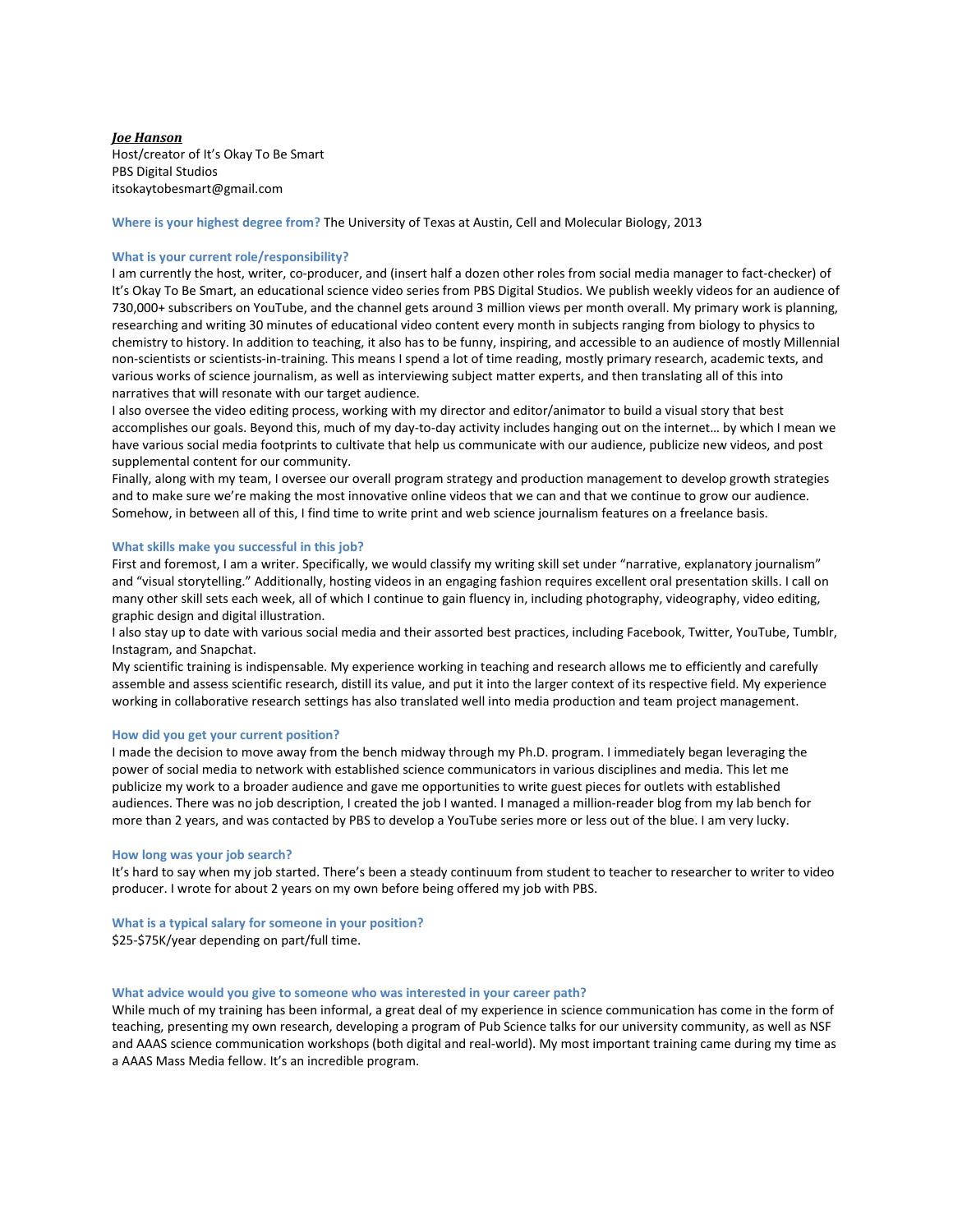## *Chad Jackson*

Emerging Technologies and Innovation Officer U.S. Department of State crjacks2010@gmail.com

**Where is your highest degree from?** Emory University, Pharmacology, Ph.D.

#### **What is your current role/responsibility?**

For the Office of the Science and Technology Adviser to the Secretary of State, I serve as lead action officer on activities and dialogues that promote science, technology, innovation and entrepreneurship as international economic development drivers. Also, I track and report to State Department leadership on the potential impact of emerging and transformational technologies likely to impact U.S. interests and societies worldwide. These activities are supported by building partnerships with private sector technology companies and academic innovation centers, domestic and abroad, startup communities, and other government agencies.

#### **What skills make you successful in this job?**

The work flow at the State Department is fast paced and very demanding. I think the number one skill you have to have is the ability to work on multiple projects within a very small window of time. You may start with a plan for your work day, but it is inevitable that a new topic will arise and try to dominate your time. Also, you need to have a keen awareness of current events from around the world. If you only care about what happens in he United States, this may not be the job for you. Being a good, efficient writer is important as well. The way people communicate at the State is almost completely through a paper process; therefore, being able to distill down a lot of information into a one page document is a great skill to have in your tool box.

#### **How did you get your current position?**

I obtained this job through the American Association for the Advancement of Science (AAAS), Science and Technology Policy Fellowship program.

**How long was your job search?** Six Months

**What is a typical salary for someone in your position?** \$77,490 (GS - 12, Step 1)

#### **What advice would you give to someone who was interested in your career path?**

Grant and Manuscript Writing; Entrepreneurship Boot Camp; AAAS Orientation (2-Week Government Affairs Workshop); Human-Centered Design; Personal Branding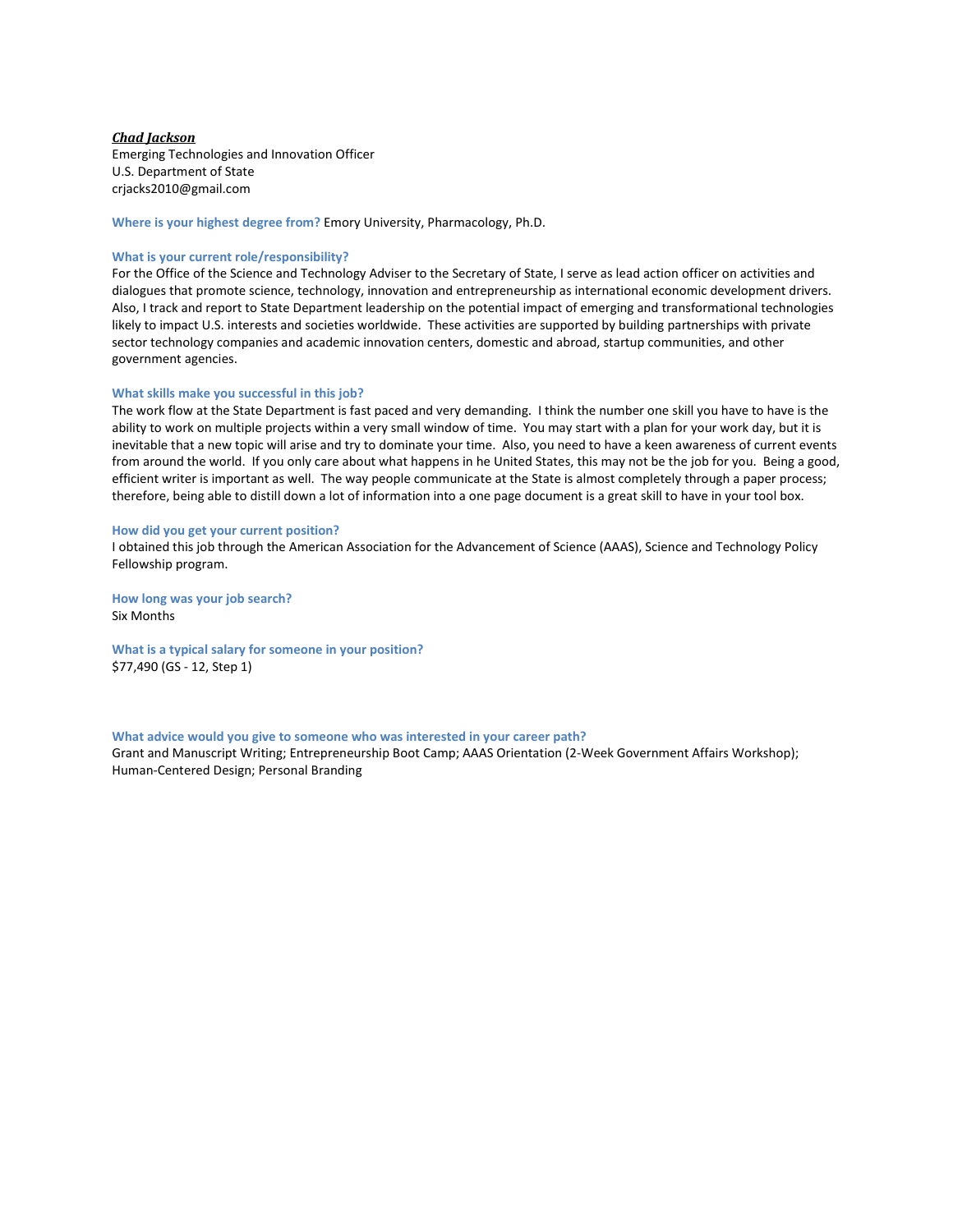## *Leigh Jackson*

Program Officer The National Academies of Sciences, Engineering, and Medicine lmjackson@nas.edu

**Where is your highest degree from?** Emory University, Molecular and Systems Pharmacology, 2011

**Other degrees:** Bachelor's in Chemistry from Wake Forest University

#### **What is your current role/responsibility?**

My responsibilities as a Study Director at the National Academies are to provide day-to-day staff leadership of the project, committee members, and staff; manage the project timeline; direct and monitor expenditures related to the project budget; communicate regularly with committee members and consultants; manage, coordinate, and guide logistics for committee meetings and workshops; collect and synthesize research findings for purposes of the report; draft and edit the consensus study report and help guide it through The Academies' publication processes; prepare the report dissemination and communication plan; and serve as the liaison with the Academies leadership and external parties.

## **What skills make you successful in this job?**

Skills include, but are not limited to: research, networking, management (of staff, committees, and budget), fundraising, cultivating relationships with sponsors, communication/presentation skills, grant proposal development, and writing and editing of consensus study reports.

**How did you get your current position?**  Networking at the Society for Neuroscience conference.

**How long was your job search?** 9 months

#### **What advice would you give to someone who was interested in your career path?**

Transnational research experiences; Receiving independent grant funding (PI of a small institutional grant); - Working in collaborative research groups; Volunteering at a pediatrics clinic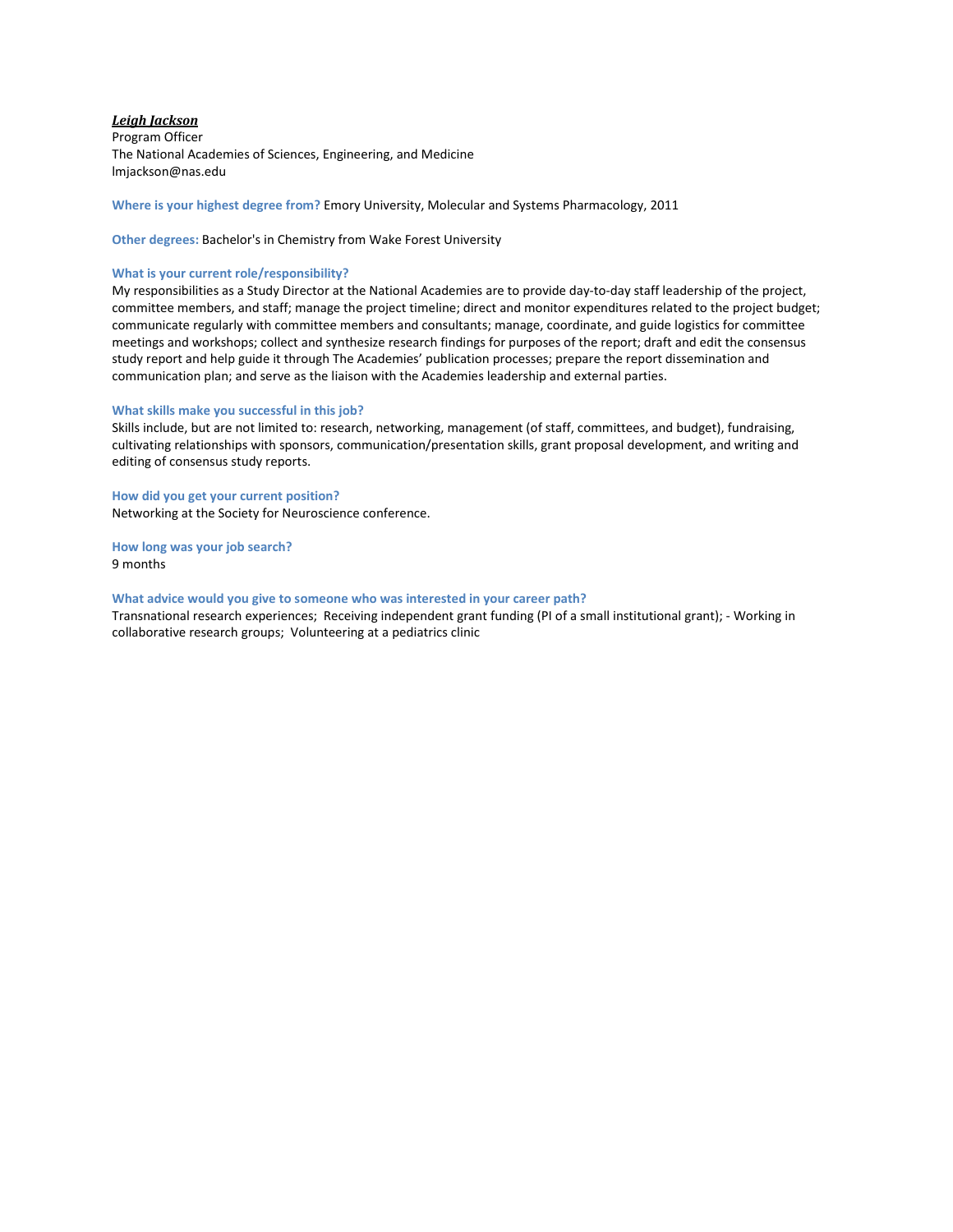## *Kimberly Jacob*

HHMI Laboratory Manager Franklin and Marshall College kimberly.d.jacob@gmail.com

**Where is your highest degree from?** The Pennsylvania State University, Genetics, 2009

## **What is your current role/responsibility?**

Many of the responsibilities of my job consist of working with Junior and Senior students who are performing independent research for a grade. I help them learn and execute assays, interpret data, and then present that data in a logical way. Additionally, I help co-instruct various laboratory sections of introductory and upper level courses, maintain the supplies and inventory for the labs, and perform various experiments of my own that are pertinent to publications that are in preparation.

## **What skills make you successful in this job?**

Many skills are important, but time management is the biggest one. If I'm not conscious of everything that needs to be done in a day I'll end up spending 12 hours a day getting my work done. You also need to be understanding and sympathetic, while impressing upon the students that they need to take responsibility for their actions in the lab. Other skills are organization (todo lists are key), patience, problem solving ability (and the ability to do it really fast), and personability (you need the students to like you, but still understand that you are in charge).

**How did you get your current position?**  I found my job through online job-listings, but I had done major networking during the same time period.

**How long was your job search?** 18 months

**What is a typical salary for someone in your position?** \$40,000

## **What advice would you give to someone who was interested in your career path?**

The ability to mentor post baccalaureate fellows and summer students as a postdoc was very important to the search committee for my current position. They were looking for someone with experience in teaching "lab" at the undergraduate level.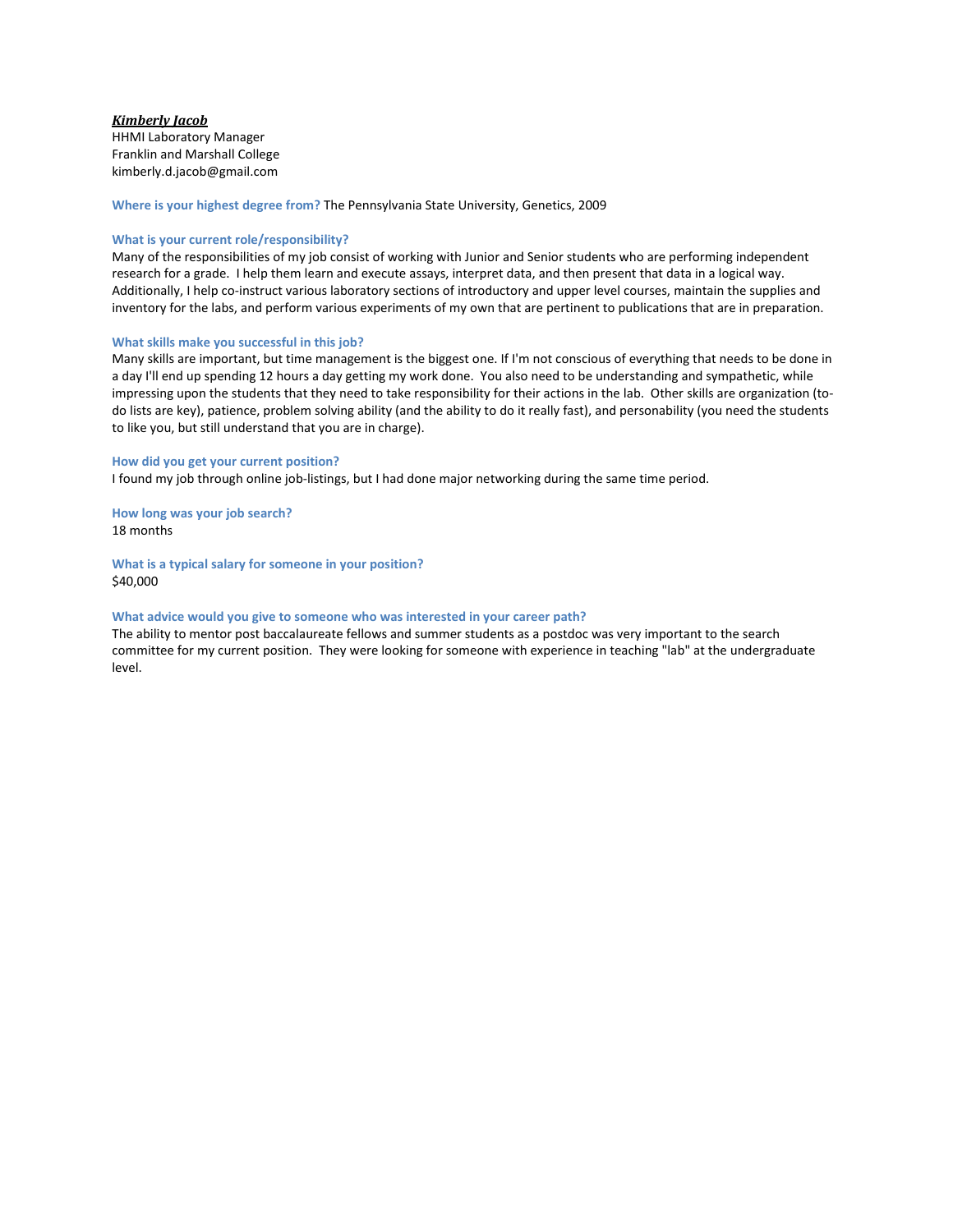## *Monik Jimenez*

Instructor of Medicine Brigham and Women's Hospital mjimenez11@partners.org

**Where is your highest degree from?** Harvard School of Public Health, Epidemiology, 2009

## **Other degrees:** Whittier College (BA)

## **What is your current role/responsibility?**

I am an epidemiologist, with a research focus in cardiovascular disease and specialized training in oral epidemiology. My current line of work is focused on understanding the social determinants of gender and racial/ethnic inequities in cardiovascular disease with a special interest in stroke and hypertension. I also have worked extensively in exploring connections between oral and cardiovascular diseases and disparities in oral health by race/ethnicity. My current responsibilites are centered on analyzing data from 3 large prospective cohorts. This includes analyzing data that has already been collected and collecting new data from medical records. Additionally, I teach 1st year medical students each spring and provide guest lectures for courses in cardiovascular disease. I mentor students I travel to scientific conferences at least 2 times a year and additionally to various seminars or fellowships. Lastly, I organize a peer mentoring group for trainees and junior faculty and a monthly Faculty Seminar Series for the Division of Preventive Medicine at Brigham and Women's Hospital.

## **What skills make you successful in this job?**

Organization, computer programming, public speaking, writing, and managing relationships. I did not completely appreciate the importance of not just network building and sustaining relationships when I came into this field.

#### **How did you get your current position?**

I obtained my current position through a combination of cold calls (reaching out to people) and networking.

**How long was your job search?** approximately 6 months

## **What is a typical salary for someone in your position?** Post-doc ~\$60k, Instructor \$65-80k, Assistant Prof \$100-120k

#### **What advice would you give to someone who was interested in your career path?**

I have continually searched for learning opportunities that would also facilitate opportunities for building new relationships with researchers in my field. This includes fellowship programs and conference attendance. Additionally, committee experience at the local and national level have not only been opportunities for growth but also for developing strategic relationships.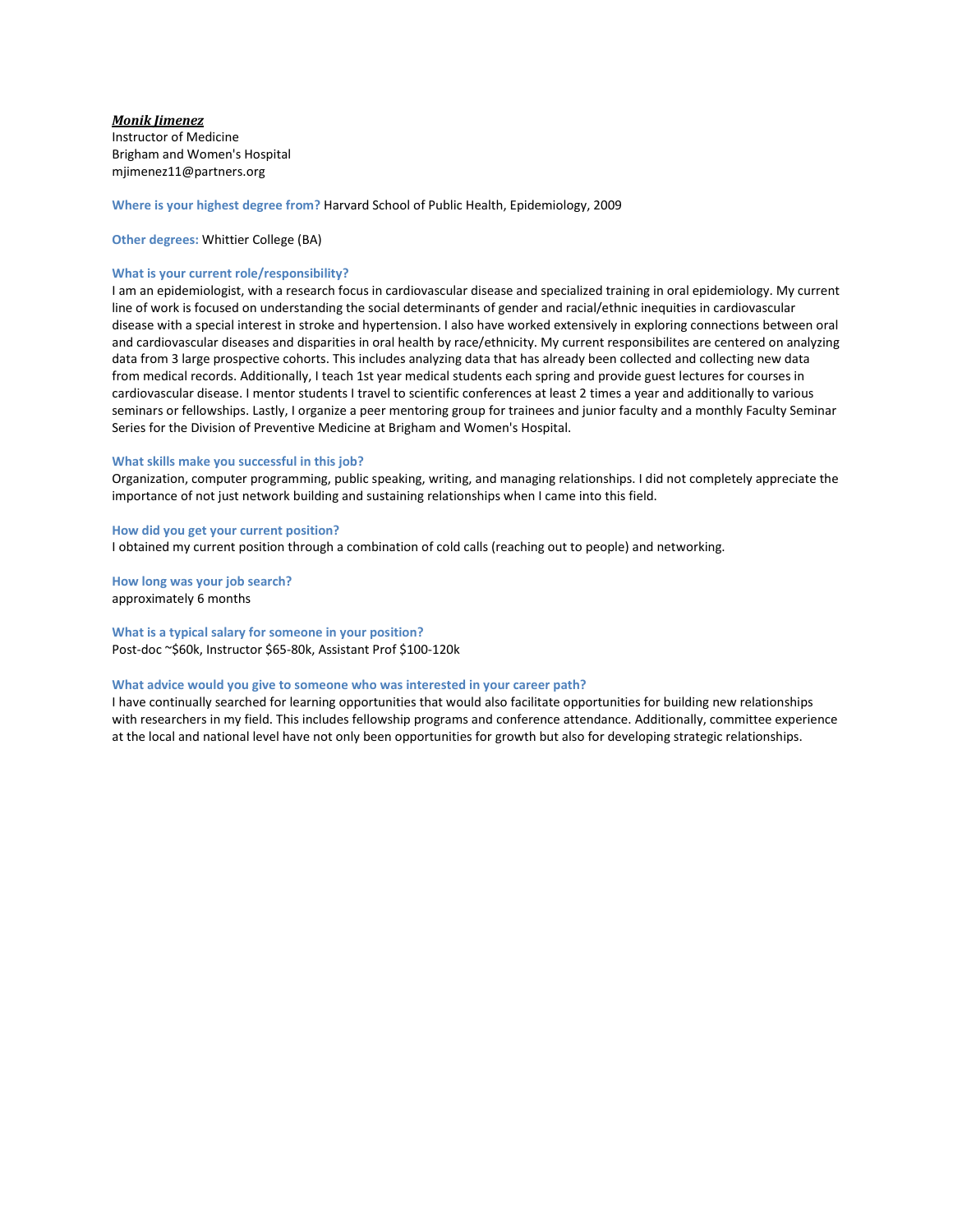## *Robert Johnston*

Assistant Professor Johns Hopkins University robertjohnston@jhu.edu

**Where is your highest degree from?** Columbia University, Biochemistry and Molecular Biophysics, 2005

## **What is your current role/responsibility?**

I am a PI for a research laboratory in an academic university. My job involves designing projects, mentoring students, writing grants, working in the lab, and teaching.

## **What skills make you successful in this job?**

The two biggest skills needed for my job are organization and time management. It is very easy to be distracted by unnecessary tasks. Your time is valuable and you have to be efficient.

## **How did you get your current position?**

I got my job by applying to over 100 jobs and going on 26 interviews over 2 years.

**How long was your job search?** 2 years

**What is a typical salary for someone in your position?** \$50-125K

## **What advice would you give to someone who was interested in your career path?**

I double majored in biology and education as an undergrad. I think the training as a teacher has helped my work in the classroom as well as my mentorship in the lab.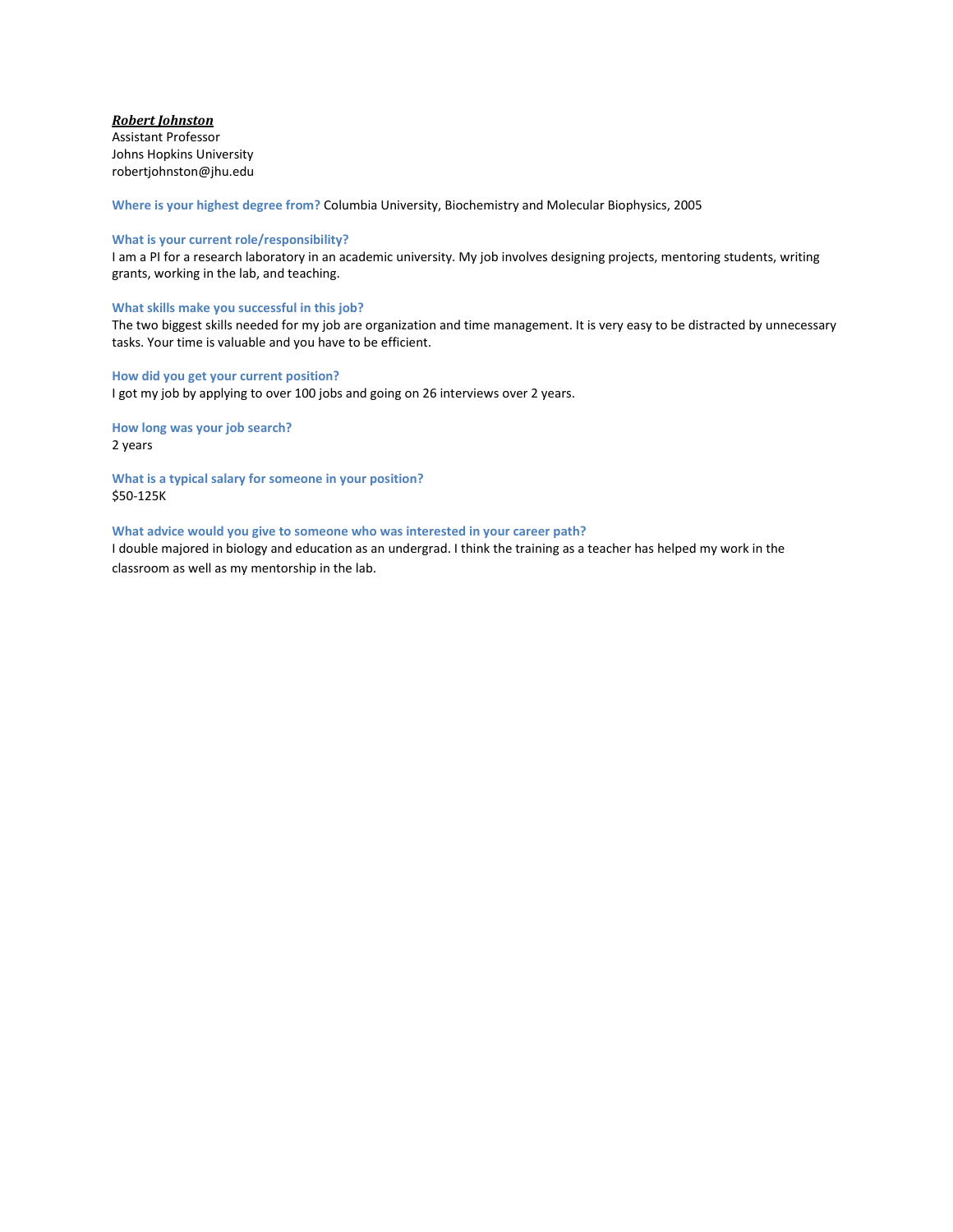## *Carrie Jolly*

Consumer Safety Officer (Investigator) U.S. Food and Drug Administration/New York District Office rujolly2@gmail.com

**Where is your highest degree from?** East Tennessee State University, Microbiology, 2007

#### **What is your current role/responsibility?**

I spent a year as a AAAS Science & Technology Policy Fellow at FDA's Center for Food Safety and Applied Nutrition with the International Affairs Staff. I enjoyed learning about the "policy" side of food safety but realized pretty quickly that my interests/career goals were better aligned with working in the "field" instead of at headquarters. Investigators specialize in various FDA-regulated commodities/programs like human/animal food and feed, biologics, drugs, biomonitoring research, and medical devices. I will be specializing in the human/animal food and feed program. My first year will be training intensive then one of my primary responsibilities will be to inspect domestic (and eventually foreign) food firms. Investigators within "domestics" also conduct recall audit checks, collect surveillance samples, follow-up on consumer complaints, conduct environmental swabbing/sampling of firms, and various other tasks. There are also investigators in the field that focus solely on imported products.

## **What skills make you successful in this job?**

Flexibility, strong communication skills, ability to negotiate in potentially hostile situations, being assertive (but calm), and maintaining your integrity are all essential skills for investigators to master.

#### **How did you get your current position?**

Network, network, network. But I still had to apply through USAjobs.gov so I can give specific tips on how to get through that process as well.

## **How long was your job search?**

6-8 months

## **What is a typical salary for someone in your position?**

Let's just say that I didn't take this job for the salary. I actually new that I would have to take a pay cut to get this job. But I knew that going into it and I wanted this specific job.

## **What advice would you give to someone who was interested in your career path?**

I networked like crazy, volunteered on numerous committees, and conducted many informational interviews. Often figuring out which career path you want to pursue can be the toughest part. Once I figured that out, then everything else sort of fell into place.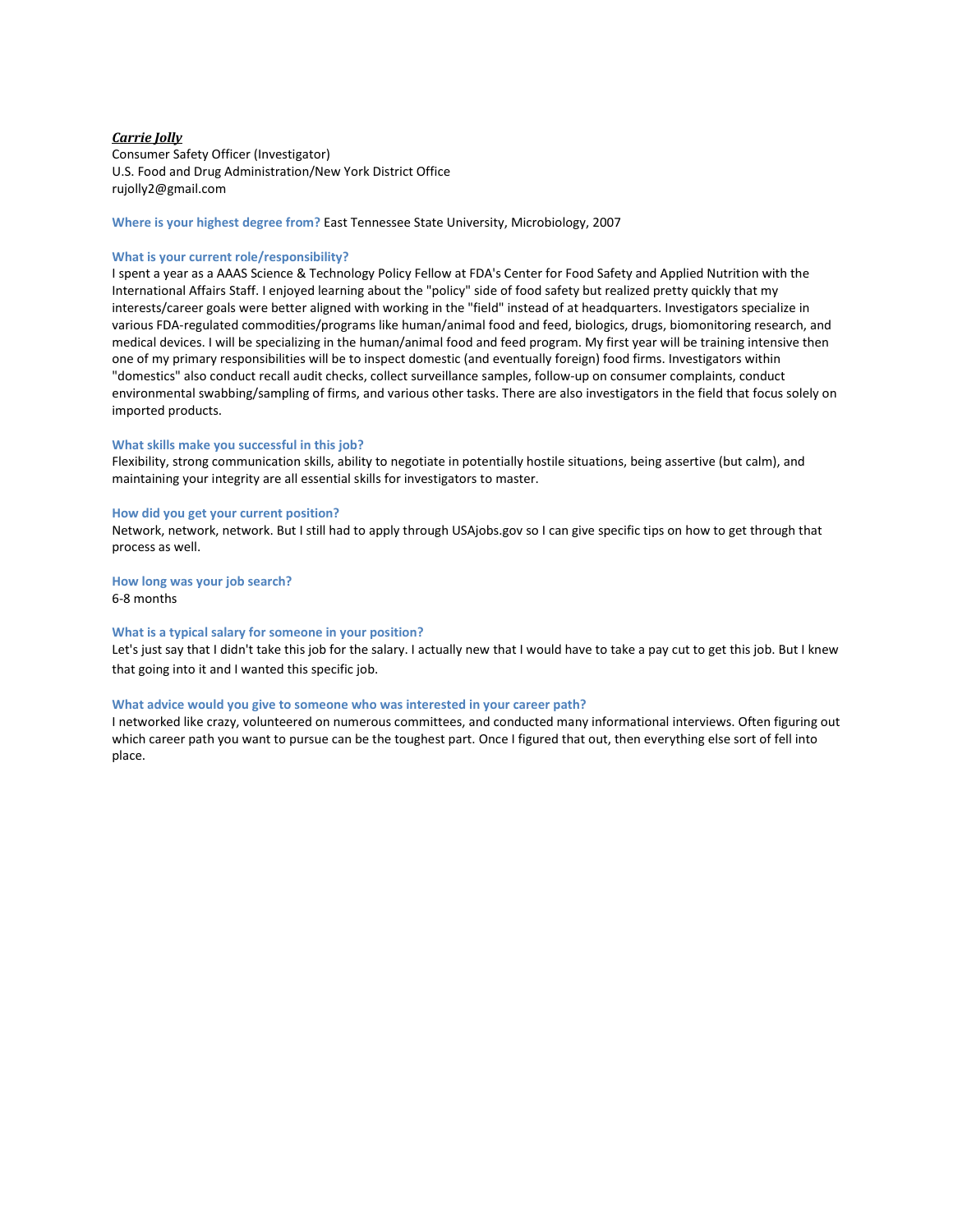## *Rosandra Kaplan*

Tenure track investigator National Cancer Institute/National Institutes of Health kaplanrn@mail.nih.gov

**Where is your highest degree from?** Dartmouth Medical School, Medicine, 1998

**What is your current role/responsibility?** Physician Scientist, I am a PI on a Phase I trial and I run an active translational research lab.

**What skills make you successful in this job?** Effectively prioritizing, good communicator, personal coach, continued curiosity, patience and persistence.

**How did you get your current position?** A colleague of mine who trained at the NIH recommended me and encouraged me to apply.

**How long was your job search?**

I did not actually perform a job search. I had a tenure track position at Weill Cornell Medical Center and Memorial Sloan Kettering Cancer Center and then applied only to the NIH.

**What is a typical salary for someone in your position?** \$90,000-120,000

**What advice would you give to someone who was interested in your career path?** Research experiences during high school, college, medical school and residency.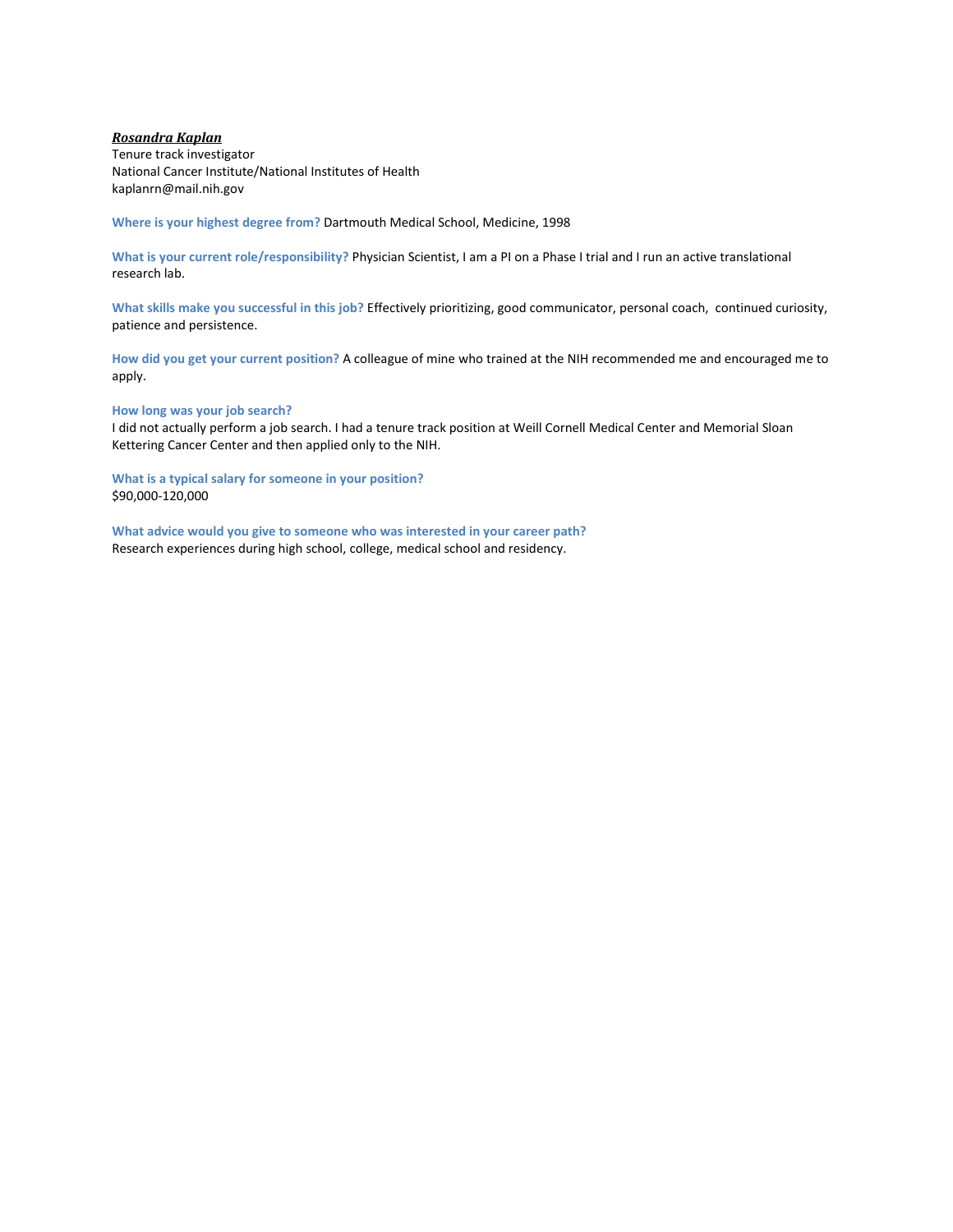## *Richard Kim*

VP of Sales - Americas TTP Labtech Inc. richard.kim@ttplabtech.com

**Where is your highest degree from?** University of Toronto, PhD in Biochemistry, 1998

**Other degrees:** MBA (General Management) Boston College

## **What is your current role/responsibility?**

I recently took over all sales responsibilities for the Americas at TTP Labtech. I manage all the sales reps as well as the field application scientists working towards making our target sales number. At the same time, I also have a personal sales figure that I have to contribute.

## **What skills make you successful in this job?**

People and time management is essential in my current role. Also, my scientific and sales training/experience is also crucial in my success. Last but not least are my public speaking ability gained during graduate school and post graduate scientific training, both of which come in very handy. Of course, interpersonal relationship skills are important in building rapport not only with customers but also with colleagues who can help in my job.

## **How did you get your current position?**

I spent a long time getting to know various people's job by having close relationships with not only with colleagues in the same company but also with vendors that came calling. I got into sales during a casual lunch with a vendor whom I've known for 2~3 years and who needed someone.

#### **How long was your job search?**

Just happened onto his job but been thinking about transitioning out of science for years before I left.

## **What is a typical salary for someone in your position?**

I would say about \$65,000 plus same or above in commission per year.

#### **What advice would you give to someone who was interested in your career path?**

Everyone thinks that my MBA was key in me doing my job but I always tell them that the MBA was not needed for me to do almost all that I need to do my job well.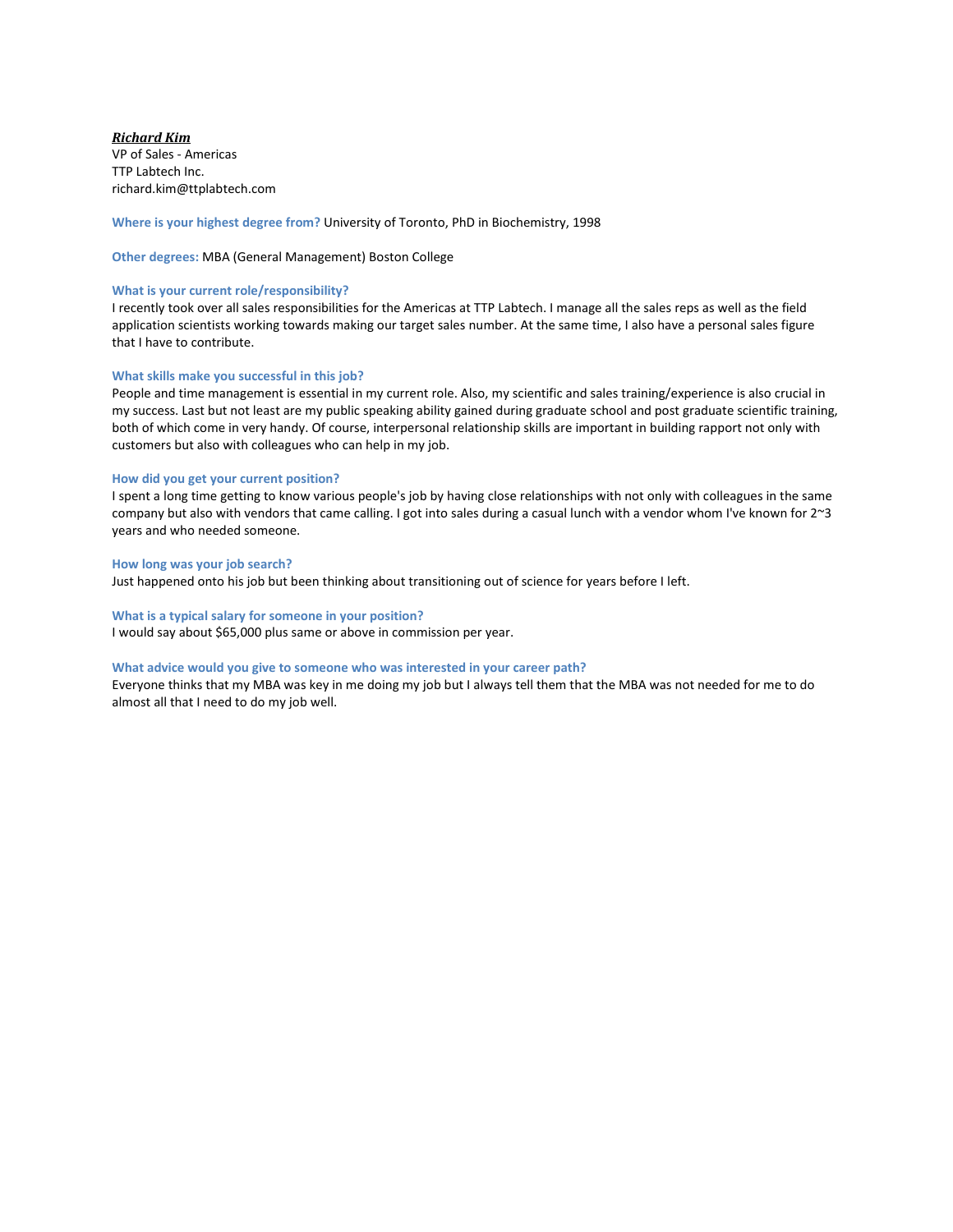*Shree Koushik* Managing Partner BDRA Consulting LLC svkoushik@gmail.com

**Where is your highest degree from?** University of Georgia, Biochemistry and Molecular Biology, PhD

## **What is your current role/responsibility?**

Regulatory consultant for Medical Device and Diagnostics. My company specializes in assisting companies developing Medical Products including Medical Devices and Diagnostics companies navigate the Regulatory pathways by assisting in formulating Regulatory Strategies, preparing and submitting marketing applications, preparing companies for regulatory submissions and helping them navigate through quality and manufacturing compliance. I also serve as a reviewer of business plans for TEDCO in MD and CIT.

**What skills make you successful in this job?**  Analysis and a thirst to learn.

**How did you get your current position?**  Networking, Networking, networking and willingness to learn.

**How long was your job search?** Still on going

**What is a typical salary for someone in your position?** depends on experience

## **What advice would you give to someone who was interested in your career path?**

Volunteering, taking classes to incorporate skills that you lack, network with instructors and trainers, don't be shy ask, the answer may be no but at least you have an answer, no is not a reflection of you.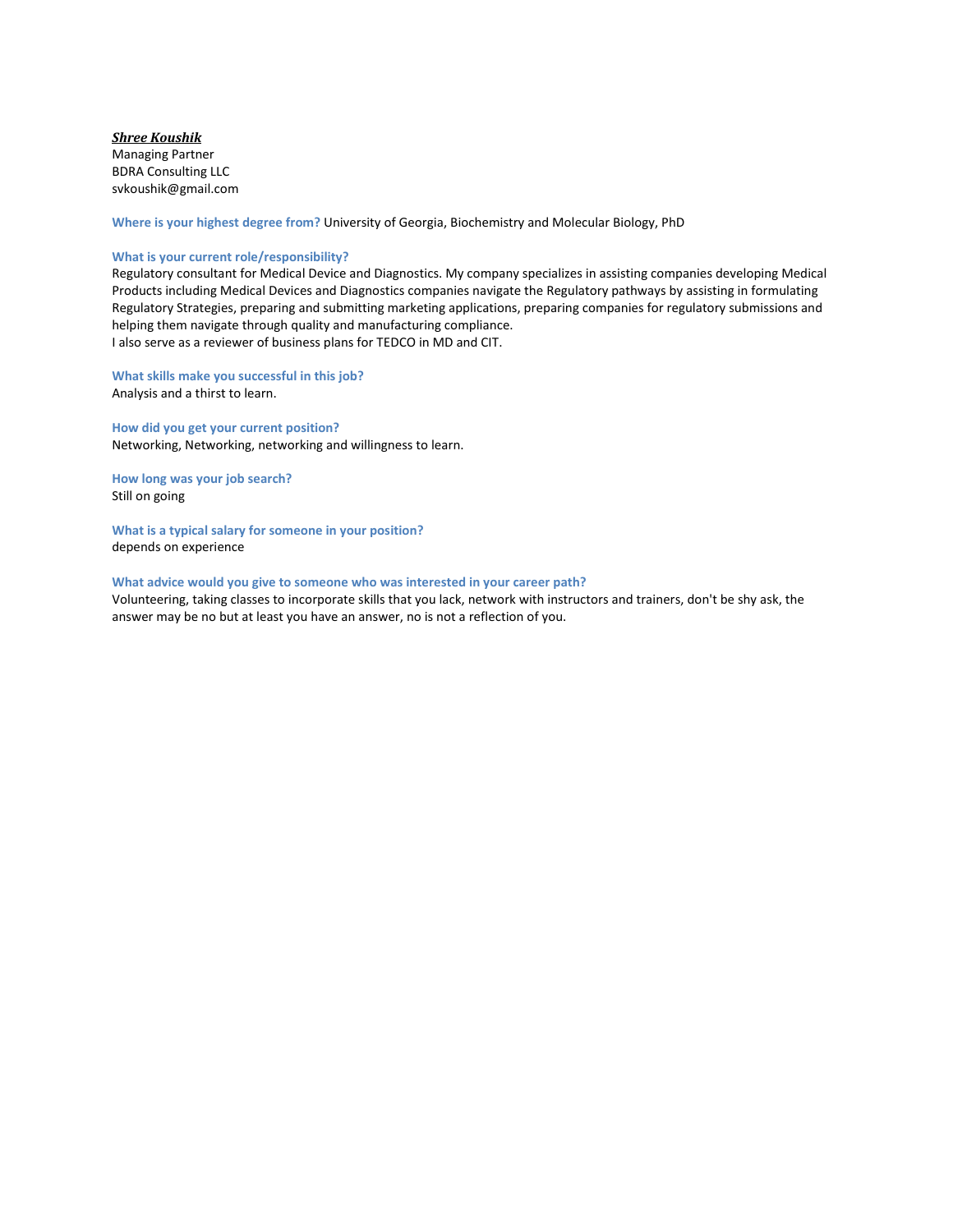## *Miriam Krause*

Director of Education & Outreach Center for Sustainable Nanotechnology mkrause@umn.edu

**Where is your highest degree from?** University of Minnesota, Speech-Language-Hearing Sciences, 2011

**Other degrees:** Pomona College, BA in Geology

#### **What is your current role/responsibility?**

The official description from the posting for my job says that the duties of the Director of Education & Outreach include: "Represent the Center for Sustainable Nanotechnology (CSN) within university, community, state, and nation with respect to science, technology, engineering, and math (STEM) initiatives; utilize the assets of CSN researchers and students to effectively implement CSN outreach/education programming goals; reach diverse audiences with CSN curriculum - particularly audiences underrepresented in the sciences. Manage the scope and direction of the CSN education and outreach program." The way I explain it is that the "Education" part of my job involves coordinating all of the professional development activities for students who are supported by the Center; the "Outreach" part involves coordinating all the public outreach activities.

## **What skills make you successful in this job?**

Organization and flexibility are probably the most necessary skills, plus the ability to communicate clearly in multiple modalities. I always prided myself on my communication skills, and it has surprised me how many communication challenges have still come up.

**How did you get your current position?**  Pure networking, plus fortunate timing.

**How long was your job search?** about 1.5 years

**What is a typical salary for someone in your position?** probably anywhere from \$30-70K

#### **What advice would you give to someone who was interested in your career path?**

I was a tenure-track faculty member for three years, which prepared me well for some of the professional development aspects of my job. I had also had a variety of "extra-curricular" experiences that contributed to my qualifications for the outreach part of my job, including organizing a Brain Injury Awareness event and coordinating a museum exhibit.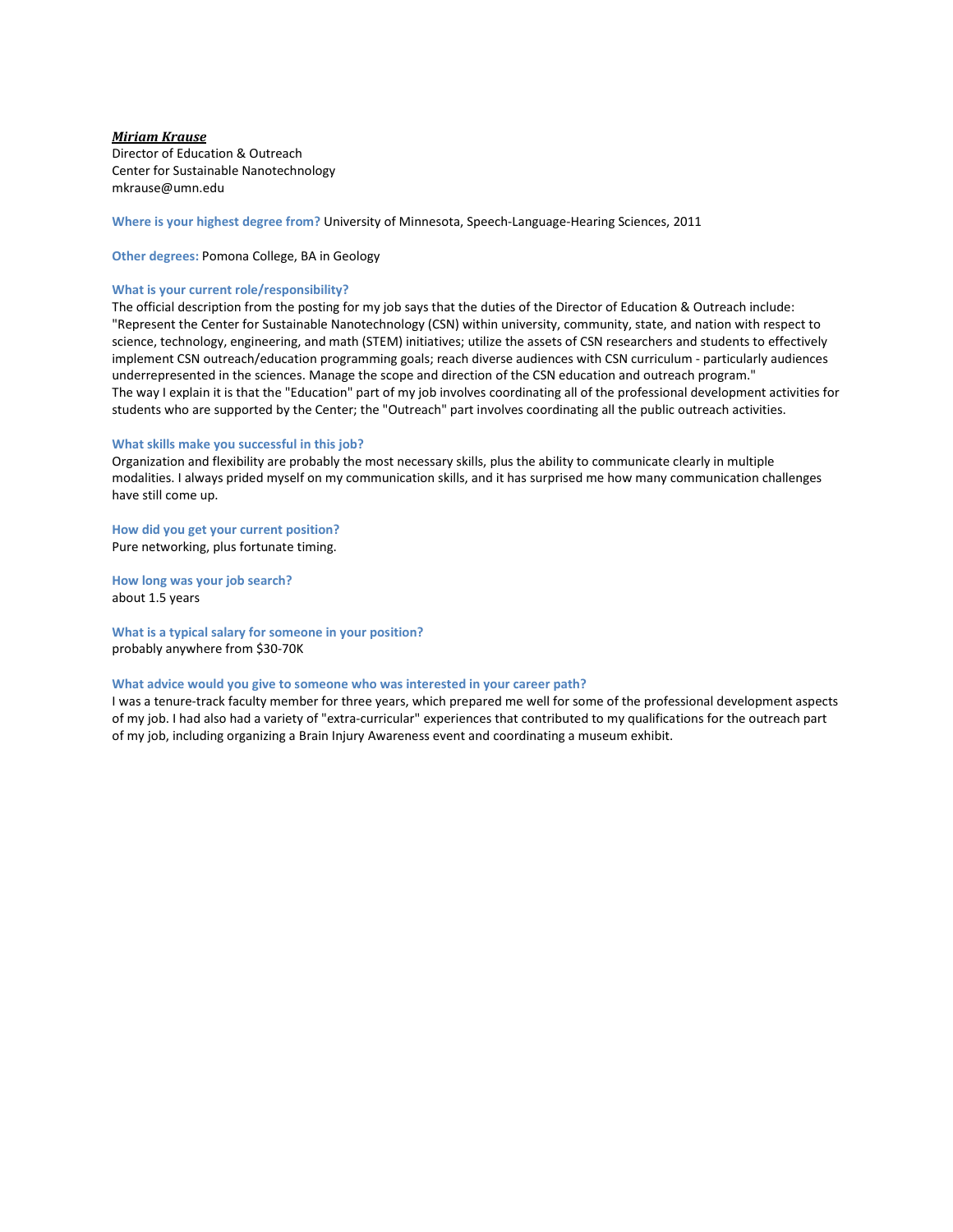## *Mark David Lim*

Program Officer, Diagnostics Bill and Melinda Gates Foundation mark.lim@gatesfoundation.org

**Where is your highest degree from?** UC Santa Barbara, PhD - Chemistry - Inorganic, 2000

**Other degrees:** UCSF - postdoctoral; UCSD - BS Chemistry

## **What is your current role/responsibility?**

I'm developing an investment strategy for developing diagnostics that can be used to support the elimination campaigns targeting neglected tropical diseases. The foundation focuses on 8 of these diseases (categorized by WHO) and the diagnostic product development process is full of risks, so we are trying to prioritize needs based on stakeholder input and program needs.

## **What skills make you successful in this job?**

Technical - to be able to understand the science behind the tools and appreciate the challenges for product development. Political savvy - the neglected tropical diseases deals with several different stakeholders, from government, other NGO's, industry, and academic research. Each with their own agenda. You have to learn how to advance things without offending and communication skills become essential.

## **How did you get your current position?**

Networking/previous collaboration. I collaborated with the Gates Foundation when I was working for the DoD, and provided some off-line advice to the foundation. A couple of years afterwards I received an email from my foundation colleague asking if I'd be interested in a short-term stint.

**How long was your job search?** The whole process still took about 6 months

## **What advice would you give to someone who was interested in your career path?**

Past jobs - associate director at a think-tank focused on patient philanthropy (FasterCures), a supporting role as chief of technical staff at DARPA, deputy program director at the NCI, AAAS Science and Technology Policy fellow, continuing scientific advisory board member for a multi-pharmaceutical consortium. Each of these experiences introduced me to a network of individuals and organizations that I still leverage to learn and potentially collaborate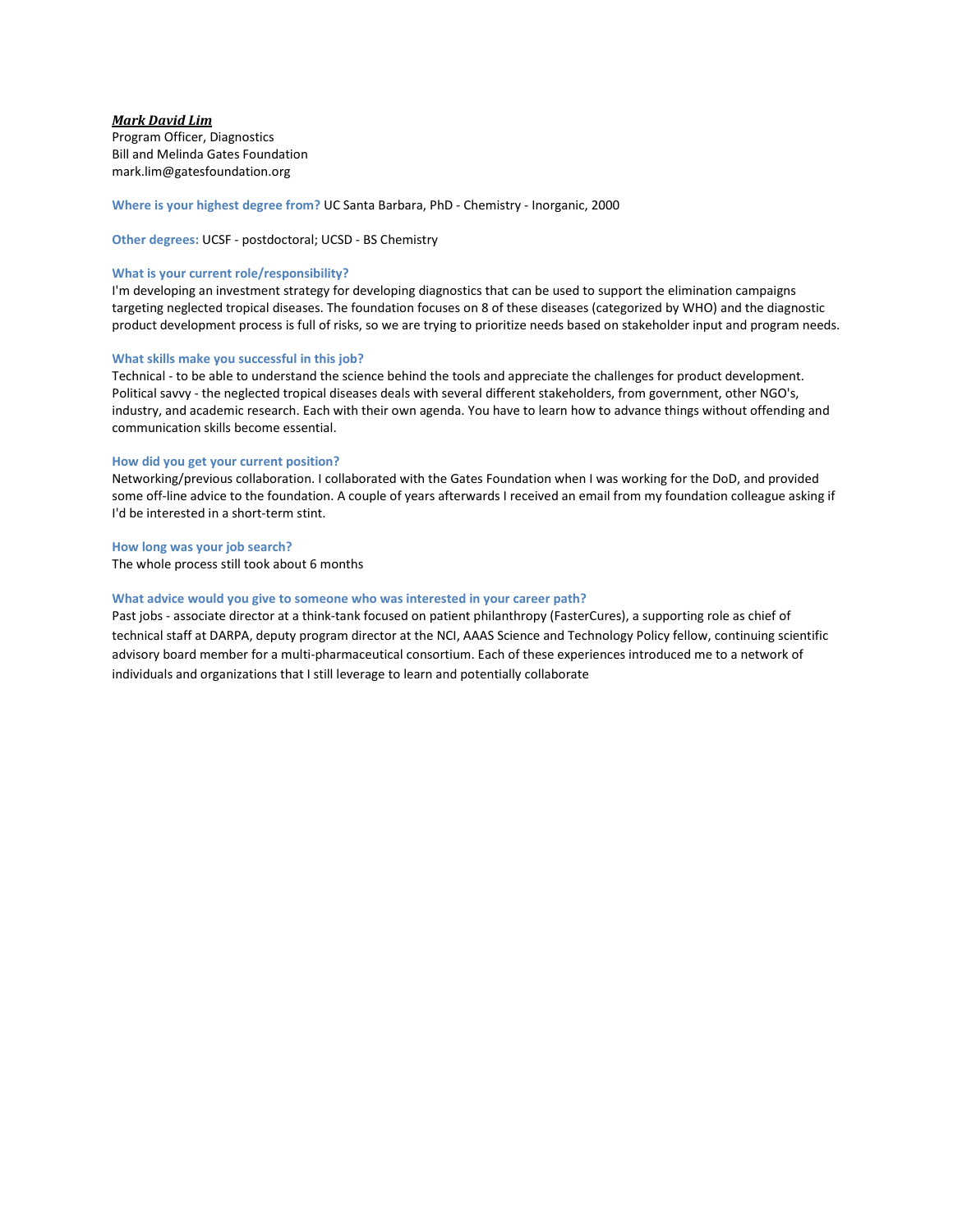*Wenny Lin* Senior Real World Data Scientist Genentech ms.wennylin@gmail.com

**Where is your highest degree from?** University of Pennsylvania, Molecular biology, 2008

**Other degrees:** MPH, Harvard School of Public Health (2009)

## **What is your current role/responsibility?**

At Genentech, I provide epidemiology expertise to support clinical development, medical affairs, and market access. I sit on cross-functional teams and propose strategies for how observational research can provide useful information for drug development, including natural history of disease, current patterns/quality of care, patient cormobidity profile, safety and risk/benefit, and health outcomes research. To provide insights for business decisions and for publications, I plan and execute observational research studies using insurance claims databases, registries, EMRs, and other real-world data sources.

#### **What skills make you successful in this job?**

Technical skills (epidemiology, biostatistics, study design, analysis plan writing, statistical programming, research in large observational datasets) are required skills. The skills that help me excel in my position include communication skills (oral and written communication, presentations, understanding your audience) as well as teamwork/ collaboration and influencing skills.

#### **How did you get your current position?**

I responded to a job posting on the Genentech Careers website, and then I contacted a former graduate school classmate (via LinkedIn) who had started working at Genentech. Although he worked in a different part of the company, he connected me with the hiring manager and HR recruiter, and when I was visiting the Bay Area, I requested an informational interview with the hiring manager, which led to additional conversations with others in the group. After that visit, the formal interview process began, with several phone interviews and then an all-day in-person interview with seminar presentation.

**How long was your job search?** ~1 year

**What is a typical salary for someone in your position?** 100-130K

#### **What advice would you give to someone who was interested in your career path?**

Public speaking/presentation skills training and practice; grant writing course; interview practice; teaching an epidemiology course; research experience in large insurance claims/registries.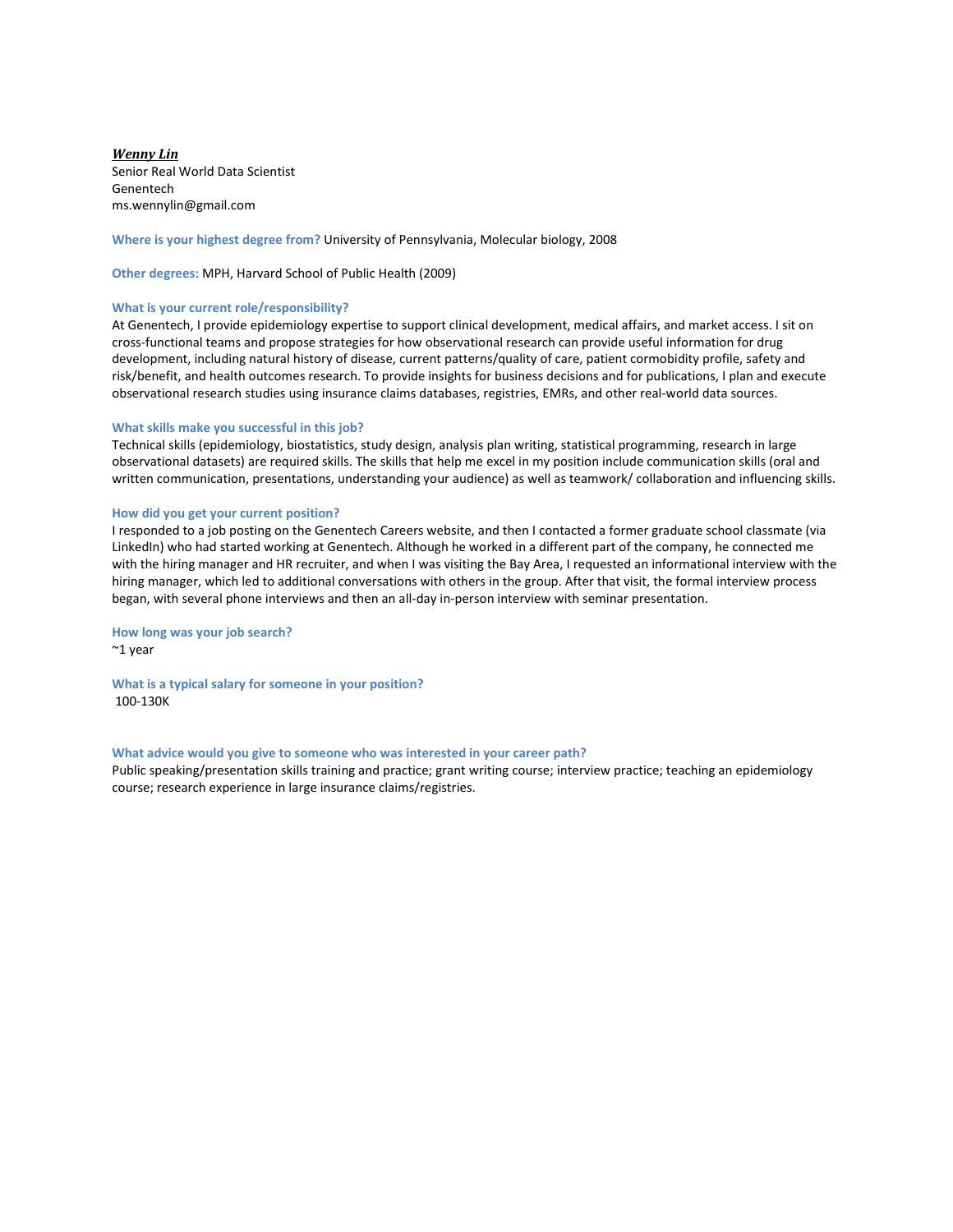*Sara Lioi* Technical Coordinator/Biomedical Scientist Leidos supporting CDMRP lioi.sara.b@gmail.com

## **Where is your highest degree from?** University of Maryland, College Park, Chemistry, 2010

#### **What is your current role/responsibility?**

The Congressionally Directed Medical Research Programs (CDMRP) has a two-tiered review process that includes peer review and programmatic review. As a contractor I assist with the programmatic review process, which includes communicating with review panel members, assigning reviews, searching for and inviting ad hoc reviewers when a particular expertise is needed, and making sure the programmatic review meeting runs smoothly. I have also written research highlights and consumer highlights, assisted with a survey of past awardees, reviewed annual progress reports from PIs, written program announcements, and performed various other tasks related to program management and programmatic review.

#### **What skills make you successful in this job?**

Time management is a big part of what I do, because as a contractor we have specific dates we have to deliver documents and other information to the customer. There is also a lot of teamwork involved, and communication is important (in person, on the phone, and in writing). As a postdoc I never really delegated work to anyone else, but in this position if I didn't delegate tasks to other people I would never be able to finish everything.

#### **How did you get your current position?**

I initially found the listing for a position with Leidos supporting CDMRP on the OITE website. Once I found the initial listing, I applied to any similar openings with Leidos over the course of several months. Eventually I was lucky enough to be contacted by one of the hiring managers and got an interview, which was my third in-person interview during my job search. (Third time's the charm!)

## **How long was your job search?**

~10 months

#### **What advice would you give to someone who was interested in your career path?**

I think getting experience outside the lab was an important factor in me getting the position and doing well. I was on the Career Symposium planning committee, wrote for the Intramural blog and the Catalyst, and was on the Fellows Editorial Board. These activities showed I was interested in a transition away from the bench, and they allowed me to use skills I had (like time management) and develop some new ones (writing for a lay audience).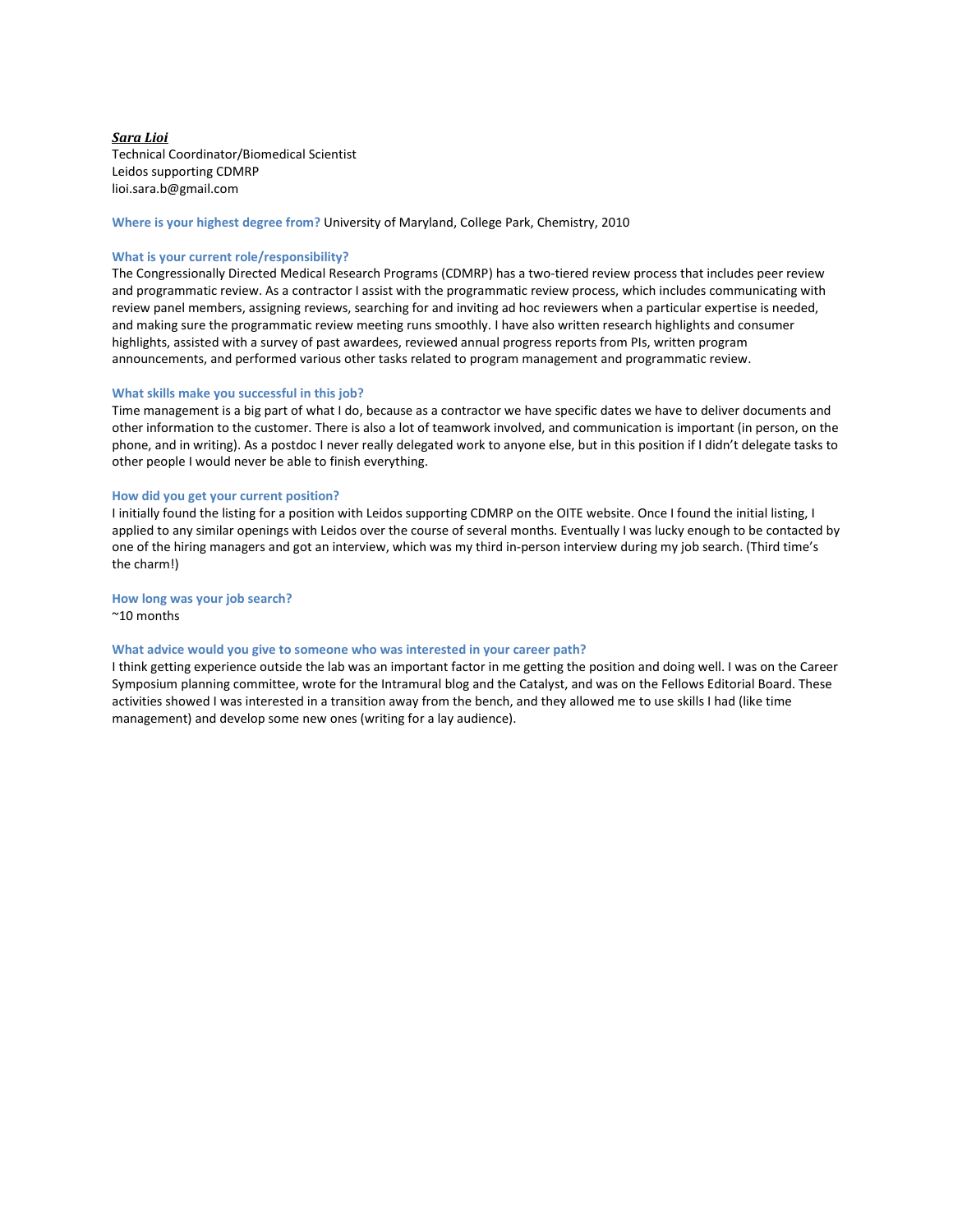## *Jaron Lockett*

Scientific Program Analyst National Institute on Aging lockettj@mail.nih.gov

**Where is your highest degree from?** Wayne State University, Cellular & Molecular Pathobiology, 2007

## **What is your current role/responsibility?**

I lead NIA evaluation projects based on principles of scientific program evaluation and the systematic collection and analysis of supporting information. I also work to coordinate and manage research proposals and budget documents for institute-wide retreats that determines the allocation of NIA's research budget (approximately \$1.3 billion). My job also involves coordinating portfolio analysis and impact measurements to promote assessment of scientific priorities and initiatives across NIA. I also organize and coordinate collection of information and progress reports on research programs, initiatives, studies, and accomplishments from NIA program staff for reporting to NIH, HHS, and Congress.

#### **What skills make you successful in this job?**

Organizational, analytical, managerial and communication skills are several skills needed for this position. Fortunately, people have developed these skills in various ways throughout their careers!

## **How did you get your current position?**

I was working in a different IC and a former colleague emailed me about a position that she thought would be good for me. Networking helped me tremendously.

**How long was your job search?** 8-10 months

**What is a typical salary for someone in your position?** \$77-90K

#### **What advice would you give to someone who was interested in your career path?**

When I was a post-doc, I participated in OITE courses and workshops and took all of the advice given. I also volunteered for extracurricular committees and opportunities within my IC that were not related to my lab work.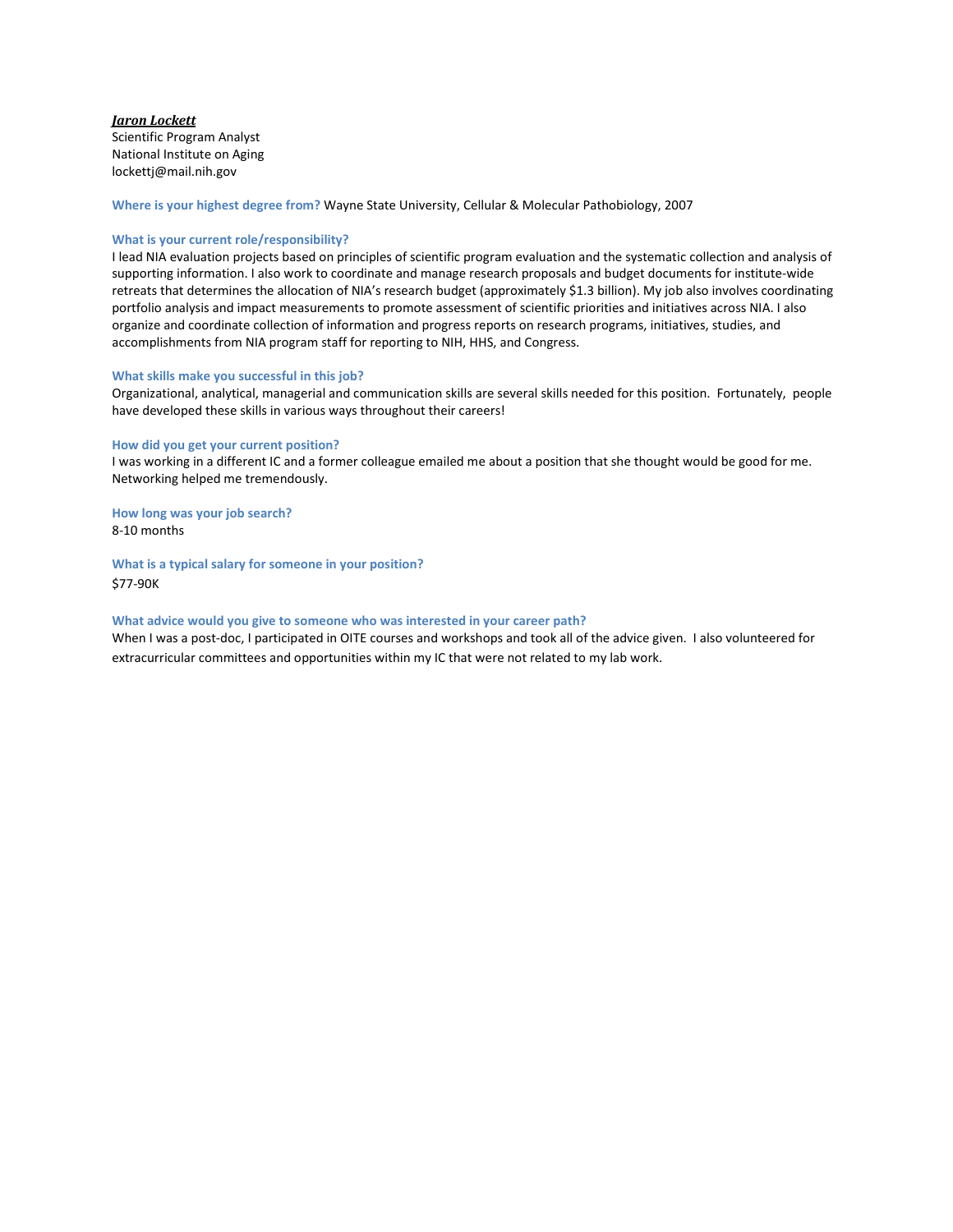## *Christopher McNabb*

Medical Science Liaison Bayer HealthCare Pharmaceuticals chris.mcnabb@bayer.com

**Where is your highest degree from?** University of Texas at Arlington, Neuroscience, 2014

#### **What is your current role/responsibility?**

My primary responsibility is to share the latest science with neurologists and associated healthcare providers within a given geographical territory. I also facilitate on-going research initiatives by conducting in-person visits to research sites, attend scientific congresses, and perform various tasks internally for the company. These internal tasks include mentoring newer team members, conducting literature searches, developing slide decks, and attending meetings.

#### **What skills make you successful in this job?**

The most important and most necessary skill for this job is the ability to develop and maintain a thorough command of the science surrounding an entire therapeutic area. Related skills include excellent presentation abilities, enthusiasm for travel, infinite logistical flexibility, phenomenal time management, and intrinsic motivation. I was surprised by how important it is to be able to iron dress clothes quickly.

#### **How did you get your current position?**

I got my job after a grueling process of applying to over 200 positions across a span of four months. I utilized every tool available including job boards (Indeed, GlassDoor, Monster, etc.), recruiters (critical to industry jobs), social networking (LinkedIn Premium – Job Seeker), in-person networking, informational interviews, and word of mouth. I got my specific job by scouring LinkedIn for the exact recruiter responsible for filling my position and then reaching out directly to her.

**How long was your job search?**

Roughly four months

**What is a typical salary for someone in your position?** \$120,000

#### **What advice would you give to someone who was interested in your career path?**

A number of additional experiences contributed to my success. Eight years of experience as a teacher came in extremely useful as a selling point and job skill. Having a well-known, highly respected research institution on your resume definitely helps. Serving on the steering committee for the NIH Career Symposium allowed me to learn an incredible amount about the available career pathways. I took full advantage of the amazing career counselors at OITE. The MSL Society has workshops, books, and free webinars that are very informative. I also highly recommend the myIDP tool on sciencecareers.org.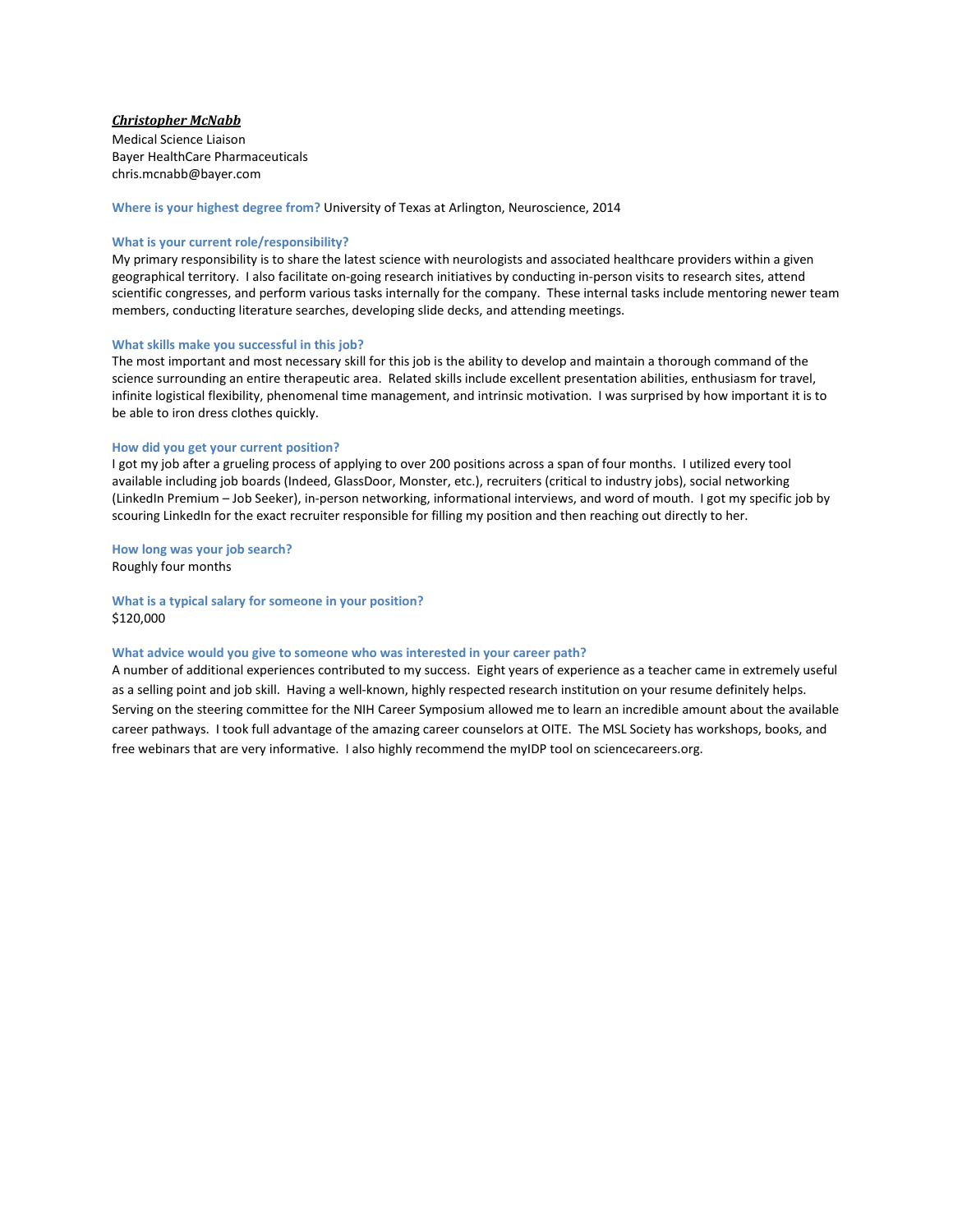## *Patrick McTamney*

Scientist I MedImmune mctamneyp@medimmune.com

**Where is your highest degree from?** The University of Maryland, Biochemistry, 2009

#### **What is your current role/responsibility?**

I work within a matrix in the Infectious Disease and Vaccines groups where I provide input and support for antigen design, structural analysis, protein production and vaccine delivery methods for a number of different projects and diverse targets. Currently, my main responsibilities are vaccine related and include leading a small group as well working on novel target collaborations. This requires a number of presentations, attending many meetings, working with other functional groups, as well as identifying new targets. My time is spent split between working in lab and my desk.

## **What skills make you successful in this job?**

The normal scientific skills are required, but personal skills are just as, if not more important since you are always working within a team or multiple teams with people from diverse functions in industry. Time management is also necessary since I work on so many different projects.

#### **How did you get your current position?**

I got my job through a PI at my center who used to work at MedImmune. Luckily, his wife still worked there, so my PI had his wife hand deliver my CV to the hiring manager.

**How long was your job search?** It took about 4 months

**What is a typical salary for someone in your position?** \$80-95k

#### **What advice would you give to someone who was interested in your career path?**

I think acquiring a diverse scientific background was critical for me since it gives me a different perspective than most of my colleagues. Also, a willingness to work on risky projects was significant since they provide amazing opportunities to learn and challenge you to be a better scientist.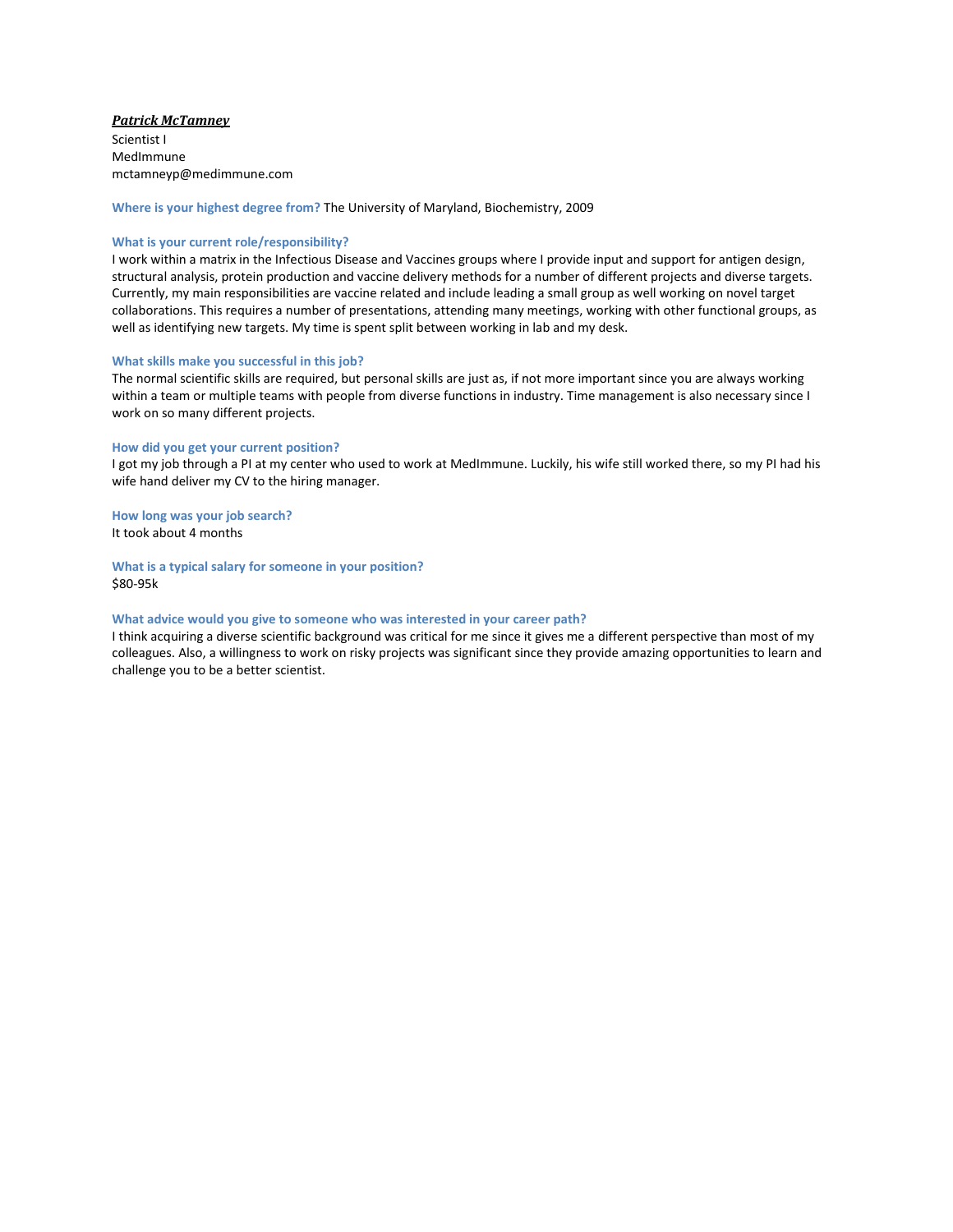## *Jeremiah Mitzelfelt*

Technology Analyst- Life Sciences University of Maryland, College Park jmitzelf@umd.edu

## **Where is your highest degree from?** University of Florida, Medical Science, 2011

**Other degrees:** B.S. in Neuroscience, Regis University, Denver, CO; MS in Regulatory Science, University of Maryland, Baltimore (Finish May 2017)

## **What is your current role/responsibility?**

My primary responsibility is to help move University research discoveries from the lab to the market place. This requires assessing the technologies for available intellectual property (IP) protection (patents and/or copyright) and a market need to justify the IP protection expense. If we decide to move forward with a technology, I am then responsible for identifying and contacting companies that would be interested in licensing the IP to develop it into a commercial product or assisting with the formation of a start-up company to develop the technology. Additionally, I am responsible for educating University faculty, staff, and students on University IP policies and the technology transfer processes.

## **What skills make you successful in this job?**

Communication is key. Not just the ability to write and speak well, but the ability to translate from one field to another. Technology transfer sits at the intersection of science, business, and law, so you need to be able to explain the complex concepts from one area to people in another. Having mastery of one of the three areas (science, business, or law) helps. The ability to develop and manage interpersonal relationships is also critical as this is largely a service industry.

#### **How did you get your current position?**

Applied to a job posting on the Association of University Technology Managers (AUTM) career board (AUTM.net).

**How long was your job search?** Six months

#### **What advice would you give to someone who was interested in your career path?**

While a postdoc I participated in a part-time technology transfer internship. I was an intern for around 18 months before I found my job.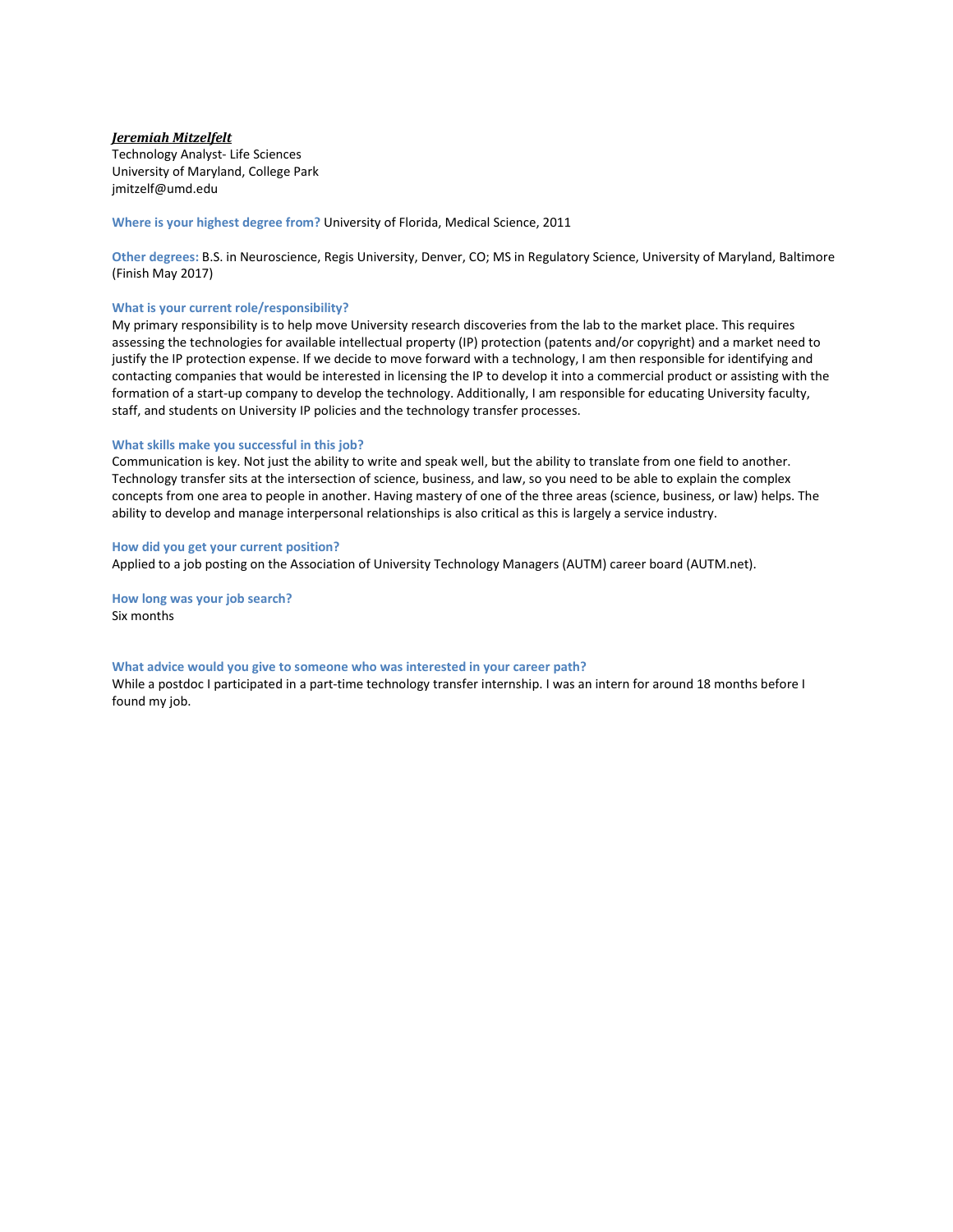## *Matthew Mulvey*

CEO BeneVir Biopharm, Inc. matt@benevir.com

**Where is your highest degree from?** New York University, Microbiology, 2006

## **What is your current role/responsibility?**

I run product development and fund raising activities.

## **What skills make you successful in this job?**

Many skills are necessary, all of which I have learned on the job or learned from sought after expert advice. Briefly, organizational and communication skills are very important as well as the ability to understand how investors and pharmas see value in a pre-clinical company.

## **How did you get your current position?**

I started the company with two other founders. Prior to founding BeneVir I worked at a small biotech company and learned a great deal about product development, operations, and fund-raising from the company's founders and executives.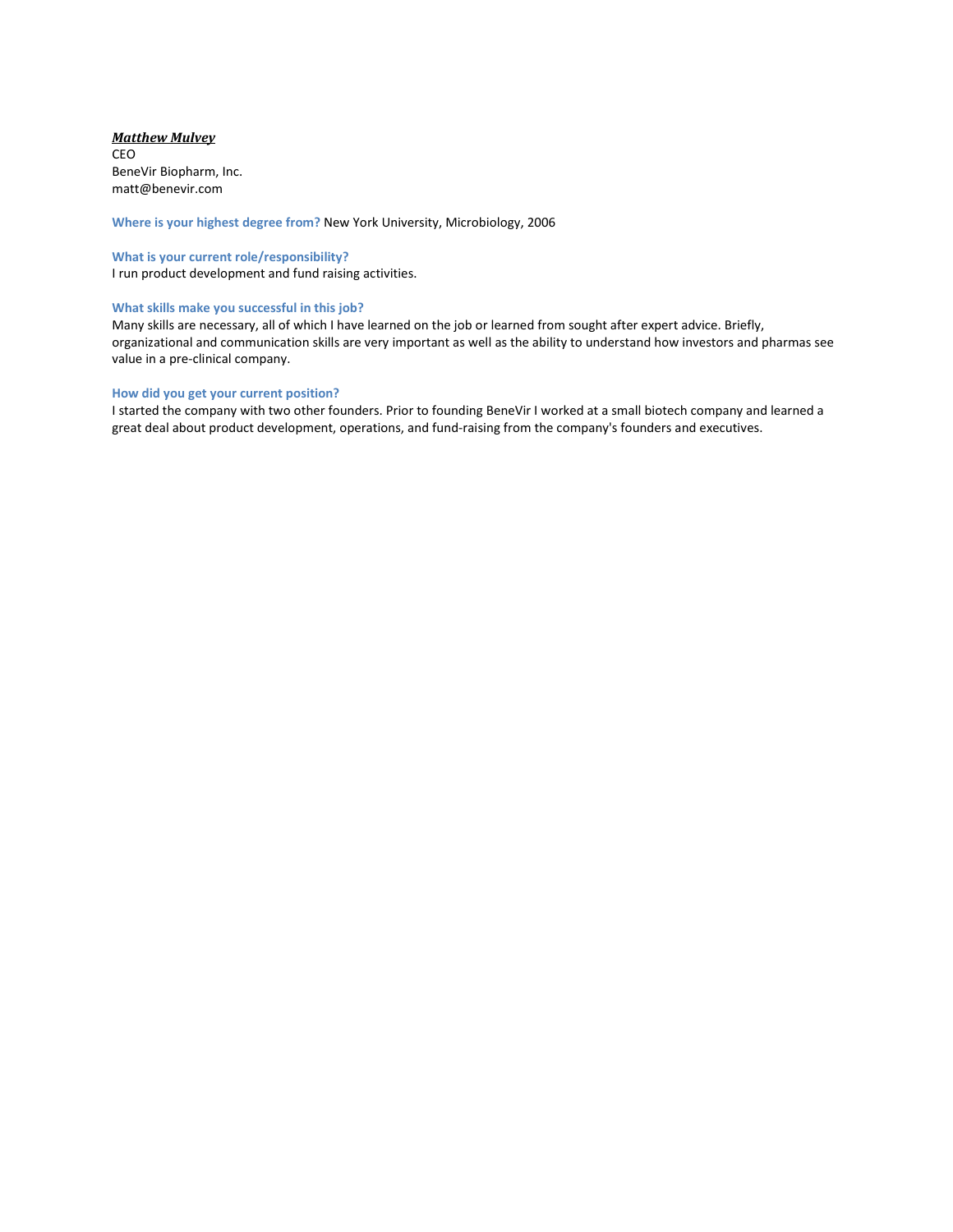## *Catherine Norris*

Assistant Professor Swarthmore College cnorris2@swarthmore.edu

**Where is your highest degree from?** University of Chicago, Psychology, 2004

**Other degrees:** University of Madison, Dartmouth College

## **What is your current role/responsibility?**

Swarthmore is one of the top liberal arts colleges in the country. My position includes a very equal mix of teaching and research, with a focus on the synergy between the two.

## **What skills make you successful in this job?**

In addition to the more commonly acknowledged skills of writing, experimental design, statistical analysis, and lecturing/leading discussion, I was surprised to find out how much of my position involves managing people. Running a lab requires organization and a lot of logistics, and both inspiring and keeping students (both graduate and undergraduate) on track. A good portion of my time is spent managing people and running the "business" of the lab.

## **How did you get your current position?**

I knew I wanted to make a change, to find a position that allowed me to spend more time working with undergraduates. I did a very specific job search to look for liberal arts colleges near urban areas and found the Swarthmore job on a listing.

#### **How long was your job search?**

This one took a total of 3 months; I started looking in early September and had the job offer in mid-December.

**What is a typical salary for someone in your position?**

**What advice would you give to someone who was interested in your career path?** Past experience with teaching was helpful, I'm sure (for a liberal arts college).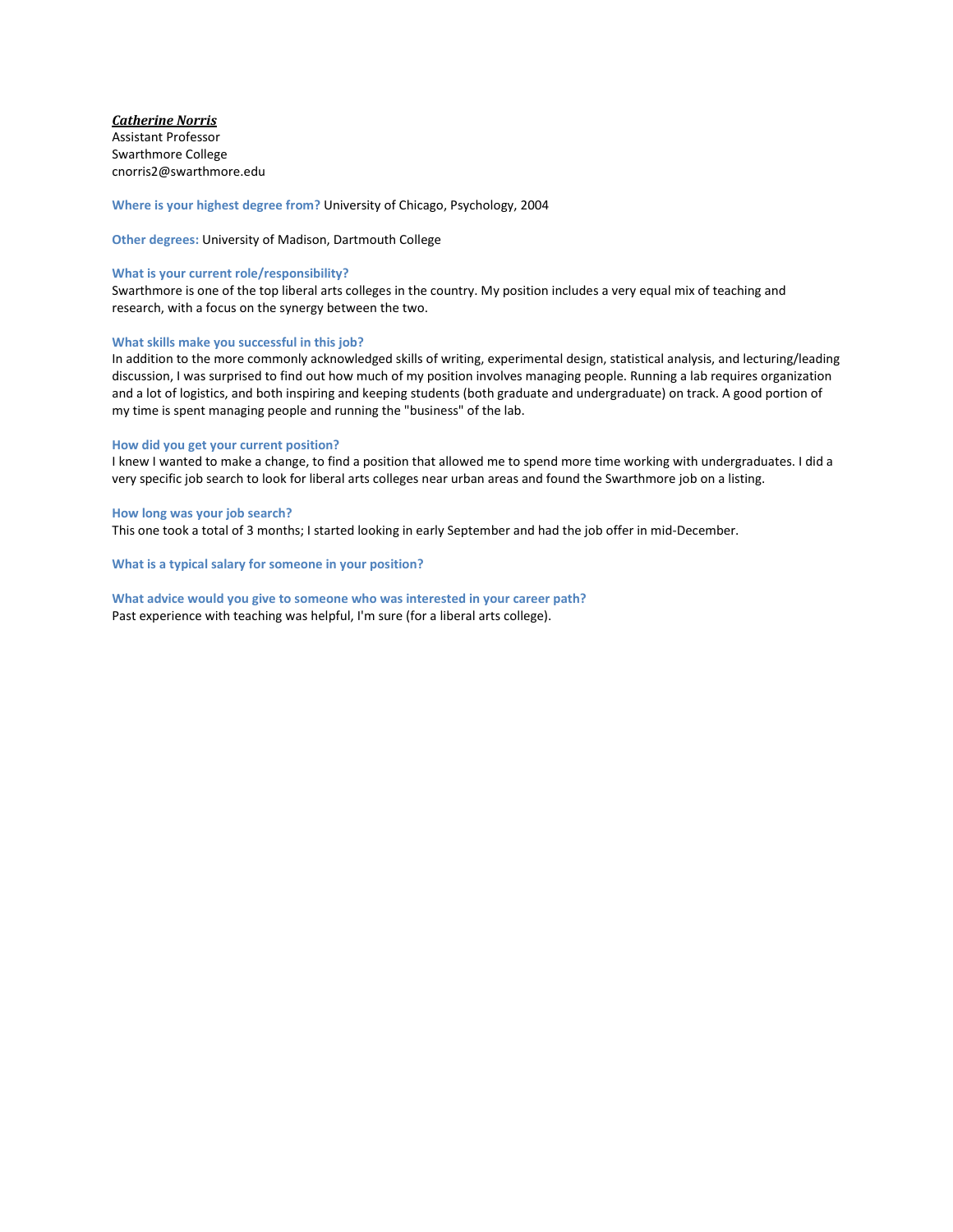*Antonio Nunez* Professor and Associate Dean

Michigan State University nunez@msu.edu

**Where is your highest degree from?** Florida State University, Neuroscience, 1977

**Other degrees:** Postdoc at University of Massachussets Amherst

## **What is your current role/responsibility?**

I play the dual role of professor/principal investigator and administrator in the Graduate School. My responsibilities include teaching graduate and undergraduate courses in behavioral neuroscience, supervision of laboratory research and oversight of graduate academic affairs and postdoctoral education at the level of the institution.

## **What skills make you successful in this job?**

Grant writing, teaching, communication, personnel supervision and interpersonal skills are all involved in what I do. Of these, personnel supervision, particularly conflict management, surprised me as an essential skill for success.

## **How did you get your current position?**

I was a postdoc working with several PIs at U. Mass. and one of them made me aware of a good fit for a tenure-line position at Michigan State University.

**How long was your job search?** 6 months

**What is a typical salary for someone in your position?** \$55,000 for the Academic year

## **What advice would you give to someone who was interested in your career path?**

Teaching experience at a community college, before completing my doctoral program, was a great experience that made the transition from postdoc to professor easier.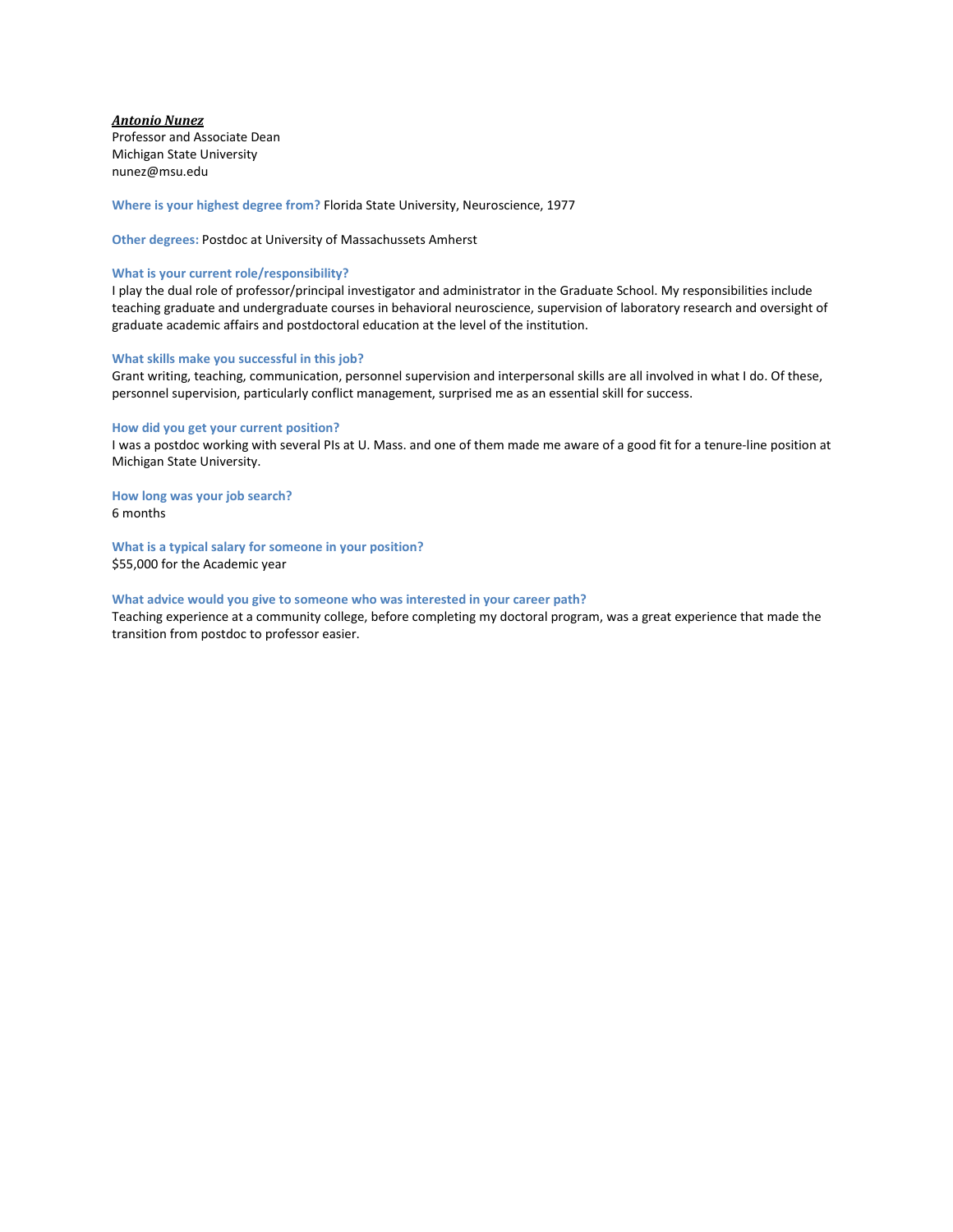*Michael Patterson* Senior Consultant/Lead Scientist Booz Allen Hamilton Patterson\_Michael@bah.com

**Where is your highest degree from?** University of Texas Medical Branch (UTMB), Experimental Pathology, 2014

**Other degrees:** UTMB-MPH and Whitman College-BA

#### **What is your current role/responsibility?**

I am currently the science lead advisory and assistance services (A&AS) contractor for Georgia and the EUCOM Science A&AS Region Lead supporting the Defense Threat Reduction Agency (DTRA)-Cooperative Biologic Engagement Program (CBEP). One of the major science roles at CBEP is to utilize cooperative biologic research to build local human capacity, competency, and equipment which can reduce the threat of naturally emerging or intentionally released biologic pathogens. I provide scientific, logistic, acquisition, and pretty much any other form of support the client(s) require. Within this support role, I range from reviewing and advising for grant funding, review conference poster and oral presentation abstracts/submissions, review papers for submission, and act as an overall science subject matter expert for my client.

#### **What skills make you successful in this job?**

#### The three top skills in my belief are:

1) Ability to support the client. All people are different, and as an A&AS contractor I need the ability to work closely and effectively with whoever my client is. This means I need to be able to judge their personalities, their work habits, and their goals and make sure I can meet these requirements while also completing the project.

2) Communicate effectively. While communicating science, both oral and written, is a necessity, I think it is important to simply be able to communicate. My role may be scientific but I am not working only on science. I need to be able to discuss logistics with someone with an MBA sometimes, other times I need to explain how to isolate DNA from an inactivated sample to an acquisitions expert. Being able to clearly and logically explain in writing or orally is critical for this job. Also, recognizing there are different forms of communication is important: researchers may want different things vs project managers vs program managers vs SES. Coming up with 1 good sentence may be more important than 5 pages of backup.

3) Flexibility: I now know more about federal air regulations as it pertains to travel support than I ever thought I would need to know. Be ready for this; don't feel anything is below or beyond you. Be ready to learn new things every day and throw yourself into each new thing as a challenge, not a chore. What you learn today may be critical for your position in 2 years.

#### **How did you get your current position?**

I found my position by watching for keyword postings online (indeed.com/linkedin). I knew some of the language for the position I was looking for and kept an eye out for what looked interesting. I had no idea what A&AS was but I knew it fell within my range of interests, interviewed for it and it sounded cool. I had been on the periphery of biodefense due to my graduate research in the BSL-4 but I really didn't have much of a connection to any specific person.

**How long was your job search?** 3-4 months

**What is a typical salary for someone in your position?** 80-90k

#### **What advice would you give to someone who was interested in your career path?**

I volunteered in public health outreach during grad school by talking about vaccines and vector-borne diseases to 3rd through 8th graders. Also, during my MPH, I did field research work in Peru, which showed I could operate independently in a foreign country which few lab researchers are able to do.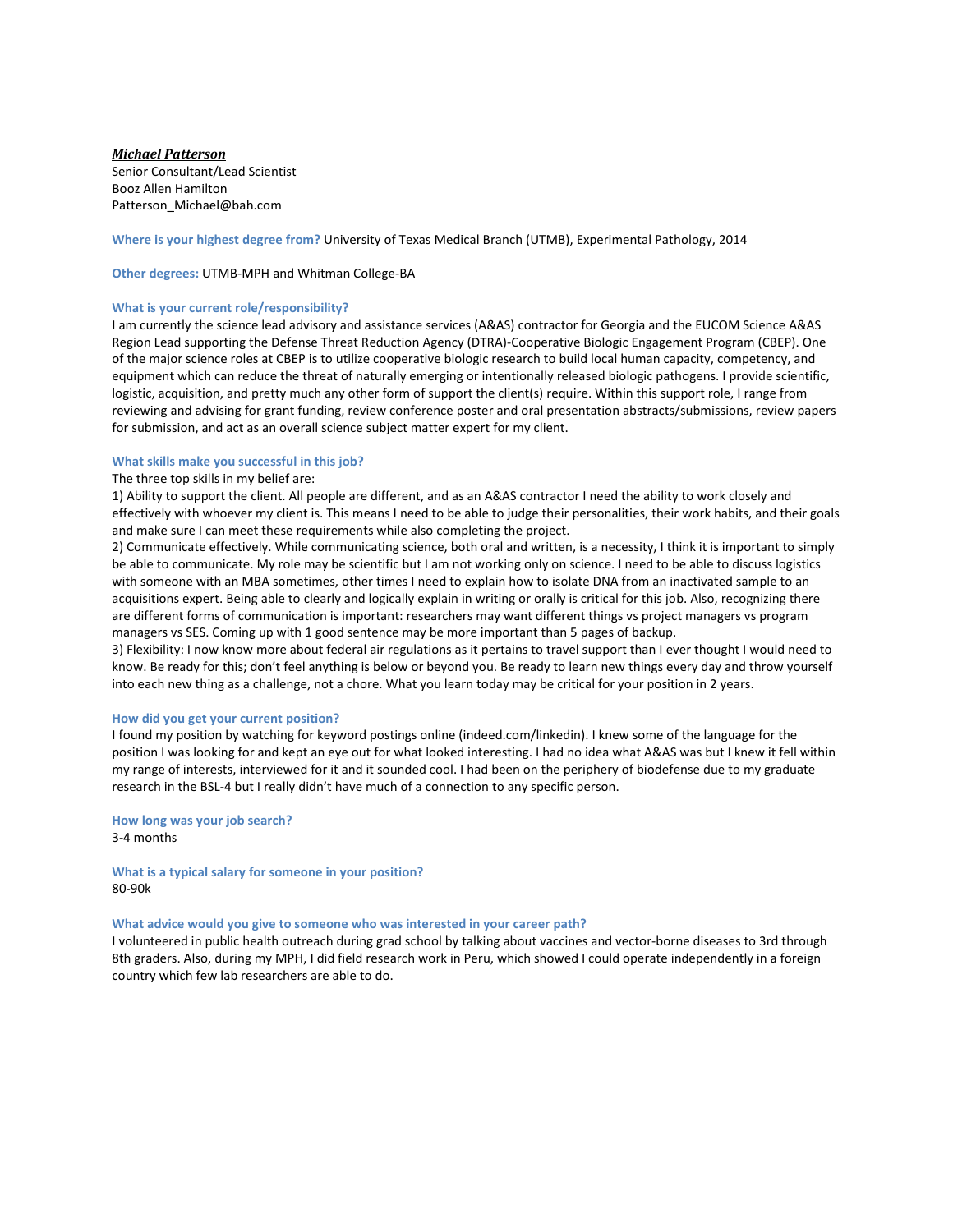*Jennifer Pohlhaus* Vice President Ripple Effect Communications, Inc. jpohlhaus@rippleeffect.com

**Where is your highest degree from?** Duke University, Biochemistry, 2005

**Other degrees:** Graduate Certificate in Health Policy at Duke University

## **What is your current role/responsibility?**

I am Vice President of Ripple Effect Communications, Inc and minority owner. Ripple Effect provides Intelligent Project Management to our Federal government clients. Our company works with science and health agencies like NIH, NSF, HHS, and CDMRP (part of the DOD) and in my role I oversee several dozen professionals (most with Master's or PhD-level degrees) as they complete various projects or tasks for the government. So, I do corporate- administration tasks within my company, but I also do project management for the government, which is science administration, and many of our projects are grants management, grants policy or some other grants administration work.

For example, for the Congressional Directed Medical Research Programs (CDMRP), our company provides Science Officers (generally, PhD-level scientists) to work onsite alongside Federal staff to manage the scientific portfolio for the agency. In another example, my team manages various projects for the NIH Office of Extramural Research that are related to grant applications and awards. We were responsible for managing the Enhancing Peer Review Initiative a few years ago; we have written dozens of NIH Funding Opportunity Announcements, and we recently updated the look and feel of the NIH Application Guide to be a more user-friendly, web-based product with multiple outputs (i.e. one output type for administrators that contains all the field-based instructions for all application types ranging from fellowship to SBIR, and a second output type specific to PIs that shows only the instructions for the specific application type of interest).

Managing projects and managing people are different tasks, and I am responsible for both. As a manager of staff, one of my most important roles is finding out what obstacles my staff are facing and how to remove them. As a project manager, the "buck stops with me" and I have to be responsible for the quality of the work my team puts out. My goal is to mentor and train my staff so they can meet the project needs but there are times when I have to roll up my sleeves and do project work as well.

## **What skills make you successful in this job?**

In science administration, some of the most critical skills are time management, attention to detail, and building interpersonal relationships.

## **How did you get your current position?**

I went to a career fair when I was in graduate school that turned me on to working in government and I later competed successfully for a Science & Technology Policy Fellow through the American Association for the Advancement of Science (AAAS). I did my fellowship at the NIH in the Office of Research on Women's Health, and I worked on workforce issues, including diversity by sex/gender. At the end of my fellowship, I was connected to Amy Bielski, the owner of Ripple Effect through a mutual NIH colleague. We hit it off and I was hired right away! This is my eighth year with the company and I have grown as the company has grown.

## **How long was your job search?**

After the fellowship, I sent hundreds of "cold applications" with virtually no response over a period of months. When I used my network, I got a job offer in a few weeks.

#### **What is a typical salary for someone in your position?**

AAAS Science & Technology Policy fellows start out equivalent to the GS-12 Federal pay scale. Straight from the bench hires in my company start slightly hirer than the equivalent postdoc salary on the NIH stipend pay scale, with frequent reviews.

#### **What advice would you give to someone who was interested in your career path?**

Getting the AAAS Science & Technology Policy Fellowship helped my career immensely. I wouldn't have gotten to the place I'm at now if I hadn't had that experience. In addition, taking a position at a small company (4 people when I first joined) gave me the opportunity to stretch my skills on a daily basis. When the company is that small, it is important to wear many hats. Within a year, I had developed skills in communications tasks such as press releases, IT skills such as SharePoint, and evaluation skills such as qualitative research, in addition to furthering my science policy skills.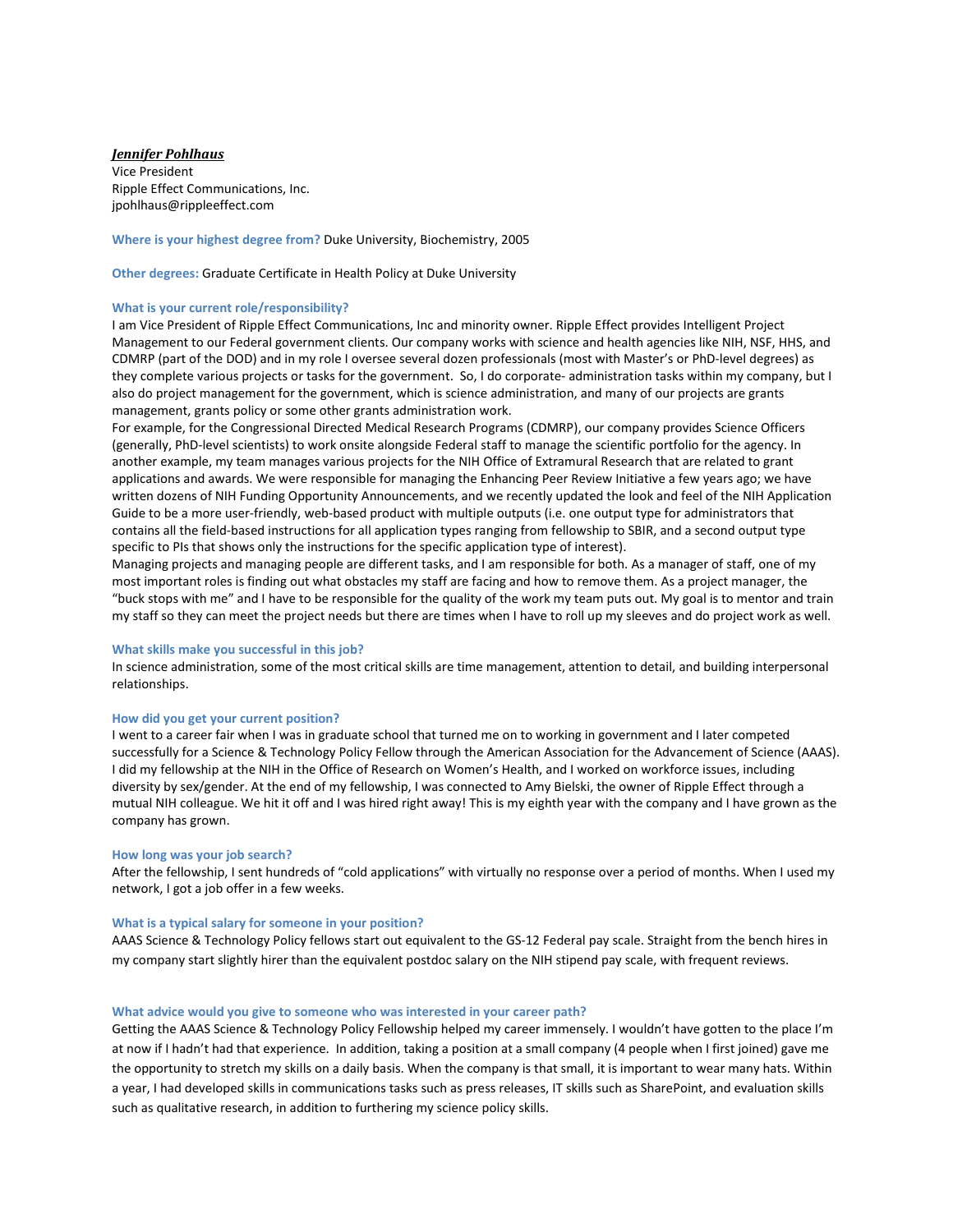#### *Ben Porter*

Academic Program Officer II The University of Texas at Dallas - Department of Bioengineering benjaminaporter@yahoo.com

#### **Where is your highest degree from?** The University of Texas at Dallas, Cognitive Neuroscience, 2011

#### **What is your current role/responsibility?**

My main role is to support the department head and a rapidly growing graduate and undergraduate program. My position acts as a liaison between faculty, staff, students, other offices within the University and at other universities. Specific tasks include hiring and supervising staff, helping with accreditation, setting and maintaining departmental policies, assessment of the programs and policies within the departments, assisting with running the graduate program, problem solving, and jumping in where needed.

#### **What skills make you successful in this job?**

Communication skills, both verbal and written, are important for my position as I communicate with people ranging from students to associate provosts to industrial partners. I need to feel comfortable asking questions from people who know more than I do about a topic and then using that input to make appropriate decisions. I frequently need to use the problem solving and trouble shooting skills I picked up during my PhD on administrative related tasks, such as assigning offices, scheduling courses, or altering degree programs. Organizational skills have helped me to keep track of the large variety of tasks I must complete and in the frequent events that we schedule. The more surprising skill that I continue to learn is how to properly supervise people in a collaborative manner that maintains good morale. Although I had supervised people before, I am definitely developing the skills on how to do it correctly, including finding the right people to begin with.

#### **How did you get your current position?**

I was already working at UT Dallas in the Office of Communications. My current supervisors was one of the people that I wrote press releases about, and I already knew him a little from my PhD work where he was a collaborator through my mentor on one of my projects. He knew of my background and my previous mentor knew of my administrative interests from when I worked in his lab. I was keeping tabs on positions opening up at UT Dallas when I saw the post, so I inquired and was strongly encouraged to apply.

**How long was your job search?** One month, then three months to hire

**What is a typical salary for someone in your position?** Only one at UT Dallas, \$65-70,000 nationally

#### **What advice would you give to someone who was interested in your career path?**

Organizing the DC Metro Area Chapter of the Society for Neuroscience, networking throughout the university, studying science policy which taught me a lot about politics and leadership, keeping informed on science and higher ed news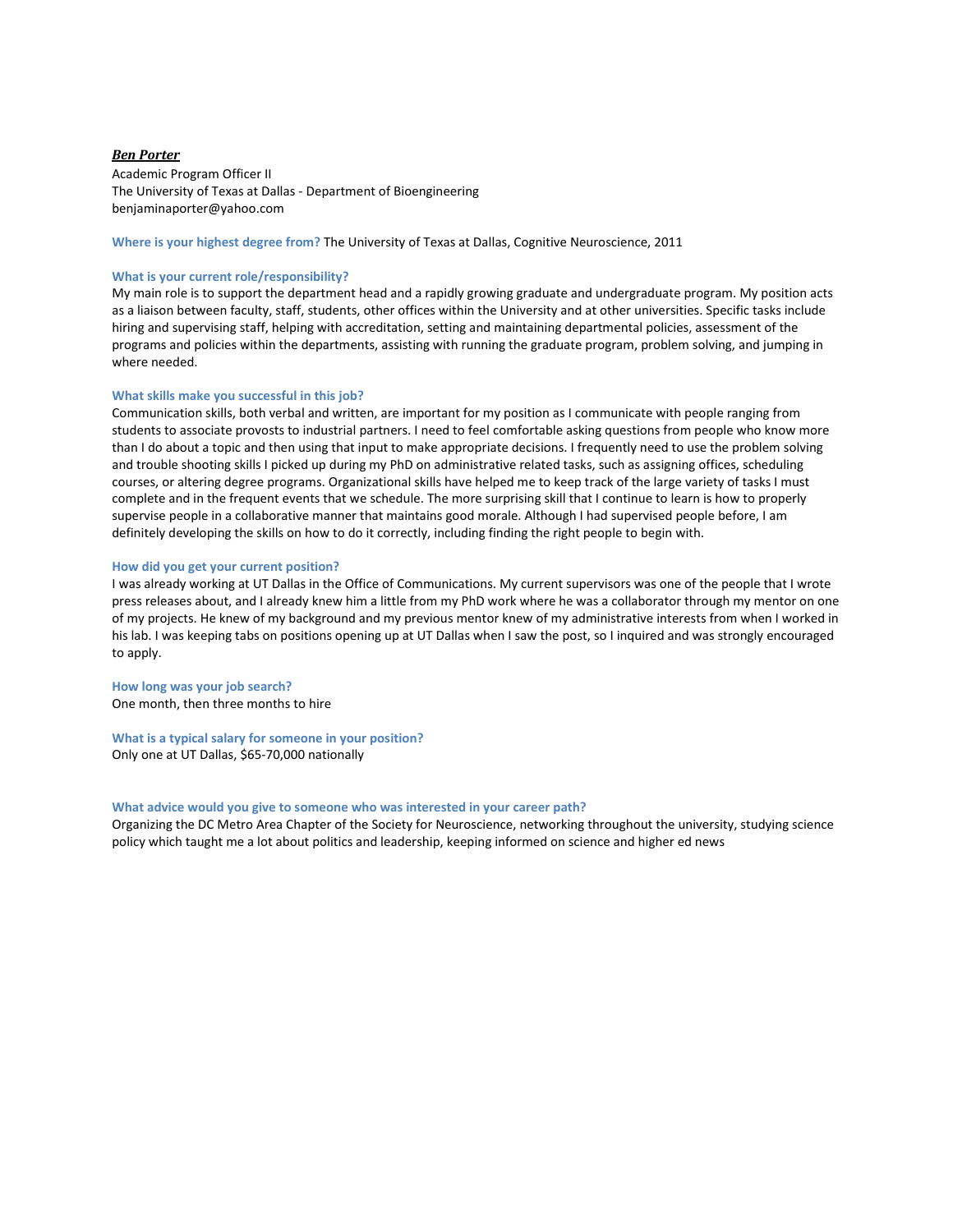## *Dharmendar Rathore*

Senior Scientific Review Officer National Institute of Allergy & Infectious Diseases rathored@niaid.nih.gov

**Where is your highest degree from?** National Institute of Immunology, New Delhi, India, Biological Sciences, 1997

## **What is your current role/responsibility?**

I am a senior Scientific Review Officer (SSRO) with the Scientific Review Program (SRP) at NIAID. As an SSRO I interact with scientists and researchers across all infectious diseases disciplines, work with 40 SROs within the Review Program, and discuss and formulate peer review activities and plans with Program Officers, Contracting Officers, Grants Management Officers, and stakeholders in the NIH to meet the goals of the institute. As part of the SRP management team I am involved in hiring, training, and mentoring SROs and administrative staff. I also help to develop new tools and technologies to improve efficiency, workload management, and contribute towards managing peer review operations for grant applications and R&D contract proposals received by SRP. In addition, I stay abreast with the latest scientific advancements in infectious diseases by attending scientific meetings and conferences. I also conduct extramural outreach activities by delivering grantsmanship presentations at various scientific meetings.

## **What skills make you successful in this job?**

To be a successful SRO the candidate needs to have a broad background in science especially infectious diseases research for NIAID, understand NIH's peer review policies and processes, have well developed project management skills, strong oral and written communication skills, ability to work in a team environment, and well developed time management and computer skills.

#### **How did you get your current position?**

I came across the job posting on the Immunology Listserv.

**How long was your job search?** 6 months

**What is a typical salary for someone in your position?** \$95,000

#### **What advice would you give to someone who was interested in your career path?**

During my stint as Fogarty and Research Fellow with the Laboratory of Malaria and Vector Research in the intramural program at NIAID/NIH (1997-2003), I took computational biology related courses at The University of Maryland and Johns Hopkins University, and attended a two week course on computational biology at Cold Spring Harbor laboratory. Subsequently, I served as a faculty for a bioinformatics course at the FAES. My experience in conducting malaria pathogenesis and immunology research combined with my interest in bioinformatics led to an Assistant Professor position at the Biocomplexity Institute of Virginia Tech (2003-2008). As an independent faculty I supervised and mentored post-doctoral researchers, technicians, and undergraduate students, served on thesis committees of students in various academic departments and participated on numerous administrative committees at the university. In addition, I applied and obtained extramural funding for my research program from university, state, and federal agencies. These experiences, when combined, turned out to be very valuable for obtaining the Scientific Review Officer (SRO) position at the NIH (2008-2013). As an SRO I developed a thorough understanding of the NIH peer review process, enhanced my management skills by attending professional development training, and volunteered to take on the most challenging peer review assignments. In 2013, I was competitively selected for the SSRO position when a vacancy opened due to a retirement within the Scientific Review Program.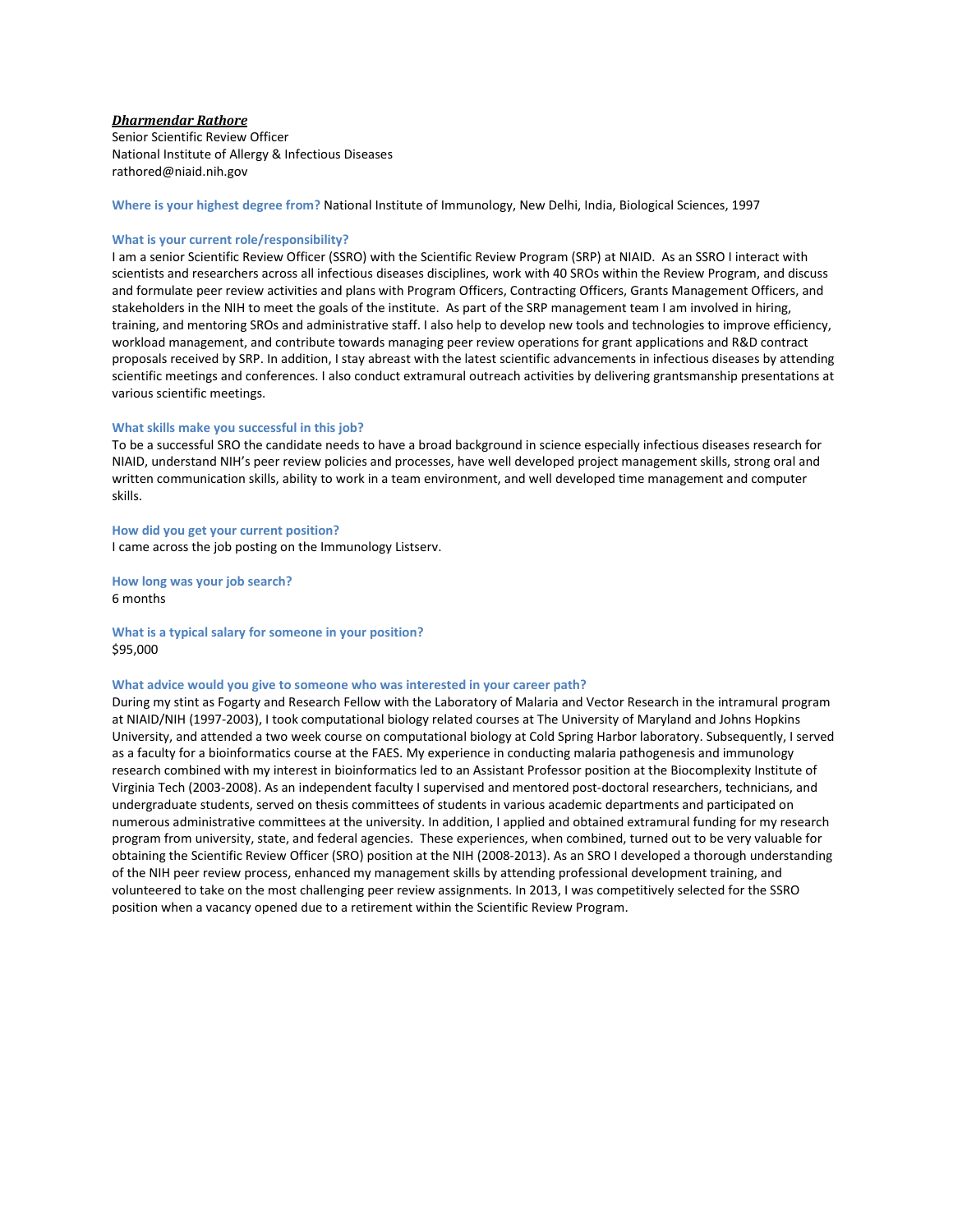*Felix Rivera-Mariani* Lecturer Miami Dade College friveram@mdc.edu

**Where is your highest degree from?** School of Medicine of the University of Puerto Rico, Microbiology and Medical Zoology, 2010

**Other degrees:** ASM (Science Teaching Fellowship); Johns Hopkins School of Public Health (Postdoctoral Fellowship in Environmental Health Sciences, Data Science and Genomic Data Science Specializations); System Biology Specialization (Ichan School of Medicine at Mt Sinai)

#### **What is your current role/responsibility?**

Currently, I am a lecturer at Department of Biology, School of Sciences, at Miami Dade College. In this role, a teach undergraduate courses in Biology, general and upper division Microbiology and Biochemistry. Nevertheless, I maintain my scientific endeavors by collaborating with colleagues in the fields of Aerobiology, Immunology, and Immunotoxicology of airborne pollutants. I currently participate as thesis committee member for two graduate students at the Department of Microbiology, School of Medicine of the University of Puerto Rico. In addition, I am currently a principal investigator in a scientific-mentoring project (http://teachers-in-space.com/perlan-cubesat-participants-for-2016/perlan-cubesat-participantthomas-armstrong-toro-high-school/), in which with other colleagues we are mentoring a group of high school students with the goal to assemble a miniature satellite to study the microbiome of the stratosphere. This miniature satellite will reach the stratosphere on a glider.

#### **What skills make you successful in this job?**

There are several skills that we must develop to be successful educators. Organization is extremely important, as well as understanding how learning actually works. We must also understand that there are different levels of cognitive learning, knowledge dimensions, and not less important is to understand how other factors (e.g. cultural influences, classroom environment, professors, enthusiasm, different teaching approaches) contribute to learning. In addition, similar to performing research, we must set expectations of what we want students to learn and how to learn it, and what learning outcomes we expect from the approaches we decide to implement. I consider very important employing data analysis of assessments to make evidence-based decisions in the classroom. For these evidence-based decisions, it is important that our formal and nonformal (non-graded) assessments be matched to specific topics, levels of cognitive learning, as well as levels of knowledge dimensions. These decisions may include identifying areas that students may be struggling the most, approaches that may not be accomplishing their purpose, or even identifying individual student's struggles as well.

#### **How did you get your current position?**

At the end of my postdoctoral appointment, I was able to apply to several jobs. Nevertheless, due to family reasons, I had to move to the Florida region. My Science Teaching Fellowship was fundamental in obtaining the lecturer position at Miami Dade College.

#### **How long was your job search?**

My job search was probably a year long.

## **What is a typical salary for someone in your position?**

A typical starting salary is about 50K, depending on where is the geographic location of the institutions you are applying. Information about salaries can be found at the following website: http://data.chronicle.com/

#### **What advice would you give to someone who was interested in your career path?**

Additional training is definitely important because prior to the Science Teaching Fellowship my knowledge of teaching and classroom learning approaches were minimal. With additional training, I was able to better understand how learning works. In addition, there are many books that also helped me understand about learning, such as the book titled "How Learning Works: Seven Research-Based Principles for Smart Teaching." This is a great book to have to know how education research has lead to better understand students' learning.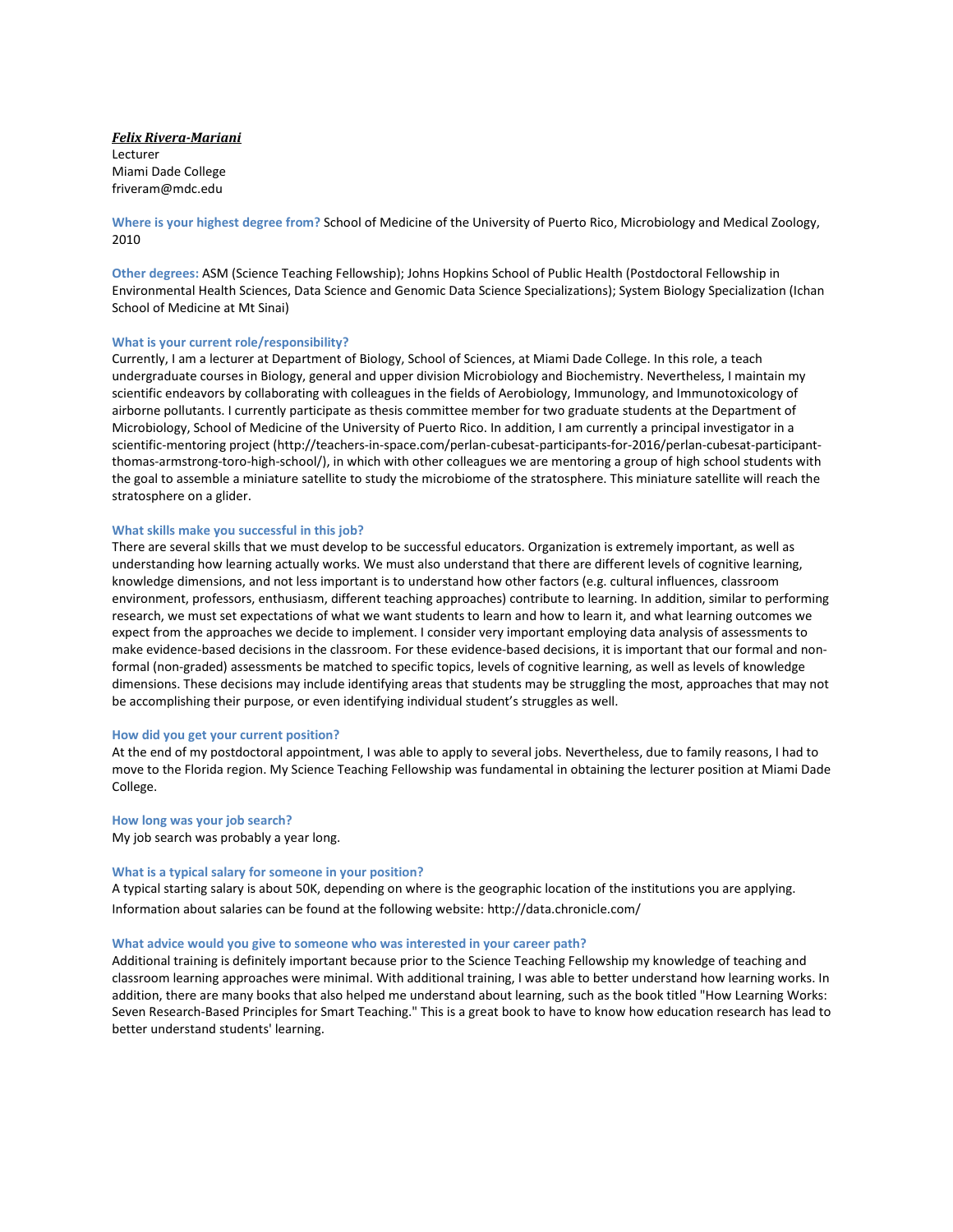*Chandler Robinson* CEO Monopar Therapeutics chandler.pfc@gmail.com

**Where is your highest degree from?** Stanford, Medicine, 2014

**Other degrees:** MSc from London School of Economics, MBA from University of Cambridge, BA from Northwestern University

#### **What is your current role/responsibility?**

My current role is CEO. I help shape the company's strategic direction, as well as oversee the company's day to day operations.

#### **What skills make you successful in this job?**

Not that it is necessary to have experience with all three, but I have found having a background in medicine, science, and business to be very helpful.

**How did you get your current position?**  I was a co-Founder of the company.

#### *Kaliris Salas-Ramirez*

Assistant Medical Professor CUNY School of Medicine ksalasram@ccny.cuny.edu

**Where is your highest degree from?** Michigan State University, Neuroscience, 2007

**Other degrees:** University of Puerto Rico - Mayaguez, BS in Biology 2000

#### **What is your current role/responsibility?**

I am a researcher, professor, mentor and advisor to undergraduate, graduate and medical students. I like to think that I am a well-rounded, full fledged academician.

#### **What skills make you successful in this job?**

Time management, social skills and cultural competencies are a critical component of being an academician. The life of being in the lab all day, running experiments and reading papers, are long gone. I have to schedule literature searches and decide when I am going to be in the lab vs the office or at meetings. It is a balance.

#### **How did you get your current position?**

I was an internal hire. I worked really hard as a post doc and my advisor/Dean saw the potential in me and believed that I was the right fit for our school, and I think that he was right and I am very grateful.

**How long was your job search?** one year

**What is a typical salary for someone in your position?** \$60,000+

#### **What advice would you give to someone who was interested in your career path?**

I think that always being part of a support group helped me succeed. I was part of the APA-DPN, AGEP, DI-DARP, and now a fellow on two R25 for early career investigators. Always having access to things happening outside of my institution and staying competitive at all times for any arena is critical. This included opportunities to network in different arenas and obtain training from different people. I attended courses in MBL and CSHL.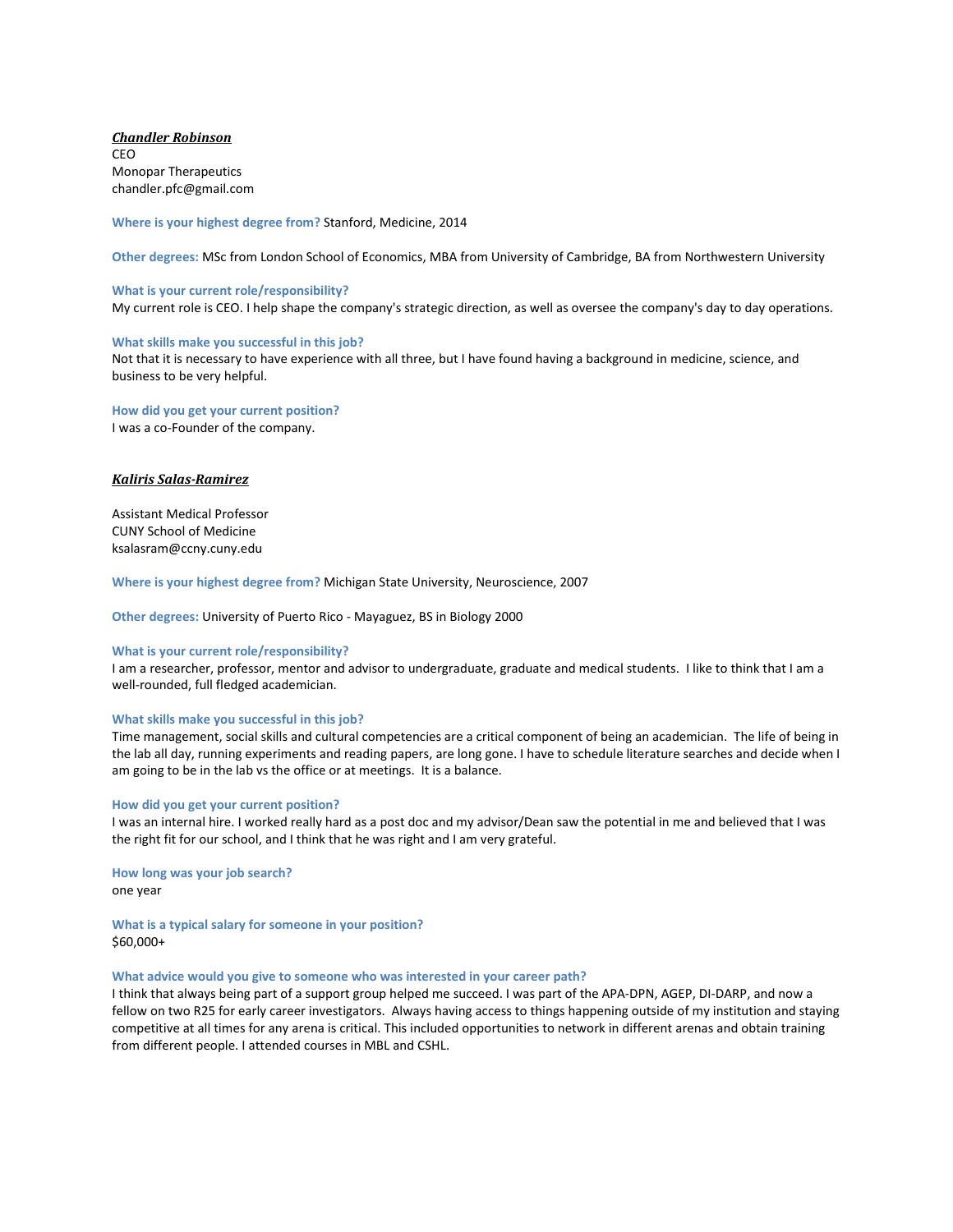*Goli Samimi* Program Director NCI/DCP goli.samimi@nih.gov

**Where is your highest degree from?** University of California, San Diego, Biomedical Sciences, 2004

**Other degrees:** Harvard School of Public Health (MPH)

## **What is your current role/responsibility?**

I manage the ovarian and endometrial portfolios in the Breast and Gynecologic Cancer Research Group in the Division of Cancer Prevention, NCI.

I have 3 major roles/responsibilities:

1.) Manage Grants (submissions and funded grants)

2.) Manage Contracts (for DCP, contracts involve early phase chemoprevention clinical trials)

3.) Identify scientific gaps and funding opportunities

In our group, each program director focuses on a different disease (e.g. breast cancer, cervical cancer, ovarian cancer, endometrial cancer); however, we all work together as a team to get our jobs done.

## **What skills make you successful in this job?**

Scientific expertise in your portfolio topic, time management, scientific reading and writing, oral communication skills, solid understanding of NIH policies

## **How did you get your current position?**

I found out about the role through collaborations and networking. I had previously worked with my Branch Chief, so when the opportunity came up to hire someone to manage the ovarian portfolio, he reached out to me to apply.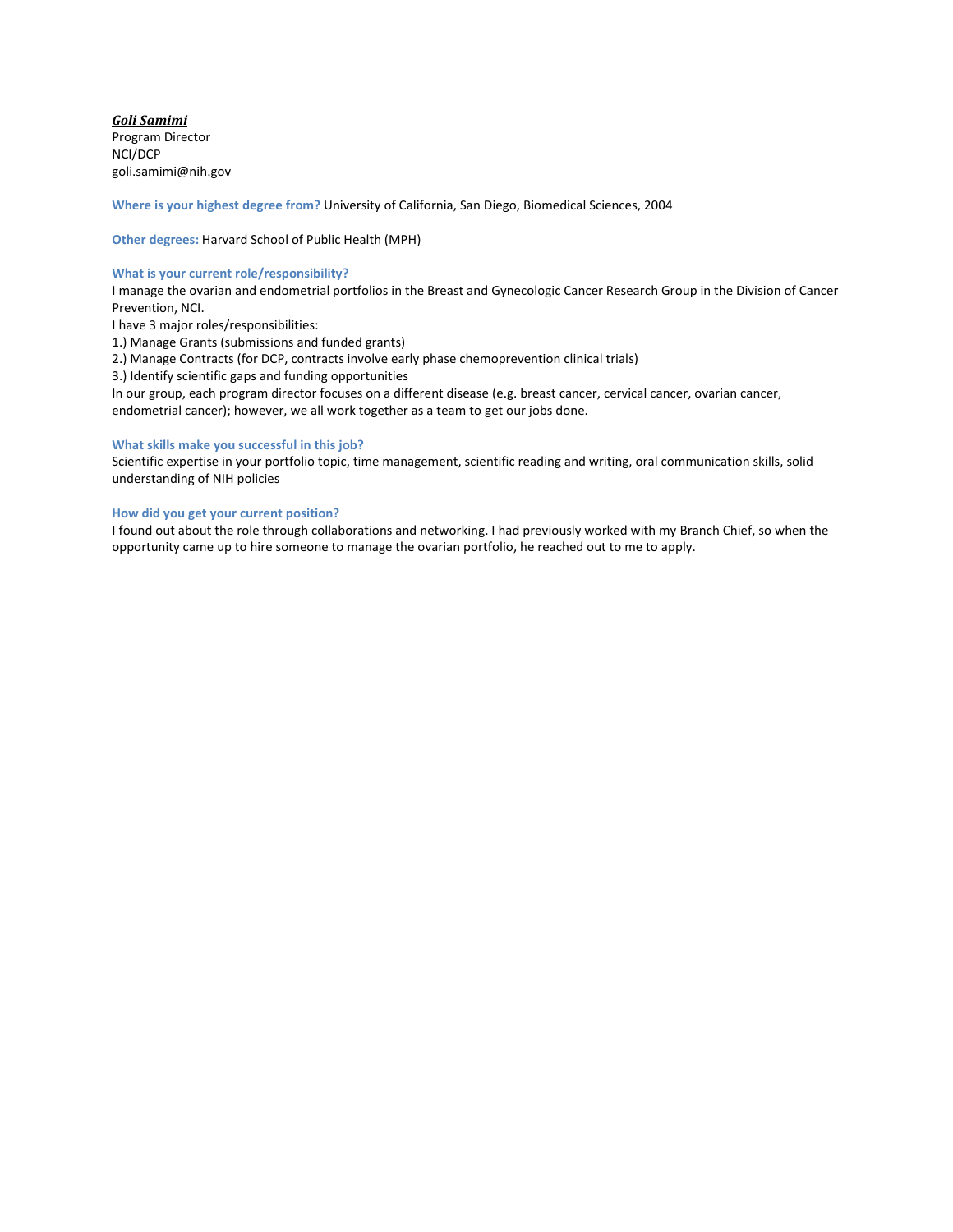*Sean Sanders* Editor, Custom Publishing Science/AAAS ssanders@aaas.org

**Where is your highest degree from?** University of Cambridge, Molecular Biology, 1996

#### **What is your current role/responsibility?**

I perform a number of diverse tasks as the Editor for Custom Publishing. These can loosely be classified as scientific editing, project management, business development, and webcast/webinar moderating. As a scientific editor, I lead the creation of educational customized print and online products, including booklets, advertorials, and posters. The print component appears either within the journal Science, or rides along as a polybagged supplement. The online portion appears as a PDF and/or interactive booklet or poster, which may include multimedia components. I project manage the major of custom publications produced by my office, in collaboration with my Associate Editor. This involved frequent communication with the publication sponsor, scientific authors, professional writers, design/layout experts, outside third-party vendors (e.g., website developers), and proofreaders. I also ensure that all projects run to schedule and are published on time and within budget. This requires extensive attention to detail, good time management skills, clear and frequent communication, and often a good deal of diplomacy. On the business development front I assist to identify potential new business, generate ideas for new custom products that provide value to our sponsors, and decide (together with my supervisor) which new products are worth developing. I then put in place an action plan to make these a reality. Under the custom publishing banner, we create webinars about the latest scientific technologies and about careers in science. These take the form of audio events broadcast using phone lines, or video events recorded live in a professional TV studio. I oversee and moderate the majority of these events and have done so since 2007. Finally, I also oversee our small but active Outreach program that reaches early career scientists to educate them on all facets of careers in the sciences, both in research and non-research settings.

#### **What skills make you successful in this job?**

Good attention to detail and ability to track multiple projects at the same time. Broad scientific knowledge in the biological sciences. An ability to read and understand a broad range of topics, as well as edit content in those topic areas. Patience to deal with clients/sponsors of customized content, especially when deadlines are looming. Good communication skills to clearly share information internally and externally.

**How did you get your current position?**  Networking, through a previous colleague.

**How long was your job search?** About 4 months

**What is a typical salary for someone in your position?** 55K - 65K

**What advice would you give to someone who was interested in your career path?** Reviewing articles for journals. Informally editing and reviewing papers for other scientists when I was in the lab.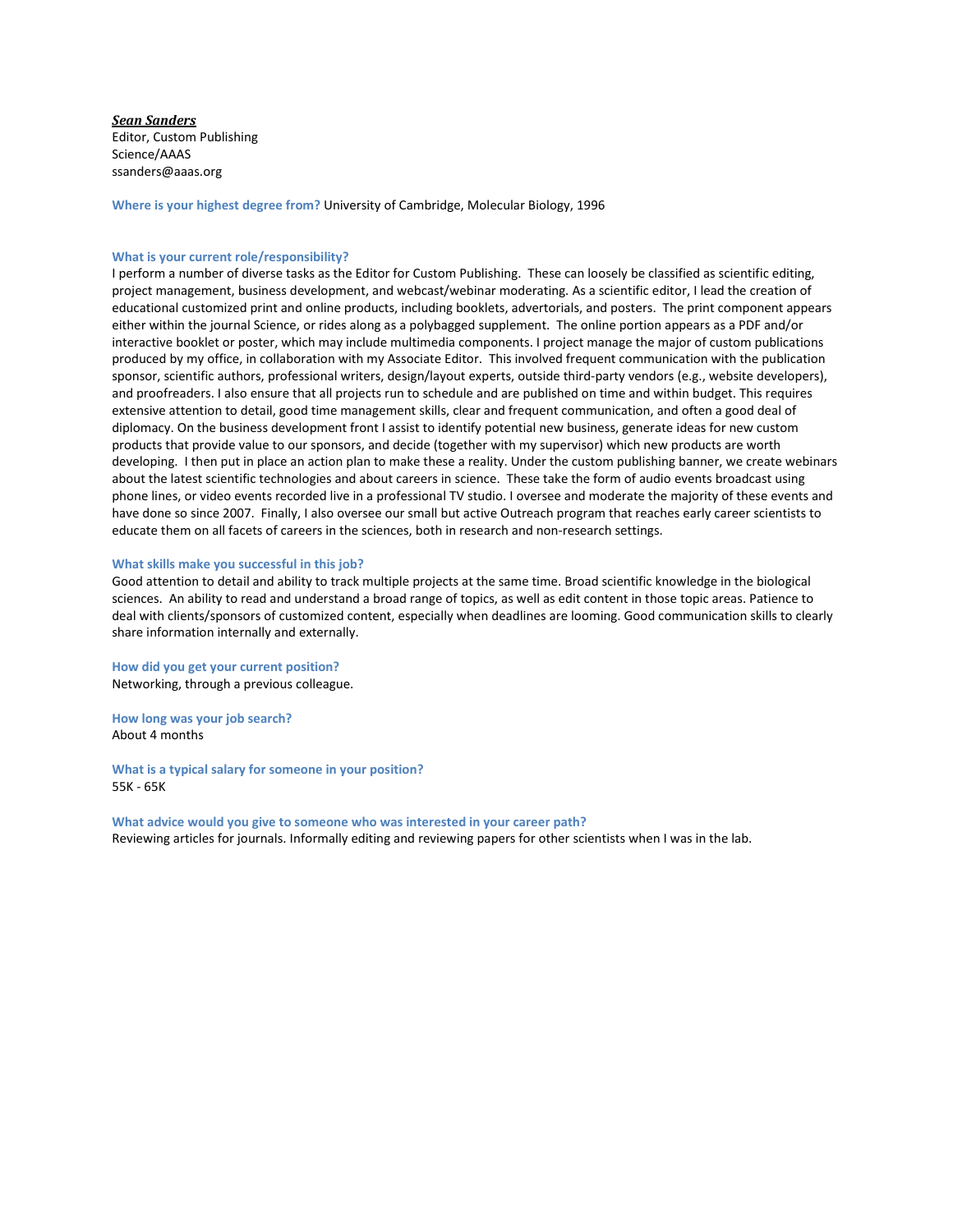*Senthil Saravanamuthu*

Director of Business Development & Sales Bio Basic Inc senthil.s@biobasicusa.com

**Where is your highest degree from?** University of Hannover, Germany, Molecular Microbiology, 2004

**Other degrees:** Master of Science in Life Sciences, Bharathidasan University, India

#### **What is your current role/responsibility?**

In my current role as Director of Business Development & Sales, I a responsible for managing and increasing the sales targets for the whole US, managing activities & sales performance of territory sales managers, hiring for the positions within US, identifying and establishing distribution partnerships and other strategic B2B relationships. I am also responsible for providing customer/technical support when needed and contributing to the strategic roadmaps & future directions for the company.

#### **What skills make you successful in this job?**

Skills that make you successful include a strong scientific research background, people skills , meaning the willingness to reach out to strangers and connect with them, time management, decision making and judgement skills as well as the ability to spot hidden opportunities for sales.

**How did you get your current position?**  Job listing - Craig list/ Bio jobs

**How long was your job search?** 2 weeks (Lucky I should say)

**What is a typical salary for someone in your position?** 50K plus commission

## **What advice would you give to someone who was interested in your career path?**

INNOVATE (Batch of 2010) - entrepreneurship and technology commercialization and previous Jobs experience (6months) as Science analyst at Bioinformatics LLC.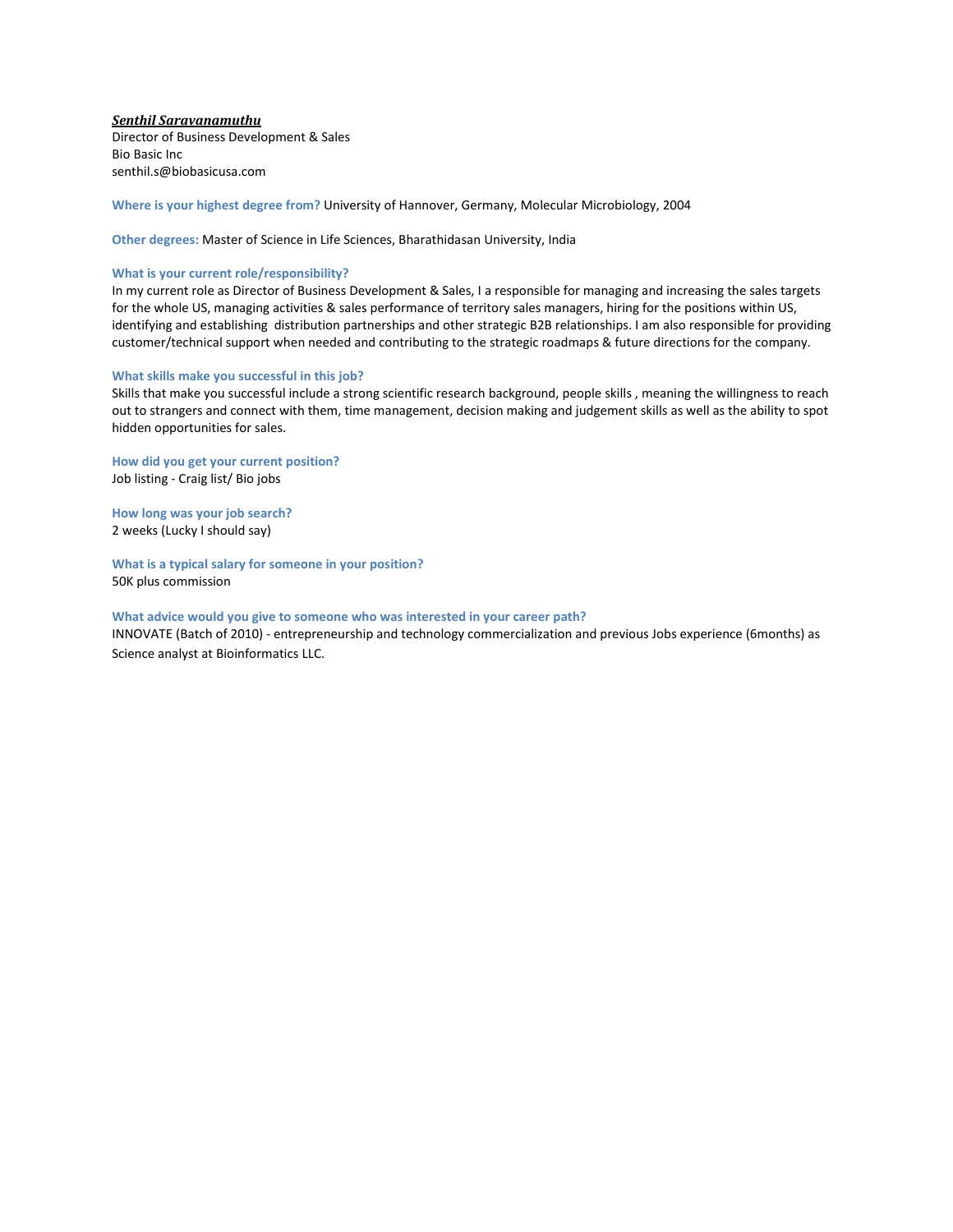## *Jennifer Sargent*

Senior Editor The Lancet j.sargent@lancet.com

**Where is your highest degree from?** Dartmouth College, genetics, 2009

## **What is your current role/responsibility?**

My core responsibilities are to evaluate submissions for publication in The Lancet and to negotiate peer review, to commission Comments, Reviews and Seminars, travel to conferences and meetings to engage with authors. I also work on longer term projects, such as Lancet Commissions, which run for up to 2 years.

#### **What skills make you successful in this job?**

Above all, you need a passion for research, a good sense of how a field is moving, and what topics and trials are of interest to the community. Confidence to stand by a decision, but being receptive to others' opinions is equally important. Working for a weekly journal with daily online publishing and the option of fast tracking research means that task prioritisation and organisation are critical. Interpersonal skills are essential for both inside and outside the office. There is some writing involved, mostly editorials, and while not a huge part of the job, good writing is highlyl valued. You really need to be alright with reading a lot of papers, sometimes very quickly to find the key data and message.

#### **How did you get your current position?**

I first started to explore this career path after meeting an editor at a retreat learning what he does for a living. I learnt most about what the role involved by applying for different jobs and talking to editors in the interviews. I did do a couple of informational interviews too. This is my second editorial position, and I applied from a job listed I saw on LinkedIn. A lot of editorial jobs are advertised on LinkedIn and Nature Jobs.

## **How long was your job search?** 2 years

**What is a typical salary for someone in your position?** Hard to say as there are a lot of factors. Possibly £20-£40K. (\$40-\$60K)

#### **What advice would you give to someone who was interested in your career path?**

It was important to demonstrate that I could leave the bench. I joined the NIH Fellows Editorial Board, and had the opportunity to do a 6 month detail in science communication at the NIH.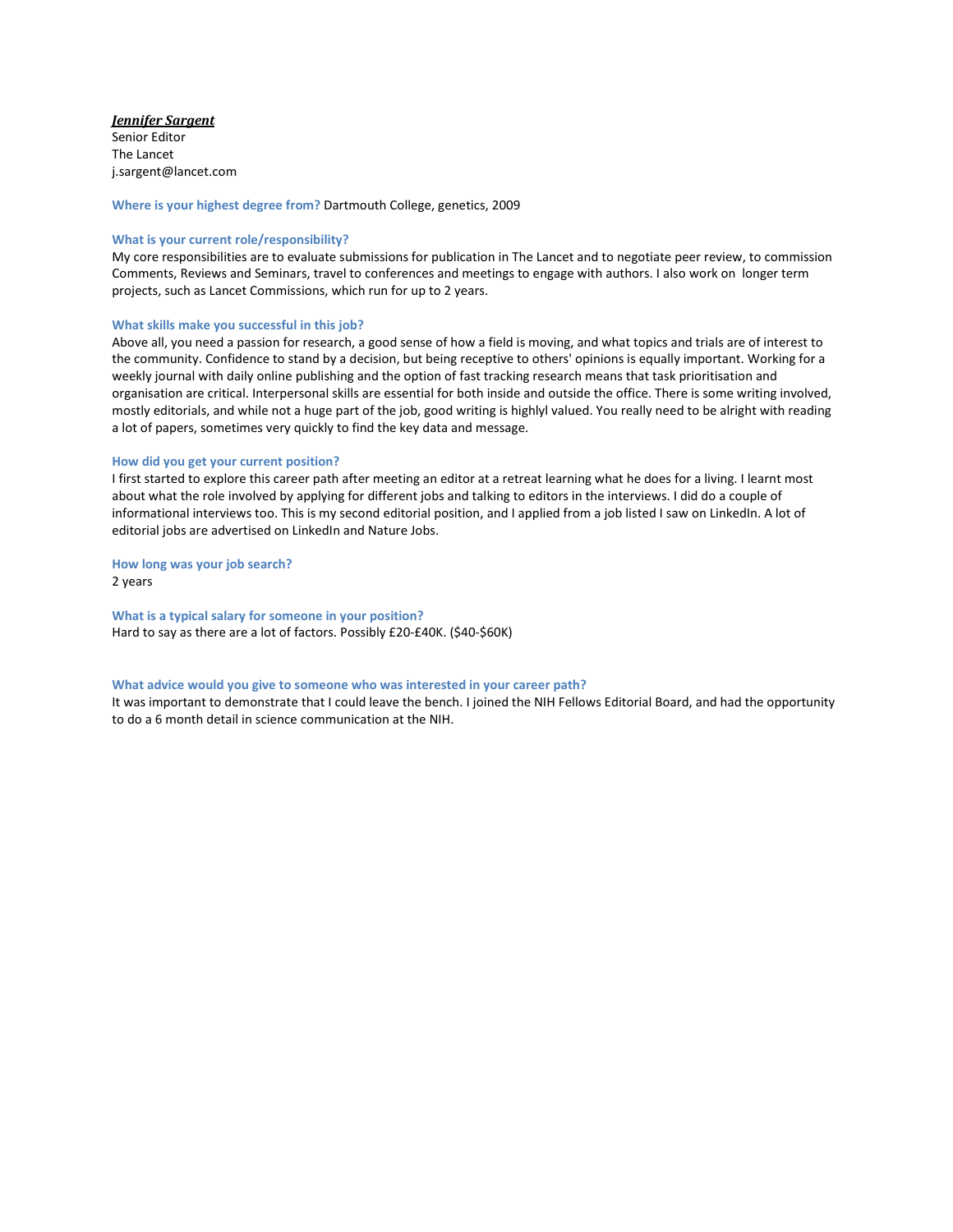*Dave Vannier* Science Communcation & Digital Media Branch Chief NIDCR/NIH david.vannier@nih.gov

**Where is your highest degree from?** Columbia Univsersity, Microbiology, 1997

**Other degrees:** University of Washington & Fred Hutchinson Cancer Research Center

#### **What is your current role/responsibility?**

I design and conduct communications/education projects that bring biomedical research discoveries into the real world. Our audiences include health professionals, scientists, advocacy groups, and the public. Our goal is to appropriately engage each audience with the latest research so that they can best act to improve the health of their communities.

#### **What skills make you successful in this job?**

I need to write clearly and concisely, translate complex research into plain language that is meaningful to a specific audience, be ready to dive into new ways to communicate and educate, understand the needs and wants of specific audiences, build relationships with individuals and organizations, and solve problems. The ability to be positive and withstand death by one thousand bureaucratic papercuts also helps.

#### **How did you get your current position?**

I have been involved with education activities at NIH since 2001. I started my current job in 2014 and discovered it by talking with the people around me (networking).

## **What advice would you give to someone who was interested in your career path?**

I have a background in research, which helps me understand science and culture of the scientists who I interactive with daily. I also spent a decade developing science education materials for middle and high school students. This helps me design our projects with specific goals in mind – "what do we want people to do after our communications effort?" I've also worked with a variety of different audiences from 6-year olds to Congressional staffers and I am patient.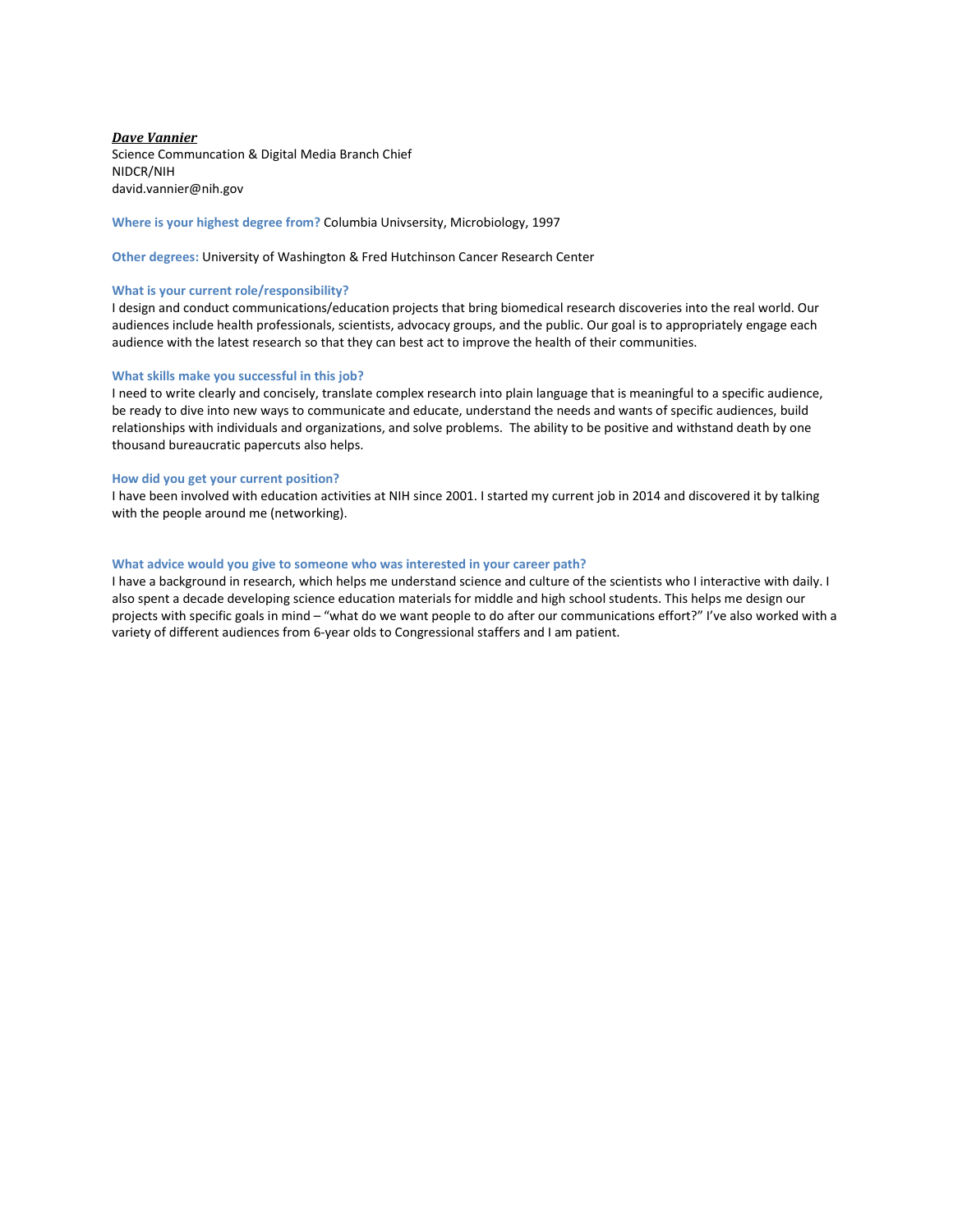## *Golnaz Vahedi*

Assistant Professor of Genetics Perelman School of Medicine, University of Pennsylvania

**Where is your highest degree from?** Texas A&M University, Electrical Engineering, 2009

## *John Wagner*

Senior Vice President, Head of Translational Research and Early Clinical Takeda Pharmaceutical International Co. john.wagner.md.phd@gmail.com

**Where is your highest degree from?** Stanford University School of Medicine, Medicine, 1991

**Other degrees:** PhD at Johns Hopkins University School of Medicine

## **What is your current role/responsibility?**

Currently, Senior Vice President and Head of Clinical and Translational Sciences at Takeda Pharmaceuticals International Co. This position is leader of a group of functions dedicated to the accomplishment of translational and early clinical research, including translational clinical science, early clinical operations, quantitative clinical pharmacology, translational biomarker and genetic research, imaging, and strategy and operations. I am also Editor-in-Chief, Clinical and Translational Science (www.ctsjournal.com), member of the National Academies Institute of Medicine Forum on Drug Discovery, Development, and Translation, Executive Committee member of the FNIH Biomarkers Consortium, and Past-President, the American Society for Clinical Pharmacology and Therapeutics (ASCPT).

## **What skills make you successful in this job?**

It is a long list of skills. Currently, among the most important are leadership skills including change management/leadership, strategic talent management, coaching and developing, leadership communication, team building, and relationship building. Other skills include scientific and clinical acumen, driving results, strategic thinking, planning, priority setting, time management, creativity and innovation, organizational savvy, communication, delegation, negotiating skills, team-work, partnership and collaboration skills. I was surprised to the extent that team-work, partnership and collaboration skills were absolute requirements in industry.

#### **How did you get your current position?**

This job, like many in the industry, was initially facilitated by an executive recruiter. That said, the importance of personal connections and networking can't be over-emphasized. Scientific societies, like ASCPT, and scientific volunteering e.g. editorial work, are rich sources of broad-based networks.

#### **What advice would you give to someone who was interested in your career path?**

Volunteer work in scientific societies and other volunteer organizations is a fanstastic way to get leadership experience, which becomes directly relevant to the day job. Besides current roles, I was Past-President, Board-of-Directors member, and Scientific Program Committee member for ASCPT, on various editorial boards, past chair of the PhRMA Clinical Pharmacology Technical Group, past chair of the adiponectin work group for the Biomarkers Consortium, past committee member of the IOM on Qualification of Biomarkers and Surrogate Endpoints in Chronic Disease, and past member of the IOM National Cancer Policy Forum. All of these kind of volunteer experiences build and augment leadership experience.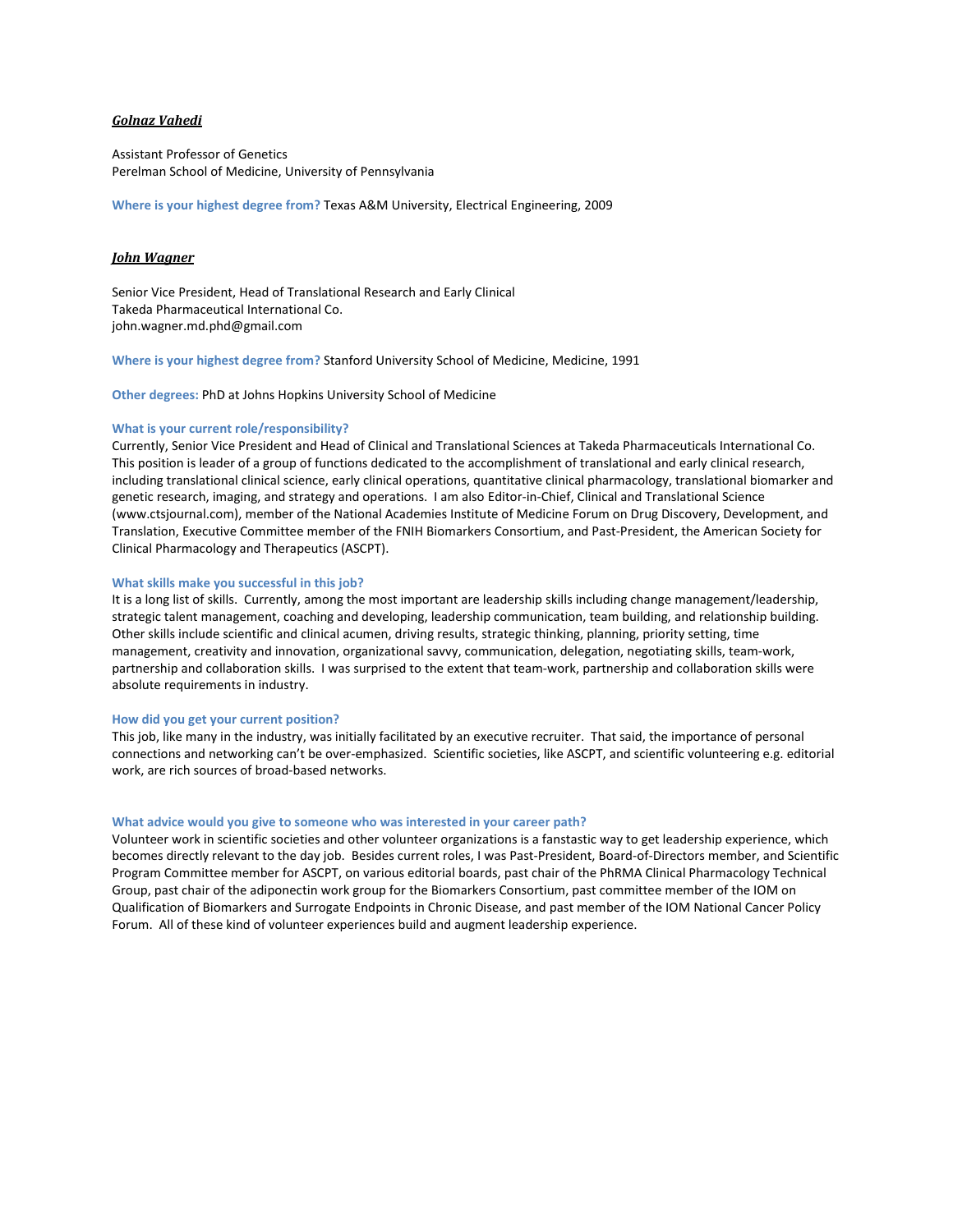*Tonya Webb* Assistant Professor University of Maryland, Baltimore twebb@som.umaryland.edu

**Where is your highest degree from?** Indiana University, Microbiology and Immunology, 2003

## **What is your current role/responsibility?**

I have a research lab focused on cancer immunology and immunotherapy. I teach classes in the graduate, medical, and dental schools.

**What skills make you successful in this job?**  Communication, writing, and math skills.

**How did you get your current position?**  posted on Sciencemag.org

**How long was your job search?** 6-9 months

**What is a typical salary for someone in your position?** 100,000

## **What advice would you give to someone who was interested in your career path?**

Gaining teaching experience throughout my training was extremely beneficial. In addition, participating in grant writing workshops has been helpful.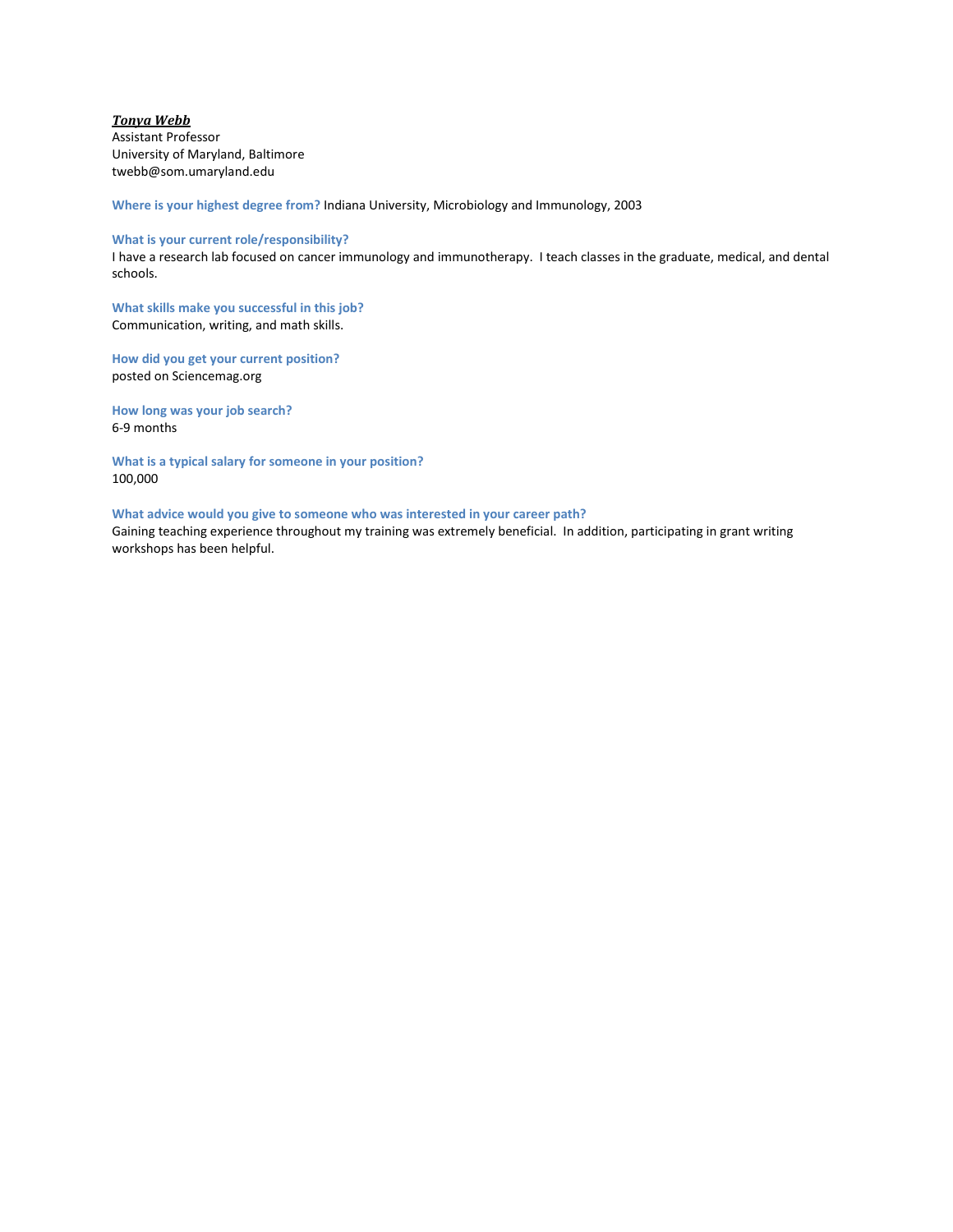## *John Weldon*

Assistant Professor Towson University Department of Biological Sciences jweldon@towson.edu

**Where is your highest degree from?** Johns Hopkins University, Biology, 2006

#### **What is your current role/responsibility?**

Like most tenure-track academic positions, I have teaching, scholarship, and service responsibilities. Different institutions balance these obligations in different ways. Towson University places emphasis on both the teaching and scholarship. I currently teach ~18 direct student classroom contact hours per year, have an active research laboratory in which I supervise 5- 10 undergraduate research students and 1 MS graduate student, and serve on several standing committees.

#### **What skills make you successful in this job?**

Time management and organization are important to balancing the many different aspects of the job, in addition to having time for your family.

**How did you get your current position?**  I applied to a job advertisement I found on the AAAS Science Careers website.

**How long was your job search?** Approximately 1 year

**What is a typical salary for someone in your position?** Varies

**What advice would you give to someone who was interested in your career path?** Teaching experience and training. I took the "Scientists Teaching Science" class and taught through the FAES program while in my postdoc.

*Julie Wu* Patent Examiner USPTO julie.wu@uspto.gov

**Where is your highest degree from?** Yale University, Pharmacology, 2004

**Other degrees:** BS-SUNY at Stony Brook

**What is your current role/responsibility?** I am examining patent applications that are related to antibody engineering, biomarkers for cancer, and immunotherapy for cancer. I search the scientific and patent literature to determine if the claimed ideas are novel and non-obvious. The findings are written in an "office action", which is the official communication for the patent application. I work directly with attorneys to come up with agreeable language and/or patentable ideas.

**What skills make you successful in this job?** Because the topics of the patent applications are different, having a diverse scientific background makes it easier to examine the applications. Basic scientific analytical and research skills are helpful for learning and understanding new topics quickly. Having experiences in diverse experimental techniques and understanding in different scientific area are also useful.

**How did you get your current position?** A former PRAT informed the PRAT director that the USPTO was hiring. At the time, I was "sort of" interested in looking for a job. After discussing the details of the position with the former PRAT at the USPTO, I applied for the job.

**How long was your job search?** This was the first job I applied for.

**What is a typical salary for someone in your position?** \$70-92K